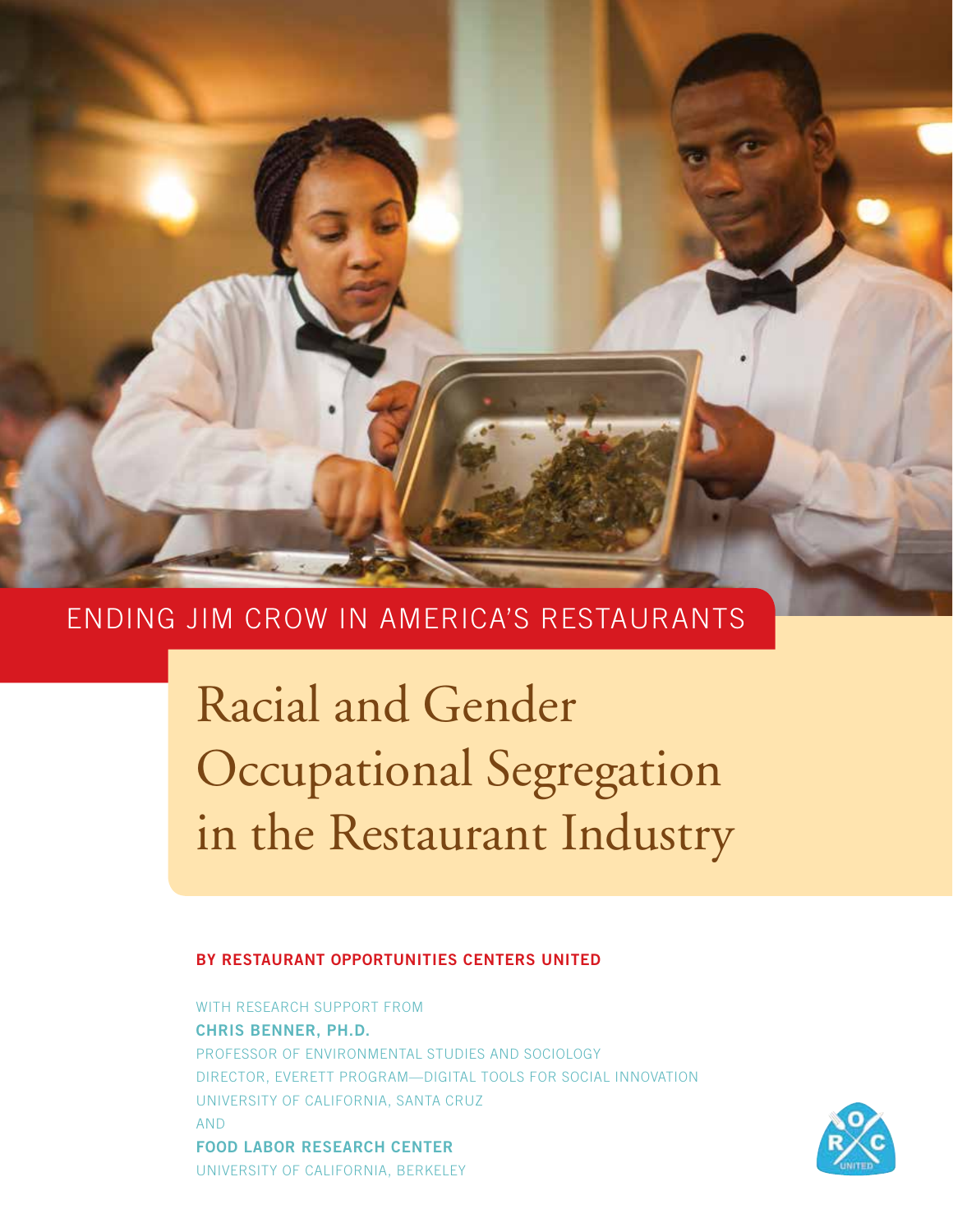#### ENDING JIM CROW IN AMERICA'S RESTAURANTS Racial and Gender Occupational Segregation urant designs de compas ENDING JIM CROW IN AMERICA'S RESTAURANTS Racial and Gender Occupational Segregation in the Restaurant Industry

#### **Executive Summary**

- Government Data Analysis of Wage Differentials by Race and Gender
- Qualitative Research Results
- Glossary of Terms
- **Introduction**
- **Methodology**
- **Government Data Analysis of Wage Differentials by Race and Gender**
- National Findings: Restaurant Wages in the United States
- 16 What Differences do Minimum Wage Laws Make? Restaurant Wages by Variations in Sub-minimum Wage
- California Employment Patterns: Restaurant Wages in California
- **19 Qualitative Research: Durable Inequality**
- Worker Challenges
- Employer Voices: Challenges and Efforts at Desegregation
- 1. Implicit Bias
- 2. Hiring Process and Code Words
- 3. Training, Promotions, and Mobility
- Consumer Barriers: Implicit and Explicit Bias
- **Conclusions**

#### **Policy Recommendations**

- Appendix: Additional Details on Restaurants Interviewed
- Notes
- Acknowledgments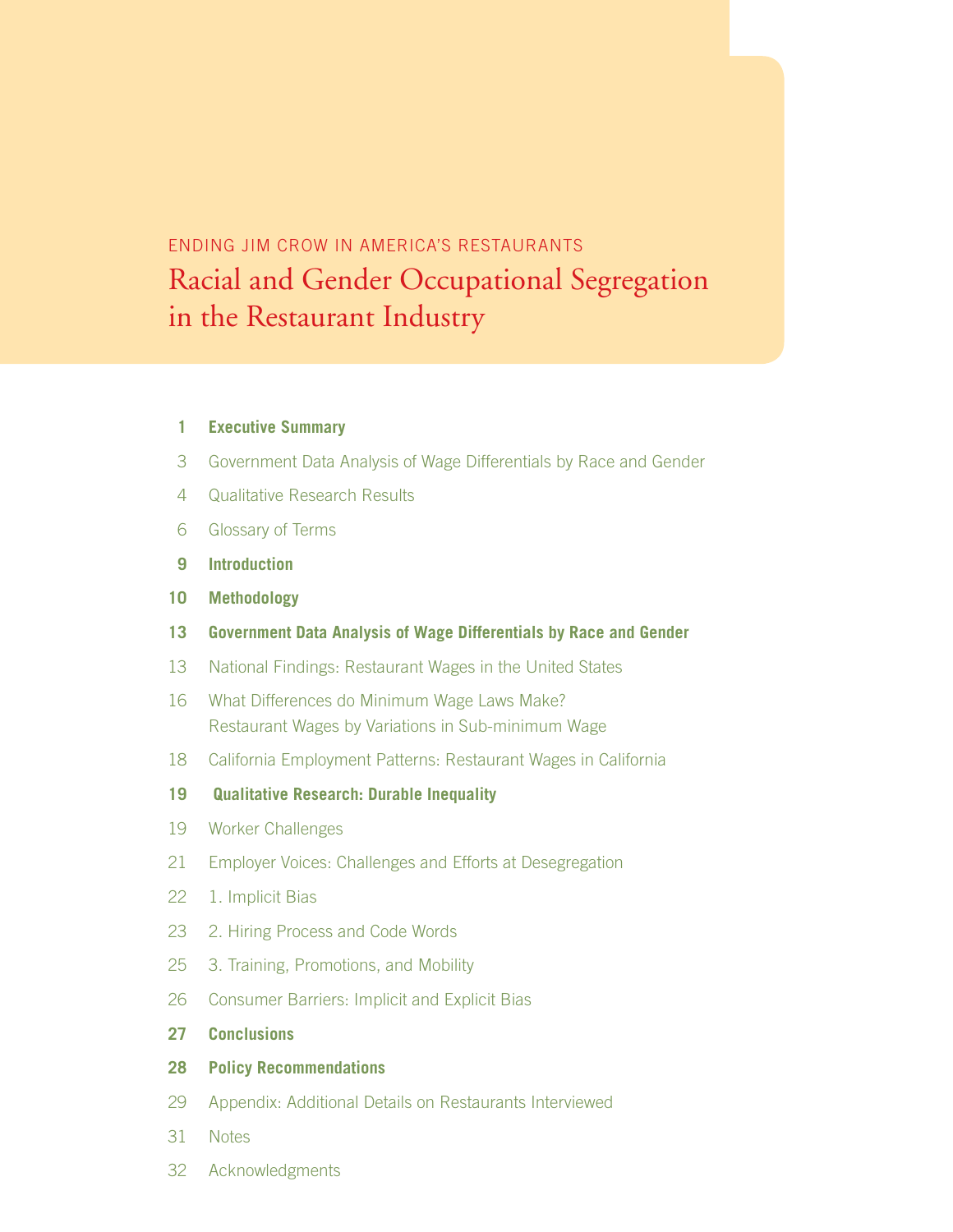# Executive Summary

*It shall be unlawful to conduct a restaurant or other place for the serving of food in the city, at which white and colored people are served in the same room, unless such white and colored persons are effectually separated by a solid partition extending from the floor upward to a distance of seven feet or higher, and unless a separate entrance from the street is provided for each compartment.* —JIM CROW LAW, ALABAMA1

J im Crow laws were state and local laws regulating racial segregation in public and private spaces (public accommodations) in the US South. Discrimination in public accommodations was finally outlawed with the passing of the Civil Rights Act of 1964. While Jim Crow regulated the enforced separation between white and African American patrons in restaurants, today we largely find that restaurant workers are effectively segregated by race and gender by a partition between livable-wage server and bartender positions and poverty wage busser, runner, and kitchen positions, and between limited service (fast food), full service casual, and full service fine-dining restaurants. White males appear to be afforded the opportunity to work in the highest paying, most exclusive bartender and server positions in fine-dining restaurants; women, in general, appear channeled towards lower paying positions in casual full-service restaurants; while Latinos and African Americans seem largely channeled to lower paying busser, runner, or kitchen positions in full service restaurants and to limited-service, fast food establishments.<sup>2</sup> Women of color see the largest impact of such segregation on their wages, while African Americans, in many locations, are largely excluded from participation in the most lucrative segments of the industry.3,4 It is time to end the occupational Jim Crow that pervades the industry and ensure women and workers of color are provided genuine opportunities leading to equitable outcomes.

The restaurant industry employs nearly 11 million workers and is one of the fastest growing sectors of the US economy.<sup>5</sup> Despite the industry's growth, restaurant workers occupy seven of the ten lowest-paid occupations reported by the Bureau of Labor Statistics, and the economic position of workers of color in the restaurant industry is particularly precarious.<sup>6</sup> Restaurant workers experience poverty at nearly three times the rate of workers overall, and workers of color experience poverty at nearly twice the rate of white restaurant workers.7

The restaurant industry can do better. Up to 20% of restaurant jobs provide livable-wages, and fine-dining servers and bartenders in cities like San Francisco and Oakland can earn between \$50,000 and \$150,000 per year.8 Unfortunately, people of color and in particular women of color face significant barriers in obtaining these livable-wage positions.<sup>9</sup> From 2007 until 2013, the Restaurant Opportunities Centers United (ROC) conducted more than 400 matched pair audit tests, sending pairs of evenly matched white and people of color applicants into fine-dining restaurants to see who would be hired in fine-dining server positions, and on that basis published a series of reports called The Great Service Divide. ROC found that white workers were more likely to be interviewed, and twice as likely to be hired, as equally or better-qualified workers of color applying to the same fine-dining establishments.10 This finding has been bolstered by recent research by economist John Nunley, who found qualified young applicants of color less likely to be interviewed than their white counterparts, with the highest racial discrimination occurring in service jobs that have substantial customer interaction.<sup>11</sup>

Workers of color are concentrated in lower-level busser and kitchen positions in fine-dining restaurants, and overall in segments of the industry in which earnings are lower. A canvass of 133 fine-dining establishments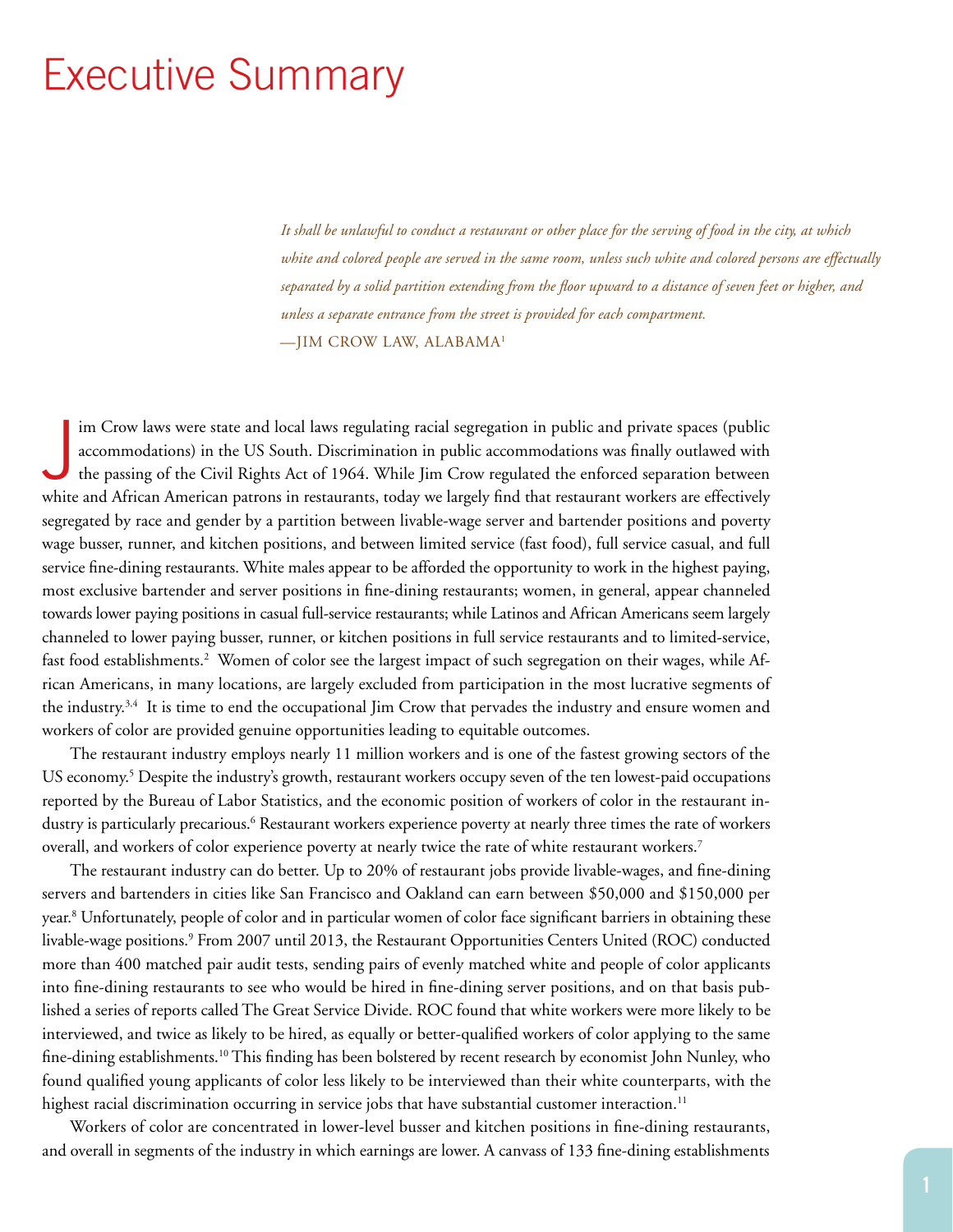

highest in fine- dining restaurants. Wages also increase as you move from Tier II positions in the Back-of-the-House, or the kitchen, to Tier I positions in the Front-of-the-House, or the dining room where workers interact directly with guests. Tier refers to higher and lower paid occupations within each section. Upward mobility from a Tier II position to a Tier I position, and from a Limited Service to Fine Dining position represent the most natural and meaningful forms of advancement in the industry, and yet women and people of color are often denied advancement opportunities.

Total employment figures for full and limited service restaurants were derived from the Bureau of Labor Statistics (BLS) Current Employment Statistics. Since the BLS does not account for fine-dining restaurants as a percentage of the industry, we drew on the percentage of upscale fine-dining restaurants derived from a random sample of 1,150 restaurants in A National Study of Human Resource Practices, Turnover, and Customer Service in the Restaurant Industry (ROC United, 2015). Race and gender demographic percentages for casual full service were derived from overall restaurant demographics drawn from the Current Population Survey (CPS) 2013; percentages for limited service were derived from combined food prep and serving occupations, including fast food from CPS 2013; and Tier I fine-dining were derived from canvassing a random sample of 133 fine-dining restaurants in the Great Service Divide (ROC United, 2015). This should be seen as illustrative of both employment and demographic segregation within the industry. Wages, and race and gender segregation by industry in the US and California were drawn from CPS 2013, except for CA Fast Food, drawn from combined food prep and serving occupations, including fast food from the American Community Survey 2013, and fine-dining Tier I and Tier II, derived from the multi-city canvass of fine-dining restaurants in the Great Service Divide (2015).

CA Fast Food

CA Fast Food

**59%**

CA Front

**60%**

CA Tier I

**58%**

US Restaurant

JS Restaurant

**48%**

CA All Industries

 $\mathfrak{S}$ 

All Industries

**45%**

CA Tier

**41%**

CA Back

**31%**

Fine Dining Tier I

Fine Dining Tier

**43%**

Fine Dining Tier II

Fine Dining Tier

**22%**

 $=$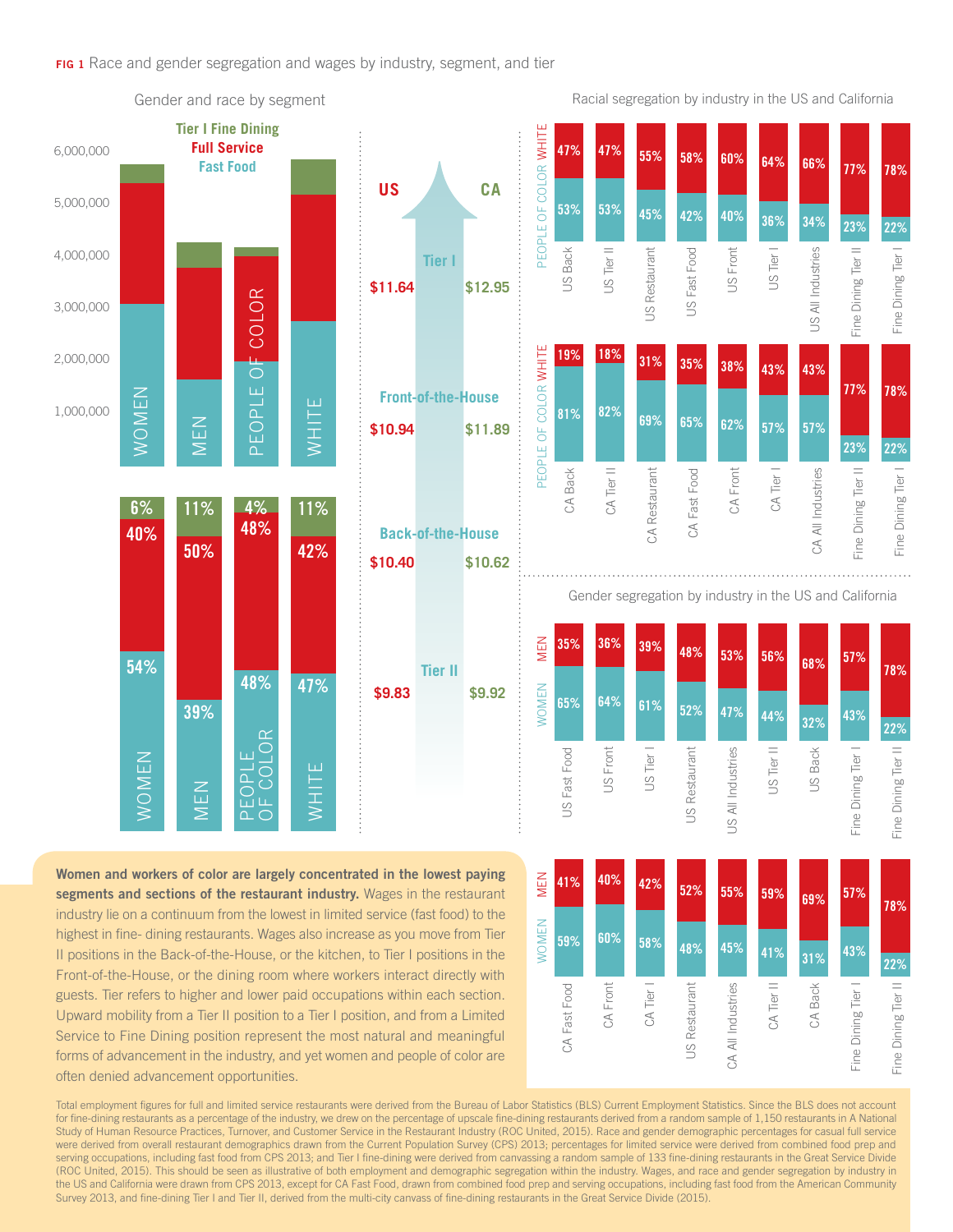found that 81% of management and 78% of higher-level non-management positions such as captain, manager, and bartender are occupied by white workers, a disproportionate amount of these male.12 Mobility for workers of color is limited; of workers that have been denied a promotion, 28% cited race as the primary reason for their lack of opportunities.<sup>13</sup> Overall, after adjusting for education and language proficiency, workers of color receive 56% lower earnings when compared to equally qualified white workers.<sup>14</sup>

In this report, we go beyond simply the patterns of discrimination in the restaurant industry to understand in greater detail the factors contributing to this racial segregation and explore interventions that can be effective in overcoming these patterns. From 2013 to 2015, ROC convened a series of gatherings of employment discrimination experts and attorneys to explore potential policy and programmatic interventions; these cohorts determined that further research was needed to more deeply understand the biases, barriers, and challenges expressed by workers, employers, and consumers that perpetuate segregation in the industry. In this report, the first step after those gatherings, ROC conducted extensive analysis of government data and a series of interviews with employers to understand the



extent and methods of further research needed to design policy and programmatic interventions to address segregation. We then discussed the findings with employment discrimination experts and attorneys, and referenced an extensive database of worker interviews. We chose California as the appropriate place to conduct this research and to engage in future policy development.

California is a critical place to examine racial segregation in the restaurant industry, with implications for the industry nationwide. California is the state with the nation's largest restaurant industry, including several cities that are repeatedly named among the top dining destinations nationwide, and one of the most diverse populations of any state in the country. California state and local laws also provide restaurant workers with better wages and basic benefits, like paid sick days, than most other states, leaving racial segregation and lack of mobility among workers of color as one of the key issues restaurant workers seek to address.

In an effort to better understand occupational segregation within the restaurant industry, we engaged in an in-depth analysis of wages by gender, race, and occupation nationwide, by minimum wage level, and within California by examining the Current Population Survey, coupled with a more exploratory analysis comprised of a dozen interviews conducted with owners and general managers interested in discussing successes and challenges in addressing occupational segregation — primarily in Oakland and the San Francisco Bay Area, but also in Los Angeles, and San Diego — during June and July 2015. We then discussed these findings with academics and experts, and compared them to hundreds of worker interviews from previous ROC studies.

## **Government Data Analysis of Wage Differentials by Race and Gender**

Overall we found that there is substantial wage inequality, and significant occupational segregation, by both gender and race in the restaurant industry.

Women make up 52% of all restaurant workers, but 64% of all Front-of-the-House occupations (see Table 1). Women disproportionately occupy server positions, but earn substantially lower wages, likely as a result of working in lower-tipping segments of the industry, such as casual restaurants. Workers of color are concentrated in Backof-the-House and Tier II occupations. African American workers earn the lowest wages in Back-of-the-House and Tier II occupations, and lower wages than white workers in the Front-of-the-House and Tier I occupations. While Latino workers have higher average wages in the lowest wage Back-of-the-House and Tier II occupations, where they are largely concentrated, they earn the lowest wages in Tier I and Front-of-the-House occupations.

All workers of color experience racial segregation, but in California, Latinos experience the highest levels of directly observable occupational segregation, with substantial under-representation in the higher-paying server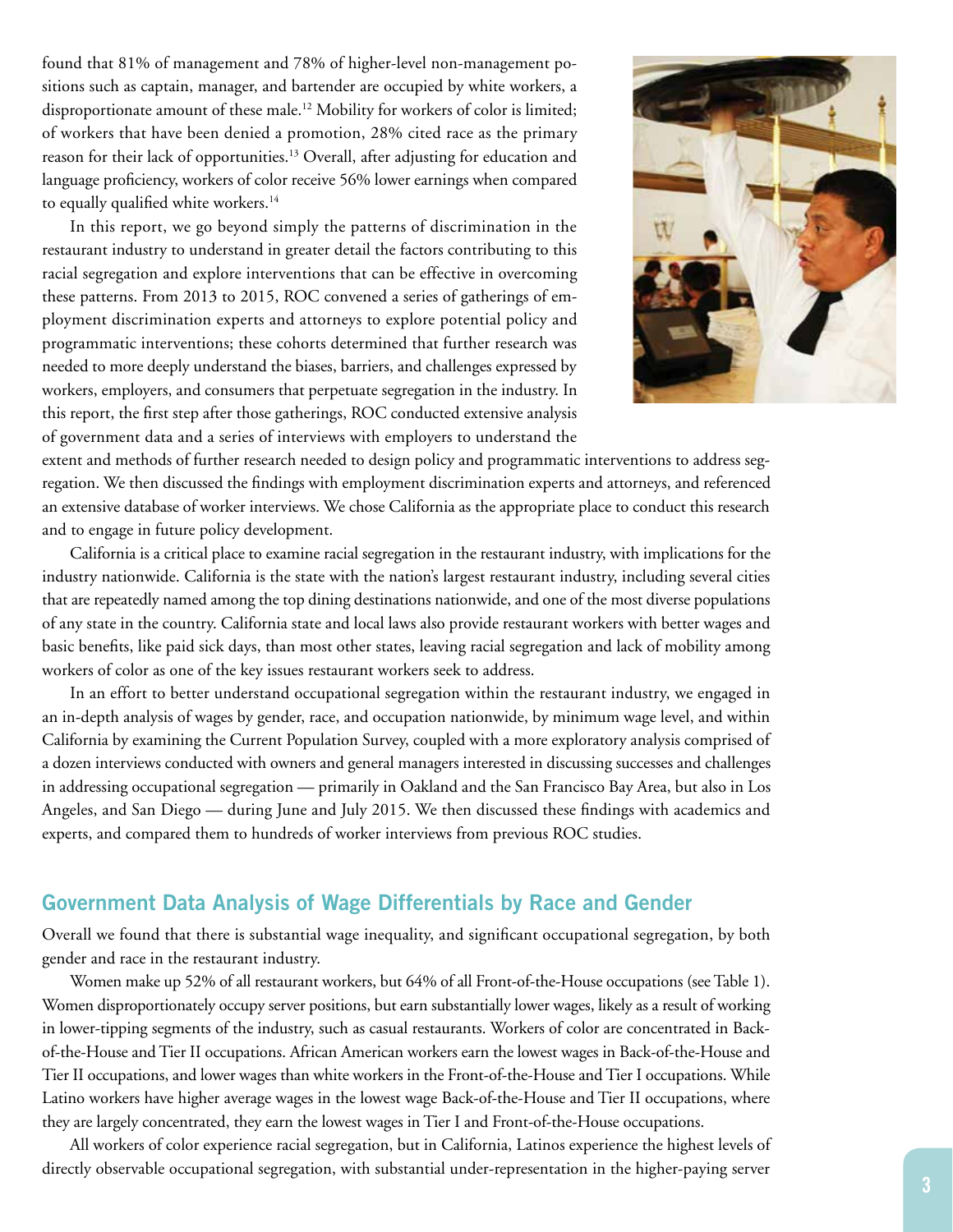#### **TABLE 1**

United States: Average restaurant wages by tier and front-of-thehouse/back-of-the-house (FOH/BOH), and gender and race

|            | Men     | Women   | White   | African<br>American | Latino  |
|------------|---------|---------|---------|---------------------|---------|
| Tier I     | \$14.03 | \$10.10 | \$11.75 | \$11.73             | \$10.51 |
| <b>FOH</b> | \$12.95 | \$9.81  | \$11.14 | \$10.33             | \$10.00 |
| Tier II    | \$10.28 | \$9.25  | \$9.70  | \$9.08              | \$10.10 |
| BOH        | \$10.81 | \$9.51  | \$10.36 | \$9.74              | \$10.51 |
| All        | \$11.83 | \$9.75  | \$10.89 | \$10.11             | \$10.25 |

Percentage of tiers and sections-of-the-house by gender and race

|            | Men | Women | White | African<br>American | Latino |
|------------|-----|-------|-------|---------------------|--------|
| Tier I     | 39% | 61%   | 64%   | 9%                  | 18%    |
| <b>FOH</b> | 36% | 64%   | 60%   | 11%                 | 20%    |
| Tier II    | 56% | 44%   | 47%   | 14%                 | 32%    |
| <b>BOH</b> | 68% | 32%   | 47%   | 12%                 | 34%    |
| All        | 48% | 52%   | 55%   | 11%                 | 25%    |

#### **TABLE 2**

California: Restaurant wages by front-of-the-house/back-of-thehouse (FOH/BOH) and race and gender

|            | White<br>Men              | White<br>Women | Men<br>of Color | Women<br>of Color |  |  |  |
|------------|---------------------------|----------------|-----------------|-------------------|--|--|--|
| <b>FOH</b> | \$15.06                   | \$11.56        | \$12.85         | \$10.21           |  |  |  |
| BOH        | \$12.24                   | \$9.96         | \$10.69         | \$9.92            |  |  |  |
| All        | \$14.18                   | \$11.30        | \$11.63         | \$10.13           |  |  |  |
|            | % Wage of White Men (All) |                |                 |                   |  |  |  |
|            | 100%                      | 80%            | 82%             | 71%               |  |  |  |

and bartender occupations, while African Americans are largely absent from meaningful participation in full service restaurant occupations and overrepresented in limited-service fast food occupations. Like women overall, even those people of color employed in these typically higher wage categories earn substantially lower average wages. The greatest racial and gender wage inequality is in the highest wage occupational categories—namely fine-dining server and bartender positions. In the lower wage occupational categories (kitchen and non-managerial positions), average wages across all gender and race categories are low and the differences between race and gender are substantially less than in the higher wage occupational categories.

Examining restaurant wages by race and gender in California, women of color earned \$10.13 per hour on average, compared to \$11.30 for white women, \$11.63 for men of color, and \$14.18 for white men (see Table 2). Women of color, on average, earned 71% of what white men earn.

All of these trends make California an ideal place to study and consider solutions to racial inequality in the industry. States with higher minimum wages tend to have less race and gender inequality. As one of those states with a minimum wage that is higher than the Federal minimum wage, California appears to have less gender and race wage inequality than the national average, but inequality is higher when combining race and gender, and patterns of racial occupational segregation are as evident in California as elsewhere.

## **What Underpins These Patterns? Qualitative Research Results**

Even though the restaurant owners interviewed were asked specifically and agreed to be interviewed on race and occupational segregation, many found it challenging to discuss the topic, with several declining to give details about the racial and ethnic composition of their staff. In the restaurants we studied and have data for, a majority had white serving and bartending staff, and overwhelmingly majority Latino kitchen staff, but most expressed that they were "diverse" or even "very diverse." Several successful restaurants had majority staff of people of color, demonstrating the possibility of hiring and retaining workers of color in top-tier service positions, but these tended to be smaller restaurants with ethnic cuisine and some geared to specific communities of color. The restaurants with the highest wages and greatest number of employees had the highest rates of segregation in both Front-of-the-House service positions and Back-of-the-House kitchen positions. There was much variation in both recruitment practices and training materials.

As a rule, the restaurants expressed that they sought work-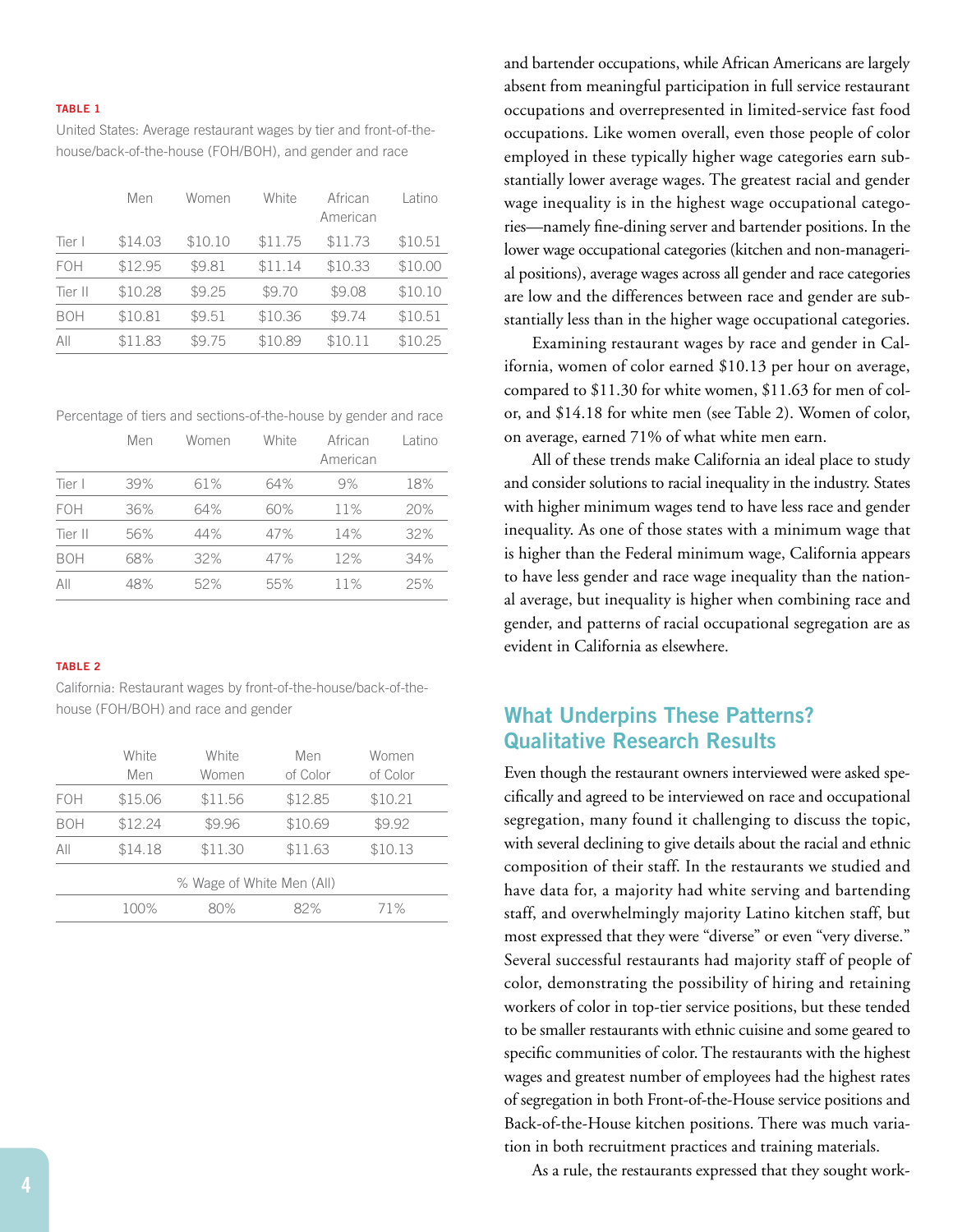#### **FIG 2**

Real and perceived barriers impacting occupational segregation in the restaurant industry.

## **WORKERS**

**Real barriers: lack of training, social networks, transportation**

**Perceived barriers: self-selection bias and stereotype threat**

## **EMPLOYERS**

**Real barriers: lack of candidate pool Perceived barriers: implicit bias**

## **CUSTOMERS**

**Real barriers: lack of experience with servers of color and racial anxiety** 

> **Perceived barriers: implicit bias**

ers who were "clean-cut," had "good hygiene," or a "professional" appearance, all potential code-words for race, and the majority expressed that there were no barriers to hiring or mobility except for language skills. The majority denied that race was an issue, while some felt it was an issue in the industry for others but not for them, and only two thought it was an issue they faced. The restaurant owners and General Managers interviewed varied in their opinion towards the cause of segregation, and stated that a lack of diversity was either not a problem, or was caused by self-selection, and a lack of self-esteem, among the individuals who applied to certain positions, by education and language barriers, by a lack of family structure and work ethic, or by the legacy of slavery that made African Americans unwilling to work as servers.

Overall, the interviews of employers, combined with interviews with experts and workers, pointed to internalized, implicit, and deep-seated biases among all three restaurant stakeholders — workers, employers, and consumers — that combine with real barriers all three stakeholders face to perpetuate racial segregation in the industry.

#### 1 WORKERS

Worker interviews point to real barriers workers face in applying to livable-wage fine-dining service positions, including lack of training, social networks, transportation, childcare, interactions with the criminal justice system, and more. In addition, both worker and employer interviews point to the existence of self-selection bias, the fact that workers of color are less likely to apply for top-tier positions in fine-dining establishments, either because management and/or clientele behavior makes them uncomfortable, or because they feel they lack the education or skills to succeed in those positions. This bias is augmented by the fact that workers of color, due to structural inequality, may succumb to stereotype threat in response to a perceived deficit in skills, and fail to apply to Front-of the-House positions. Many restaurants rely largely on word of mouth outreach by their staff to recruit applications for open positions, perpetuating the social networks that are currently employed.

*"I mean someone [of color] will walk in and they will specifically ask for a position. And that's when I recognize, okay. Not that there's availability . . . , but they'll go, 'do you need a dishwasher, or do you need a busperson', and I'm like, oh, my goodness."* —RESTAURANT OWNER, casual full-service Asian restaurant, on the positions workers of color tend to apply for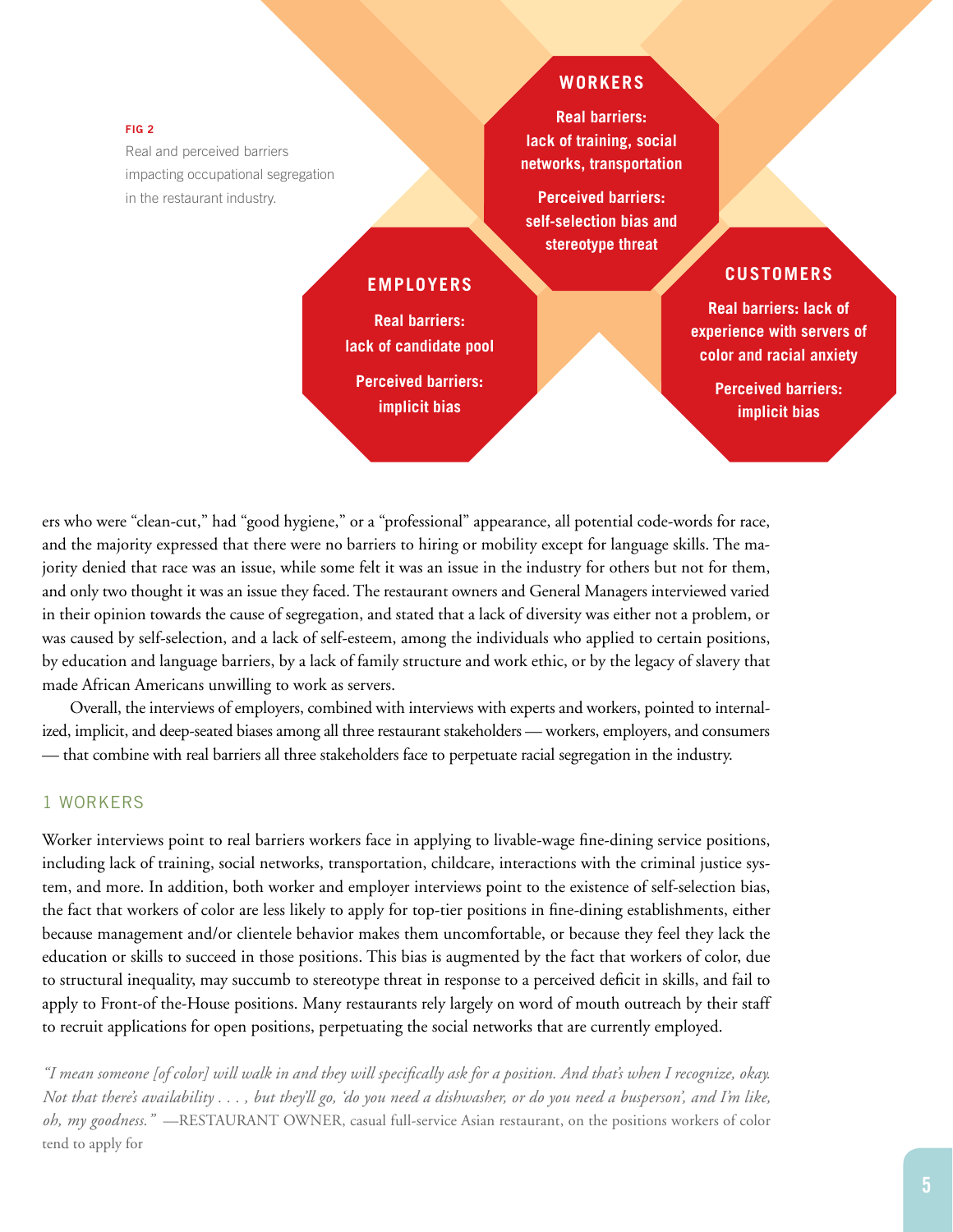# Glossary of Terms

#### **Occupational Segregation**

Disproportionate rates of representation of race, ethnic and/or gender-based groups in different job titles.

#### **Discrimination**

Unfair differences in employment treatment or employment outcomes (such as hiring, promotions, earnings) that negatively impact certain race/ethnic groups or genders. These differences may reflect explicit (conscious) bias or implicit (unconscious) stereotypes.

#### **Front-of-the-House and Back-of-the-House**

Restaurant industry terms for placement and function of workers in a restaurant setting. Front-of-the-House generally represents those interacting with guests in the front of the restaurant, including hosts, waitstaff, bussers, and runners. Back-of-the-House generally refers to kitchen staff, including chefs, cooks, food preparation staff, dishwashers, and cleaners.

#### **Tier I and Tier II**

Tier I is a term we use to describe the higher-paid positions in both the Front and Back-of-the-House; Tier II is the term we use to describe the lower-paid positions in both the front and Back-of-the-House. Tier I positions offer the highest wages, opportunities for advancement, access to benefits, and career paths. Upward mobility from a Tier II position to a Tier I position is the most natural and meaningful form of advancement in this industry. This report primarily focuses on Tier I Front-of-the-House positions.

#### **High Road and Low Road**

Industry terms describing alternative business strategies for achieving productivity and profitability. High Road employment practices seek to reduce employee turnover, enhance employee productivity, and increase service quality by offering living wages, comprehensive fringe benefits, reasonable workloads, opportunities for training and advancement, and safe, legal working conditions. Low road employment practices seek to minimize labor costs by offering low wages and few fringe benefits, little training, heavy workloads, and minimal attention to maintaining safe and legal working conditions.

#### **White and Workers of Color**

White is shorthand for non-Hispanic whites, and workers of color refer to the categories of African American/Black, Latino, Asian, American Indian, Native Hawaiian and Pacific Islander, mixed race individuals, and other categories, as gathered by the Current Population Survey (CPS) and American Community Survey (ACS). The CPS and ACS use the term Hispanic, but here the term Latino is used throughout.

#### **Segment**

The North American Industry Classification System (NAICS) categorizes the restaurant industry ("Food Services and Drinking Places") into four segments: full-service, limited service, special food services, such as catering, and drinking places, or bars which serve drinks but not food.

#### **Full-service**

Restaurants have table service where the consumer orders from a menu at a table. The restaurant categories described in this report are similar to the NAICS categories, with the addition of a distinction within full-service between fine-dining and casual restaurants. Distinguishing these two categories proves critical to our analysis because job quality, employer practices, and patterns of ethnic and racial employment and occupational segregation differ across the two segments.

#### **Fine-Dining**

Full service restaurants with a price point per guest of \$40.00 or more including beverages but excluding gratuity. Full-service restaurants are commonly referred to as "upscale" restaurants, and it is common for fine-dining restaurants to have a unique concept (the name, menu, and decor of a restaurant).

#### **Casual restaurants**

Also described as casual dining or family style restaurants, are moderately priced full-service restaurants. They include franchise or chain restaurants, such as Olive Garden or Applebee's, as well as independently-owned establishments.

#### **Limited service**

Also called Quick Serve, are restaurants that serve food without table service. Examples include fast food restaurants like McDonald's, or fast-casual restaurants, like Chipotle, that may have higher prices and cater to different clientele.

#### **Living Wage**

The minimum level of earnings sufficient to support a typical worker in any high cost area. In this report, this wage is assumed to be \$19.04 per hour in the Oakland-Fremont, CA Metro Area, which equals \$39,603 for a person with no dependents and no benefits employed 40 hours per week for a full year, according to the Economic Policy Institute's Family Budget Calculator. [http://www.epi.org/resources/budget/]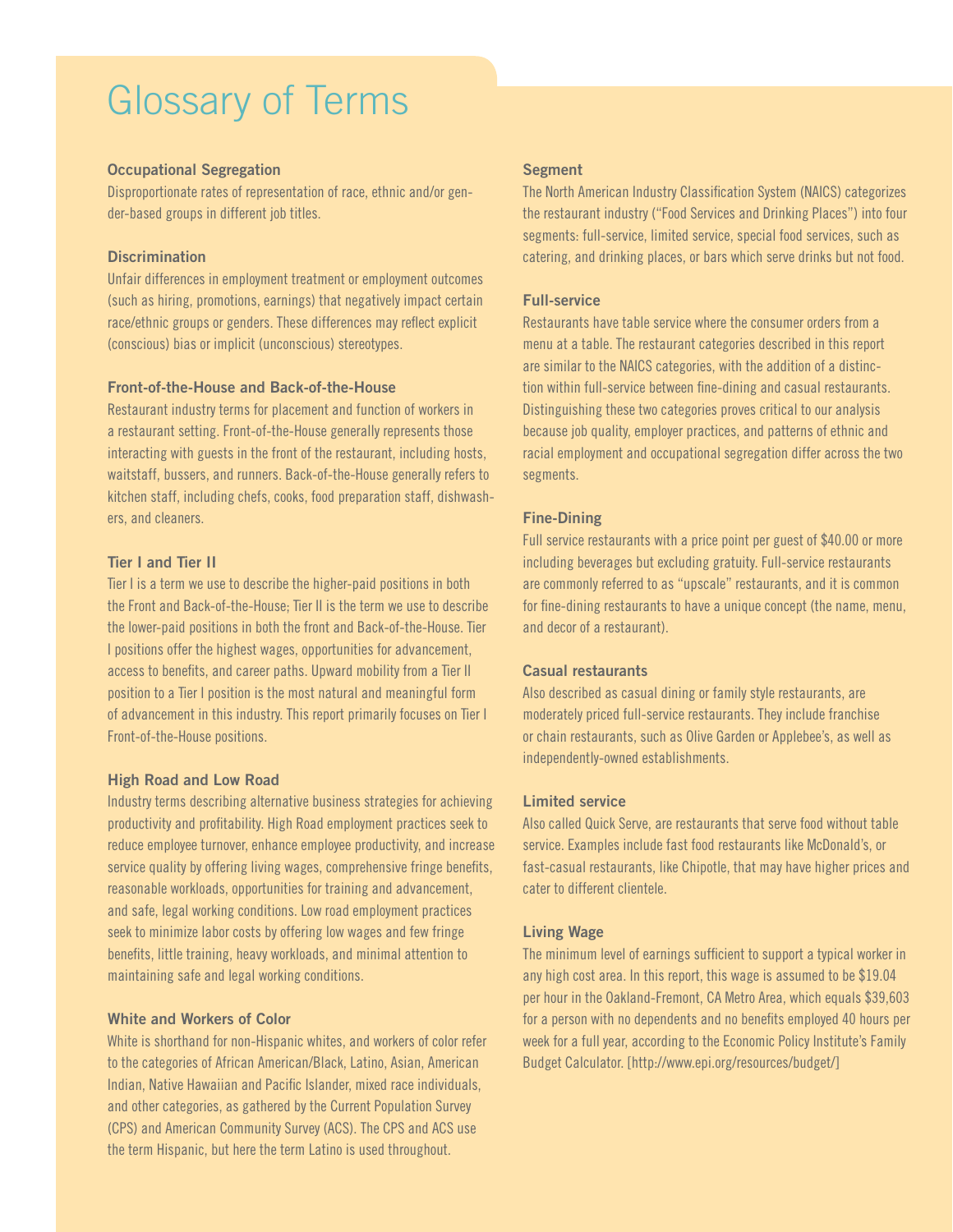#### 2 EMPLOYERS

In interviews, employers pointed to the lack of a sufficient candidate pool of workers of color as a real barrier to desegregating their workplace. However, previous studies of employers in multiple sectors find implicit bias is an institutional and structural factor leading to hiring and promotion discrimination,<sup>15</sup> and this current study also points to the presence of perceived barriers and implicit bias among employers.

*Implicit bias* is the subconscious bias or attitude towards a given characteristic, here race and gender, among restaurant owners and customers, that were expressed through code-words, through the definition of diversity, or through the unexamined expectation that mobility takes place within but not across kitchen and service positions.

*"The restaurant is really equal opportunity. Most restaurants, I would say, it's about who hustles, who is smart, it's total Darwinism. This restaurant, well, most restaurants depend on speed. The sharpest, the brightest, the fastest usually go to the top."* —RESTAURANT OWNER, fine-dining organic farm-to-table restaurant, on opportunity and mobility within the industry

## 3 CUSTOMERS

We also found evidence of implicit, if not explicit, bias from customers. Most restaurant owners were reticent to ascribe racial preferences to their customers, although at least one was certain that restaurant patrons did prefer to be served by workers of their own race, and ethnic restaurants were the only ones to have a significant presence of workers of color in the dining room. Also of note is the haughty attitude of customers towards staff of color that one restaurant owner described. This behavior, unless purposeful, is indicative of the implicit biases many restaurant patrons carry, and to which they are most likely oblivious. In addition, recent research from the Center for Social Inclusion has found that racial anxiety can actually increase when individuals are faced with racially diverse messengers, despite an expressed desire for greater racial diversity.16

*"I guarantee you, if I put all whites in uniforms in chef hats in the front, this café*  would be taken much more seriously as a food place than what I have right now, *and I could have the exact same food."* —RESTAURANT OWNER, casual full service Café, on customer attitudes towards race of service staff

The real and perceived barriers of all three stakeholders all reinforce each other and allow current conditions to reproduce themselves. Additional study is merited to both test these relationships, but also to examine interventions that might break this cycle.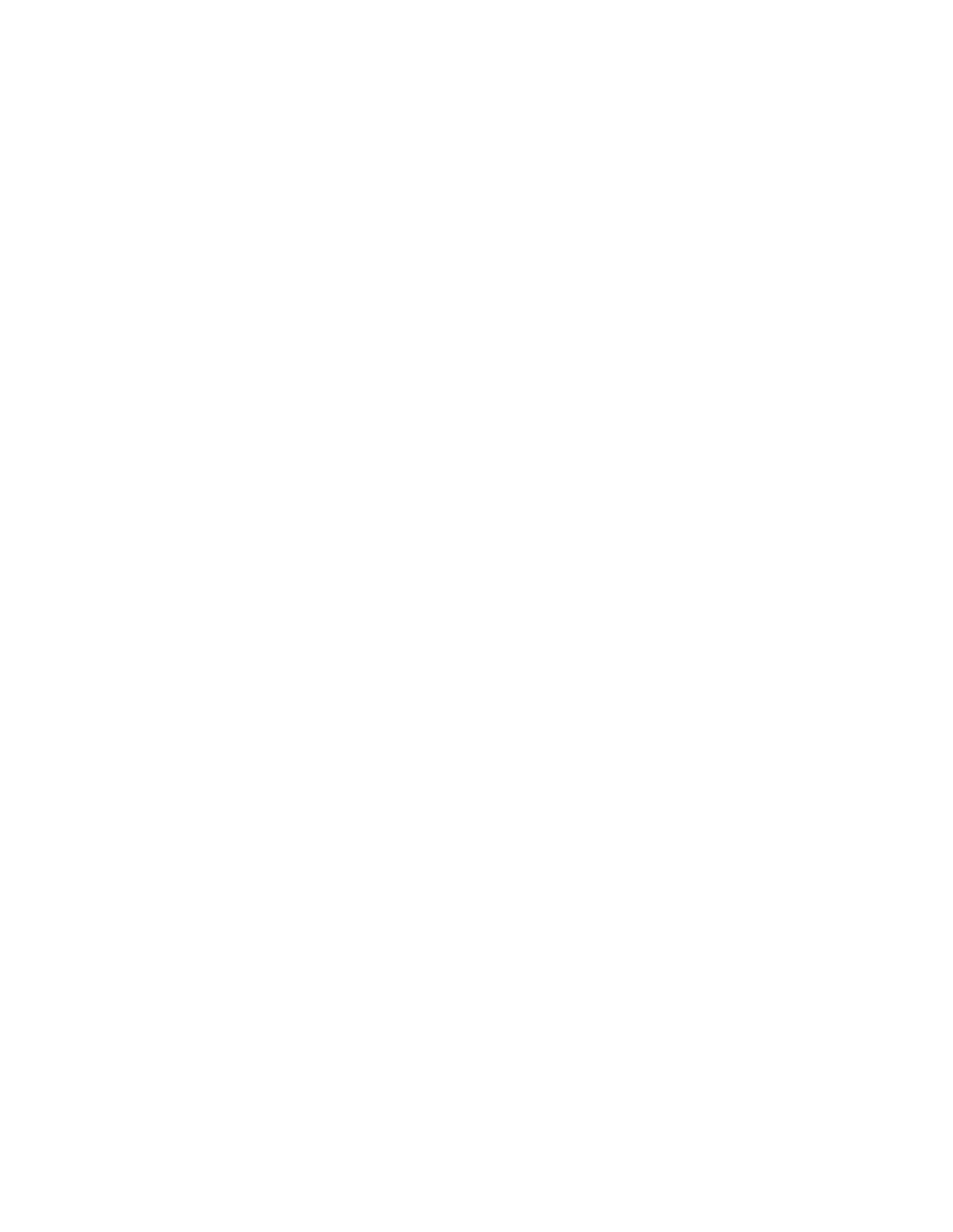# Introduction

T he restaurant industry employs 11 million workers and is one of the fastest growing sectors of the US economy.17 Despite the industry's growth, restaurant workers occupy seven of the ten lowest-paid occupations reported by the Bureau of Labor Statistics.<sup>18</sup> The economic position of workers of color in the restaurant industry is particularly precarious. Restaurant workers experience poverty at nearly three times the rate of workers overall, and workers of color experience poverty at nearly twice the rate of white restaurant workers.19 Restaurant workers are also disadvantaged by federal minimum wage laws, which allow tipped workers to be paid as little as \$2.13 per hour.

The restaurant industry does provide livable-wage opportunities primarily in tipped Tier I, Front-of-the-House positions such as bartending and serving, but these occupations are held largely by white male workers in fine-dining establishments. While women make up over 66% of tipped occupations, they are primarily found in casual full-service establishments where check-size, and tips, are much lower, and where the federal tipped subminimum wage of only \$2.13 is more likely to lead to economic insecurity. Our previous research has found that workers of color face: a glass ceiling, granted living wage opportunities only 73% of the time; a low floor, in a race tax of 56% lower earnings, both compared to equally qualified white workers; and a locked door, since workers of color face structural and durable inequalities that exclude them from the industry. For example 22% of African American workers are unemployed, compared to 10% of white workers, among those seeking positions as bartenders and servers, compounding the exclusion of people of color in Tier I Front-of-the-House positions.20 A similar picture emerges for women in the restaurant industry, who are 47% less likely to earn a living wage in Front-of-the-House occupations, and who experience a gender tax of 11% lower earnings than their equally qualified male counterparts.<sup>21</sup>

With over one million restaurant workers<sup>22</sup>—more than 10% of the nation's total restaurant workforce, California is one of the seven states without a lower subminimum wage for tipped workers. While this has led to concrete improvements such as reductions in poverty rates, restaurant workers in California face many of the same challenges and racial disparities as workers in other parts of the country.<sup>23</sup> Despite higher wages overall, we still see high rates of segregation, with women and workers of color primarily working in lower earning tiers and segments than their male and white counterparts.

At the same time, California has one of the most diverse restaurant workforces in the nation, the nation's largest restaurant industry, and several cities that rank among the top dining destinations nationwide, as well as better wages and basic benefits than most other states, making the state a ripe candidate to study gender and racial segregation in the restaurant industry.

In an effort to better understand occupational segregation within the restaurant industry, we conducted an in-depth analysis of wages by gender, race, and occupation in California and across the nation, coupled with a series of interviews of restaurant owners in California for an exploratory analysis of successes and challenges employers face when addressing occupational segregation. We then discussed these findings with academics and experts, and compared them to hundreds of worker interviews to understand how best to create equitable career ladders within the restaurant industry.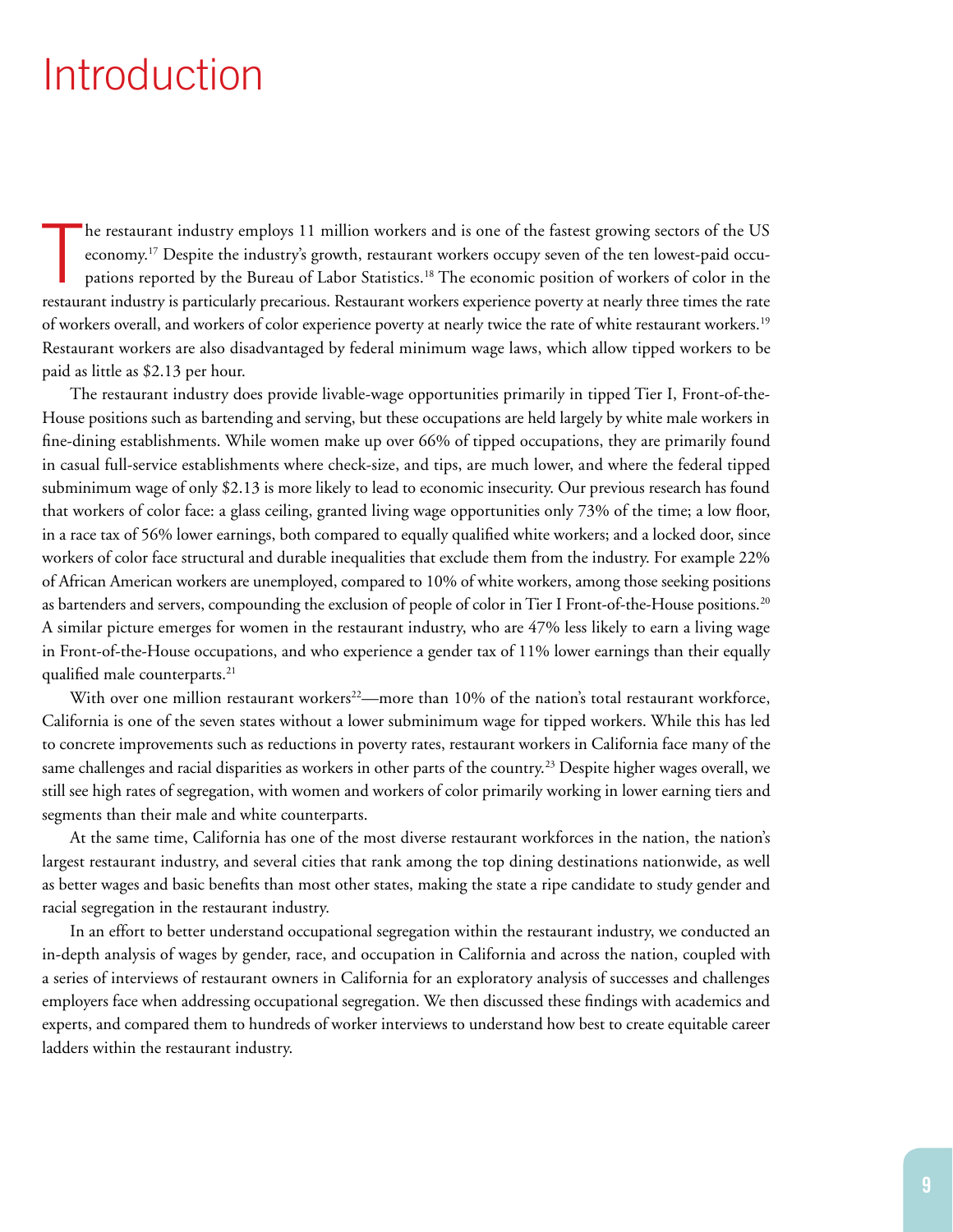## **Methodology**

Ending Jim Crow in America's Restaurants represents the first step in exploring interventions after establishing the extent of segregation and the role of discriminatory hiring practices through the Great Service Divide reports. From 2013 to 2015, ROC convened a series of gatherings of employment discrimination experts and attorneys to explore potential policy and programmatic interventions; these cohorts determined that deeper research was needed to more deeply understand the biases, barriers, and challenges of workers, employers, and consumers that perpetuate segregation in the industry. In this report, the first step after those gatherings, ROC conducted extensive government data analysis and a small set of initial interviews with employers to understand the extent and methods of further research needed to design policy and programmatic interventions to address segregation, discussed the findings with employment discrimination experts and attorneys, and referenced an extensive database of worker interviews. We chose California as the appropriate place to conduct this research and to engage in future policy development.

In examining the patterns of racial and gender segregation in the restaurant industry, we used the Current Population Survey (CPS) Outgoing Rotation Group data, which is also sometimes known as the "earnings files" or "quarter sample" of the CPS. This is the standard data set for analyzing hourly wages and employment patterns. We used the annual merged file for 2013, as downloaded and processed by the Center for Economic and Policy Research in Washington D.C.<sup>24</sup> This data source provides hourly wage data, along with demographic data (race, gender) that is the core of our analysis.

In analyzing patterns of occupational segregation, one of our interests is in the impact of having a separate tipped minimum wage, not just on wages but also on patterns of occupational segregation. Thus, we make a distinction between states based on the different laws governing minimum wages, and in particular how much tipped workers can be paid as a minimum cash wage from their employer. Based on information from the Department of Labor on Minimum Wages for Tipped Employees<sup>25</sup>, these categories in 2013 were:

- Between \$2.13 and \$2.99/hour: AL, AR, DE, DC, GA, IN, KS, KY,LA, MA,MI, MS, NC, NE, NJ, NM, OK, PA, RI, SC, SD,TN, TX, UT, VA, WI, and WY
- Between \$3.00 and full minimum wage for tipped workers: (state tipped minimum in parentheses): AZ (\$4.80), CO (\$4.76), CT (\$5.69), FL (\$4.77), HI (\$7.00), ID (\$3.35), IL (\$4.95), IA (\$4.35), ME (\$3.75), MD (\$3.63), MO (\$3.68), NH (\$3.26), NY (\$5.00 for most), ND (\$4.86), OH (\$3.93), VT (\$4.17), and WV (\$5.80).
- Full minimum wage for tipped workers (with higher than federal minimum wage indicated in parentheses): AK (\$7.75), CA (\$8.00), MN, MT (\$7.80 for businesses with gross sales over \$110,000), NV (\$8.25 if no health), OR (\$8.95), WA (\$9.19)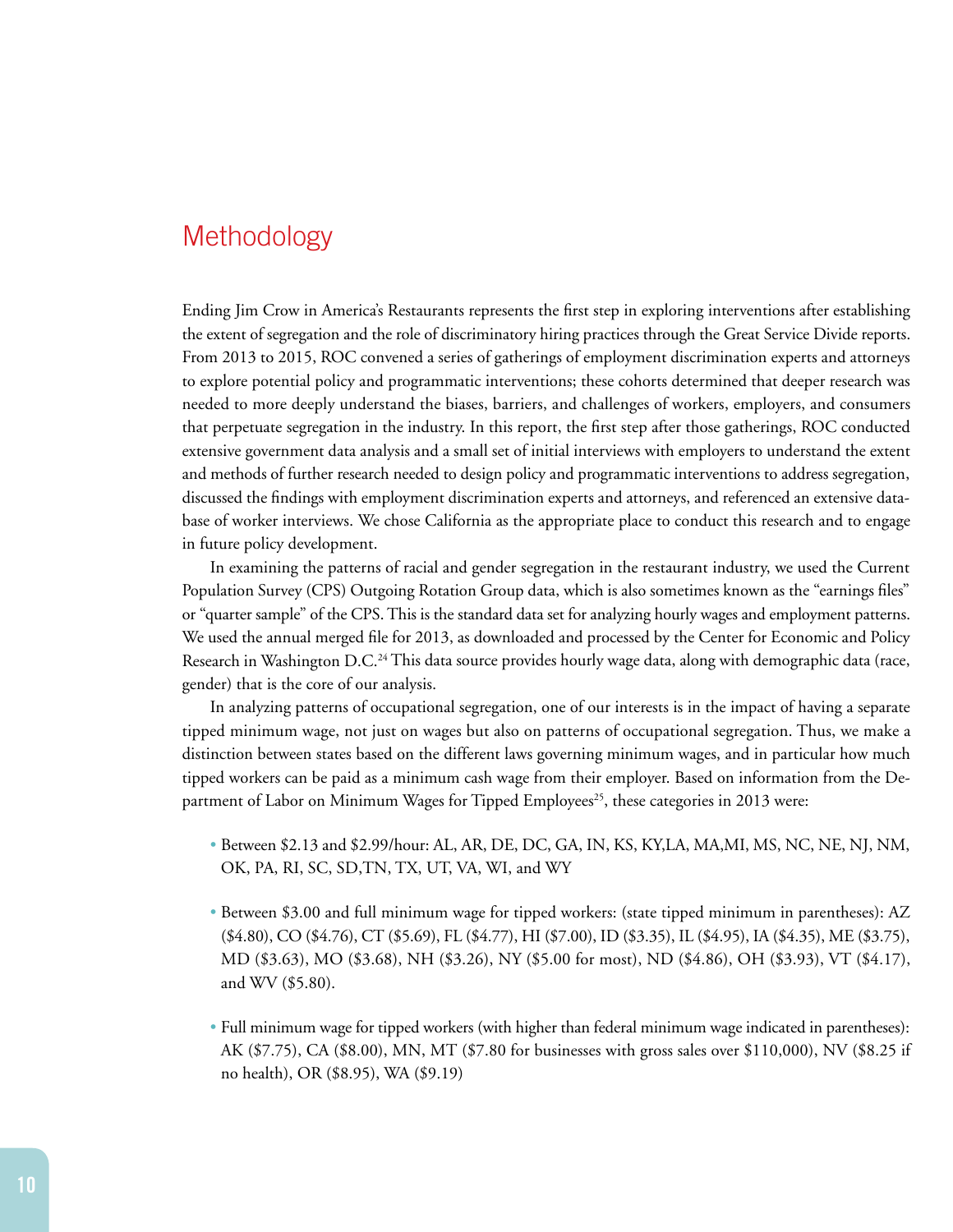

In analyzing patterns of occupational segregation, we distinguish between types of occupations in two different ways (see Fig. 2):

#### **Front-of-the-House versus Back-of-the-House**

These are restaurant industry terms for placement and function of workers in a restaurant setting. Front-ofthe-House generally represents those interacting with guests in the front of the restaurant, including hosts, waitstaff, bussers and runners. Back-of-the-House generally refers to kitchen staff, including chefs, cooks, food preparation staff, dishwashers, and cleaners.

#### **Tier I and Tier II**

Tier I is a term to describe the higher-paid positions in both Front-of-the-House and Back-of-the-House. Front-of-the-House occupations in Tier I include the maître d', supervisors, hosts, bartenders, and servers, while Back-of-the-House occupations in Tier I include executive chefs, sous chefs, and line cooks. Tier II is a term describing lower-paid positions in both Front-of-the-House and Back-of-the-House. In Front-ofthe-House, this includes bussers, runners, and baristas, while in Back-of-the-House this includes prep-cooks, dishwashers, and porters.

In the government data analysis that follows, we first examine national conditions, then review patterns based on our clustering of states by minimum wage, and finally discuss specific conditions in California. California has a substantially higher percentage of the workforce who are people of color, which might suggest a greater ability to overcome racial segregation, so in that final section we also specifically compare the California patterns to the national patterns.

In order to deepen our understanding of the causes of differences in wages by occupational category and position, and race and gender, we also interviewed twelve restaurant owners on the subject of occupational segregation and diversity within their restaurant(s) and the industry. As mentioned above, we also interviewed over a dozen experts and combined this information with previous worker survey data.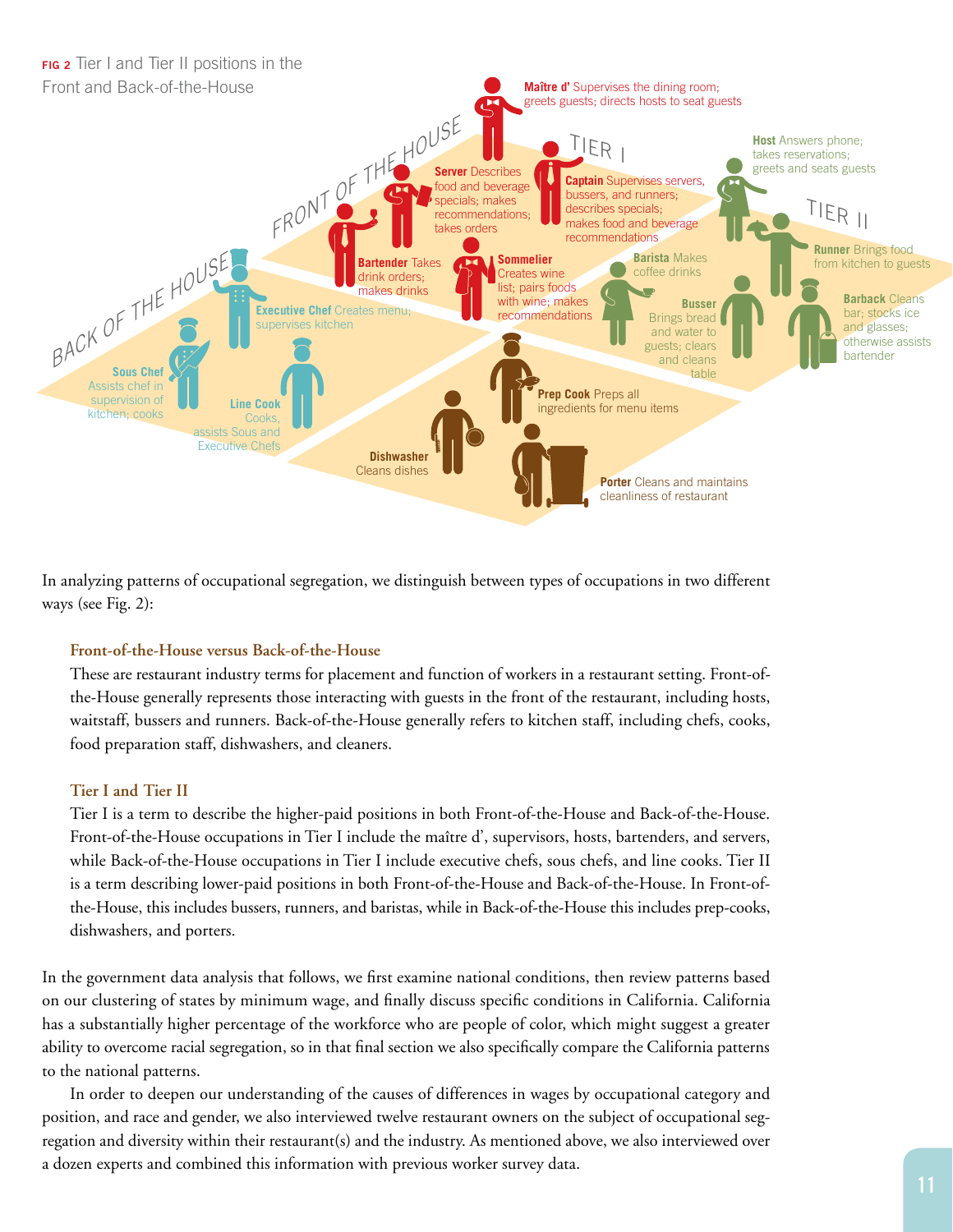| TABLE 3 California: Establishment size |
|----------------------------------------|
|----------------------------------------|

|                                   | Employees |         |           |       |       |  |  |  |
|-----------------------------------|-----------|---------|-----------|-------|-------|--|--|--|
| $1 - 4$                           | 5-9       | $10-19$ | $20 - 49$ | 50-99 | 1∩∩⊥  |  |  |  |
| Sample                            |           |         |           |       |       |  |  |  |
| $0\%$                             | 25%       | 25%     | 42%       | 8%    | 0%    |  |  |  |
| San Francisco-Oakland-Hayward, CA |           |         |           |       |       |  |  |  |
| 30%                               | 21%       | 22%     | 18%       | 7%    | $1\%$ |  |  |  |

The majority of restaurant owners interviewed have been recognized for their success at promoting staff within their restaurant and many have shown an interest in issues of occupational segregation. These restaurants were chosen to see how they were or were not succeeding at promoting diversity, and all agreed to be interviewed "for an upcoming report on occupational segregation in the restaurant industry [in particular about] the stories of restaurant employers who have succeeded in creating a diverse workforce that is not segregated by position, but also the stories of restaurant employers who have attempted and faced significant challenges in reaching this objective." An additional four restaurants were interviewed due to their willingness to participate in the project, though we did not have prior knowledge of their promotions practices.

The interview guide began with a survey of the number of staff, staff turnover, wages, and benefits, followed by a set of questions on the individual interviewee's personal history, the history of the restaurant, the ownership structure, gender and race of staff, hiring, training, and promotions practices, staff turnover, wages and benefits, and a specific set of questions on segregation in the industry. The interviews lasted from 30 to 90 minutes. Interviews were transcribed and then coded in Dedoose for analysis.

Twelve restaurant owners and general managers were interviewed in a range of full-service restaurants. Six of the restaurants were fine-dining establishments, and six were casual full service (including two fast-casual-style establishments, both with table service). Five of the interviews were conducted in Berkeley, four were conducted in Oakland, two were conducted in Los Angeles, and one was conducted in San Diego.

The establishments were all small to mid-sized, employing from 8 to 68 non-managerial employees (see Table 3). Three establishments (25%) had from five to nine employees, three (25%) had from 10 to 19 employees, and five (42%) had from 20 to 49 employees. Only one (8% of total) had over 50 employees. For comparison, according to US Census County Business Patterns, in the San Francisco-Oakland-Hayward, CA Metro area, 21% of full service restaurants had from five to nine employees, 22% had 10 to 19 employees, 18% had from 20 to 49 employees, and 7% had from 50 to 99 employees.

**TABLE 4** United States and California: Comparing demographics of labor force by select industry

|                              | Gender |        |       | Race                |        |       |       |
|------------------------------|--------|--------|-------|---------------------|--------|-------|-------|
|                              | Male   | Female | White | African<br>American | Latino | Asian | Other |
| United States                |        |        |       |                     |        |       |       |
| All Industries               | 53%    | 47%    | 66%   | 11%                 | 16%    | 6%    | $1\%$ |
| <b>Restaurants</b>           | 48%    | 52%    | 55%   | 11%                 | 25%    | 8%    | $1\%$ |
| <b>Fast Food Occupations</b> | 35%    | 65%    | 64%   | 14%                 | 16%    | 3%    | 2%    |
| California                   |        |        |       |                     |        |       |       |
| All Industries               | 55%    | 45%    | 43%   | 5%                  | 36%    | 16%   | $1\%$ |
| Restaurants                  | 52%    | 48%    | 31%   | 3%                  | 51%    | 14%   | $1\%$ |
| <b>Fast Food Occupations</b> | 41%    | 59%    | 35%   | 6%                  | 47%    | 9%    | 3%    |

Note: The findings for CA-Fast Food are derived from the American Community Survey, 2013 to ensure a sufficient sample size. "Fast Food Occupations" refers to SOC Code 35-3021 "Combined Food Preparation and Serving workers, Including Fast Food"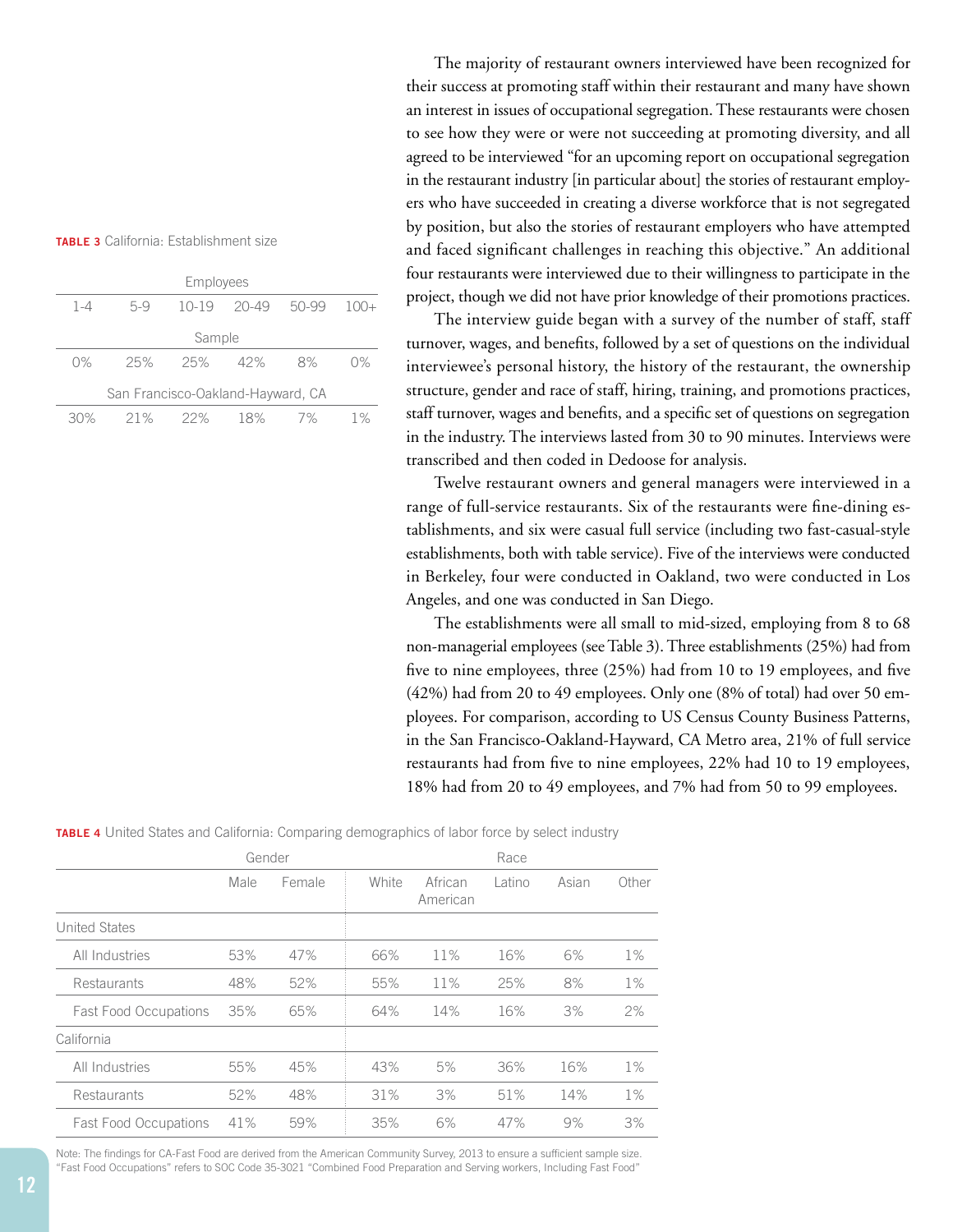## **Government Data Analysis on Wage Differentials by Race and Gender**

## NATIONAL FINDINGS: RESTAURANT WAGES IN THE UNITED STATES

Overall it is clear, before even examining racial occupational segregation within the restaurant industry, that there is a significant amount of racial sorting into the restaurant industry overall (see Table 4). Nationally, 66% of the total labor force is white, while in the restaurant industry, this is only 55%. Latinos make up 16% of the national labor force, but make up 25% of the restaurant workforce. In California, the racial sorting is even more pronounced. In California, white workers make up 43% of the labor force, but only 31% of workers in restaurants. Latinos are 36% of the overall labor force, but make up 51% of workers in the restaurant industry. Patterns of gender sorting are also apparent, with the majority of workers in the restaurant industry, both national and in California, being women, though they make up less than the majority of the overall labor force.

There is significant gender inequality and occupational segregation in the industry (see Tables 5 and 6). Overall, nationally 48% of restaurant workers are male and 52% are female, but women are disproportionately in service positions, accounting for 64% of all Front-of-the-House workers, and disproportionately in Tier I occupations, accounting for 61% of all Tier I workers. This does not translate, however, into better wages. The average Front-of-the-House male worker in 2013 earned \$12.95 per hour, compared to only \$9.81 for women in Front-of-the-House positions, or the equivalent of about 76% of the average male wage. There is evidence that this differential can be attributed to the fact that women are more likely to work as servers in the casual restaurants that make up the majority of full service restaurants in America, where wages and tips are far less than in fine-dining restaurants. Our previous canvass of fine-dining restaurants found that men held 57% of observed fine-dining server positions, compared to only 43% of women.<sup>26</sup>

In kitchen positions, the wage differential is less, though wages are significantly lower. The average man in back of the house occupations earned \$10.81 per hour, compared to the average woman who earned \$9.51 per hour, or about 88% of the average Back-of-the-House male worker. When looking at Tiers of occupations, the pattern is somewhat similar. In Tier I occupations, women on average made only 72% of their male counterparts—\$10.10 compared to \$14.03. In Tier II occupations, women made about 90% of what their male counterparts made—\$9.25 compared to \$10.20 per hour. These patterns show that, despite women being disproportionately employed in Tier I and Front-of-the-House occupations, they are paid substantially less, but that these inequalities are more pronounced in the higher paid and more visible occupations in the industry.

An examination of overall patterns of inequality and occupational

#### **TABLE 5**

|  | Average wage by sex and Front/Back-of-House |
|--|---------------------------------------------|
|--|---------------------------------------------|

|            | Male    | Female | All     |  |
|------------|---------|--------|---------|--|
| <b>FOH</b> | \$12.95 | \$9.81 | \$10.94 |  |
| <b>BOH</b> | \$10.81 | \$9.51 | \$10.40 |  |
| All        | \$11.83 | \$9.75 | \$10.74 |  |
|            |         |        |         |  |
|            | Male    | Female | All     |  |
| <b>FOH</b> | 36%     | 64%    | 100%    |  |
| <b>BOH</b> | 68%     | 32%    | 100%    |  |
| AII        | 48%     | 52%    | 100%    |  |

#### **TABLE 6**

Average wage by sex and tier

|         | Male    | Female  | All     |  |
|---------|---------|---------|---------|--|
| Tier I  | \$14.03 | \$10.10 | \$11.64 |  |
| Tier II | \$10.28 | \$9.25  | \$9.83  |  |
| All     | \$11.83 | \$9.75  | \$10.74 |  |
|         |         |         |         |  |
|         | Male    | Female  | All     |  |
| Tier I  | 39%     | 61%     | 100%    |  |
| Tier II | 56%     | 44%     | 100%    |  |
| All     | 48%     | 52%     | 100%    |  |
|         |         |         |         |  |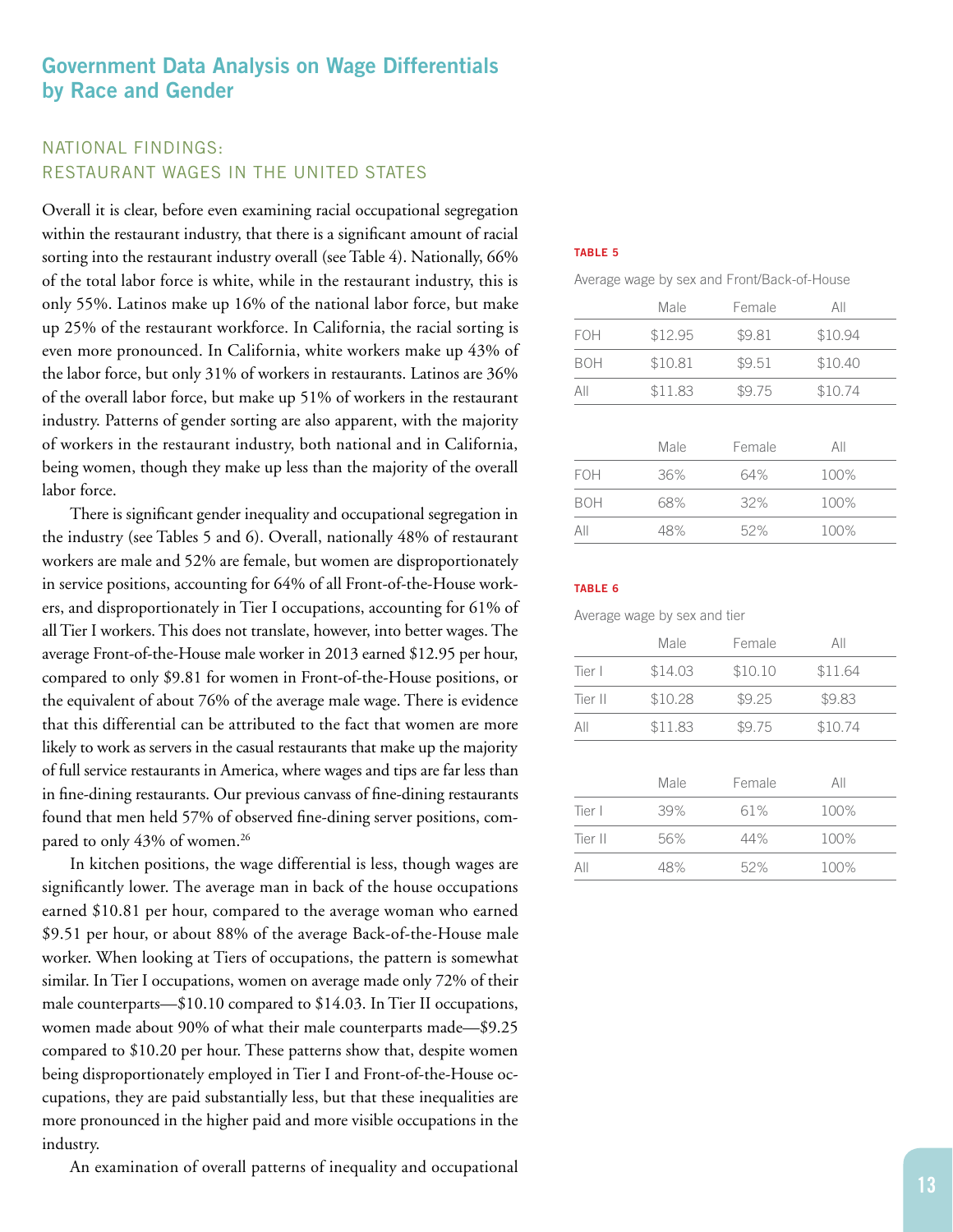**TABLE 7** Average wage by race and Front/Back-of-House

|            | White   | <b>Black</b> | Hispanic | Asian   | Other  | All     |
|------------|---------|--------------|----------|---------|--------|---------|
| FOH        | \$11.14 | \$10.33      | \$10.00  | \$13.11 | \$9.72 | \$10.94 |
| <b>BOH</b> | \$10.36 | \$9.74       | \$10.51  | \$11.42 | \$9.20 | \$10.40 |
| All        | \$10.89 | \$10.11      | \$10.25  | \$12.49 | \$9.54 | \$10.74 |
|            |         |              |          |         |        |         |
|            | White   | Black        | Hispanic | Asian   | Other  | All     |
| FOH        | 60%     | 11%          | 20%      | 7%      | $1\%$  | 100%    |
| <b>BOH</b> | 47%     | 12%          | 34%      | 7%      | $1\%$  | 100%    |
| All        | 55%     | 11%          | 25%      | 7%      | 1%     | 100%    |
|            |         |              |          |         |        |         |

**TABLE 8** Average wage by race and tier

|         | White   | <b>Black</b> | Hispanic | Asian   | Other  | All     |
|---------|---------|--------------|----------|---------|--------|---------|
| Tier I  | \$11.75 | \$11.73      | \$10.51  | \$13.66 | \$9.24 | \$11.64 |
| Tier II | \$9.70  | \$9.08       | \$10.10  | \$11.05 | \$9.94 | \$9.83  |
| All     | \$10.89 | \$10.11      | \$10.25  | \$12.49 | \$9.54 | \$10.74 |
|         |         |              |          |         |        |         |
|         | White   | <b>Black</b> | Hispanic | Asian   | Other  | All     |
| Tier I  | 64%     | 9%           | 18%      | 8%      | $1\%$  | 100%    |
| Tier II | 47%     | 14%          | 32%      | 6%      | $1\%$  | 100%    |
| All     | 55%     | 11%          | 25%      | 7%      | $1\%$  | 100%    |

**TABLE 9** Average wage by race, gender, and Front/Back-of-the-House

|            | White   |        |                 | People of Color |         |  |
|------------|---------|--------|-----------------|-----------------|---------|--|
|            | Male    | Female | Male            | Female          | All     |  |
| FOH        | \$13.91 | \$9.73 | \$11.69         | \$9.95          | \$10.94 |  |
| <b>BOH</b> | \$10.80 | \$9.51 | \$10.83         | \$9.51          | \$10.40 |  |
| All        | \$12.45 | \$9.69 | \$11.19         | \$9.83          | \$10.74 |  |
| White      |         |        | People of Color |                 |         |  |
|            | Male    | Female | Male            | Female          | All     |  |
| FOH        | 20%     | 40%    | 15%             | 24%             | 100%    |  |
| <b>BOH</b> | 31%     | 16%    | 37%             | 16%             | 100%    |  |
| All        | 24%     | 31%    | 23%             | 21%             | 100%    |  |

**TABLE 10** Average wage by race, gender, and tier

| White<br>Female<br>\$9.92 | People of Color<br>Male | Female  |         |                           |
|---------------------------|-------------------------|---------|---------|---------------------------|
|                           |                         |         |         |                           |
|                           |                         |         | All     |                           |
|                           | \$12.53                 | \$10.49 | \$11.64 |                           |
| \$9.22                    | \$10.44                 | \$9.28  | \$9.83  |                           |
| \$9.69                    | \$11.19                 | \$9.83  | \$10.74 |                           |
| White                     | People of Color         |         |         |                           |
| Female                    | Male                    | Female  | All     |                           |
| 42%                       | 17%                     | 19%     | 100%    |                           |
| 21%                       | 30%                     | 23%     | 100%    |                           |
|                           |                         |         |         |                           |
|                           |                         |         |         | 23%<br>21%<br>100%<br>31% |

segregation by race shows that the occupational segregation is most pronounced for Latinos and African Americans (see Tables 7 and 8). Latinos represent 25% of all restaurant workers, but they represent 34% of Back-of-the-House occupations, and 32% of Tier II occupations. Even when they reach Frontof-the-House positions, Latinos earned less—on average \$10.00 per hour, compared to \$11.14 for white Front-of-the-House workers. African Americans also face occupational segregation and wage inequality, though this is particularly pronounced in terms of Tiers, rather than in terms of Front or Back-of-the-House. Overall, African Americans were 11% of restaurant workers in 2013, but they represented 14% of all Tier II workers, and only 9% of Tier I workers. The average Tier II African American worker earned only \$9.08 per hour, less even than Tier II Latino workers, who earned \$10.10 per hour. While African Americans are represented in Front-of-the-House positions in closer proportions to their overall representation in the industry (11%), they earned significantly lower than whites in the industry (\$10.33 per hour compared to \$11.14 per hour). As with women, this can likely be explained by their predominance as servers in quick-service casual rather than fine-dining restaurants.

Examining the interaction nationally between race and gender, we find that the situation is most dire for both white women and women of color, who face the highest levels of segregation and the lowest wages (see Tables 9 and 10). At the national level, white women overall appear to earn the lowest wages, even lower than women of color which might be explained in part by the over-representation of white women in rural and suburban places where wages are lower and by some evidence (see below) that wages for Asians are actually higher on average than whites. However, women of color are relegated in greater numbers to Tier II occupations. Nationally, while women of color make up 21% of the overall restaurant workforce, they make up 23% of Tier II occupations, while white women, who make up 31% of the overall restaurant workforce, make up only 21% of Tier II occupations. White women make up 40% of Front-of-the-House occupations, while women of color only make up 24%. Wages for white women are lower, overall, \$9.69 per hour on average, compared to \$9.83 per hour for women of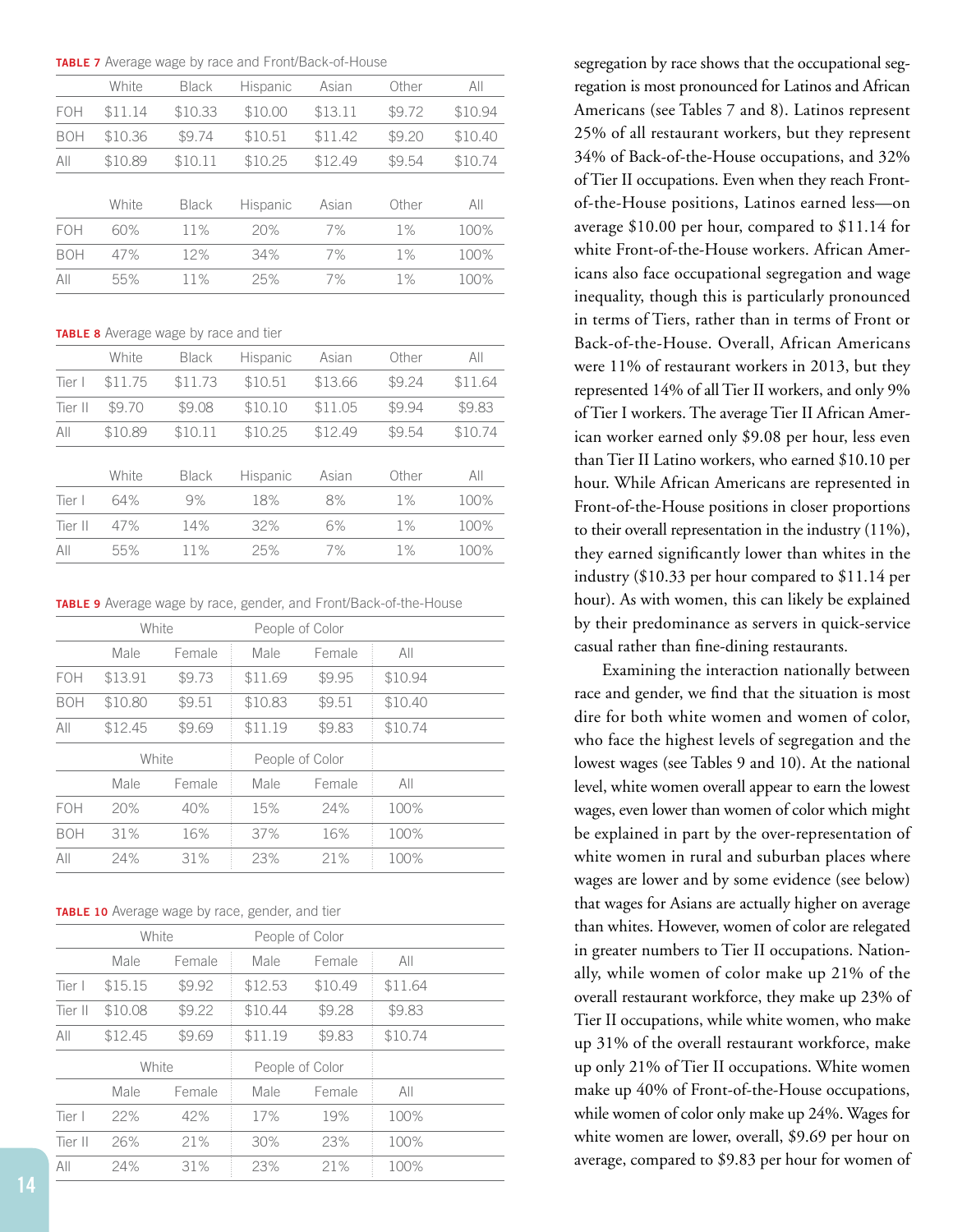**TABLE 11** Average wage by state minimum wage range for tipped workers

|            | \$2.13 to $$2.99$ |        |         | \$3.00 to Federal Minimum |         |         |         | Above Federal Minimum |         | All States |         |         |
|------------|-------------------|--------|---------|---------------------------|---------|---------|---------|-----------------------|---------|------------|---------|---------|
|            | Male              | Female | AII     | Male.                     | Female  | AII     | Male    | <b>Female</b>         | All     | Male       | Female  | AII     |
| <b>FOH</b> | \$12.43           | \$9.44 | \$10.46 | \$13.36                   | \$9.97  | \$11.22 |         | \$13.49 \$10.64       | \$11.73 | \$12.95    | \$9.81  | \$10.94 |
| <b>BOH</b> | \$10.43           | \$9.36 | \$10.07 | \$11.28                   | \$9.52  | \$10.76 | \$10.90 | \$9.92                | \$10.58 | \$10.81    | \$9.51  | \$10.40 |
| Tier I     | \$13.63           | \$9.82 | \$11.25 | \$14.18                   | \$10.07 | \$11.73 |         | \$14.76 \$10.94       | \$12.50 | \$14.03    | \$10.10 | \$11.64 |
| Tier II    | \$9.84            | \$8.89 | \$9.40  | \$10.87                   | \$9.58  | \$10.34 | \$10.28 | \$9.79                | \$10.07 | \$10.28    | \$9.25  | \$9.83  |
| AII        | \$11.38           | \$9.42 | \$10.32 | \$12.25                   | \$9.87  | \$11.05 | \$12.16 | \$10.47               | \$11.30 | \$11.83    | \$9.75  | \$10.74 |

#### Percent of workforce category

|            | Male | Female | Male   | Female | Male | Female | Male | Female |
|------------|------|--------|--------|--------|------|--------|------|--------|
| <b>FOH</b> | 34%  | 66%    | $37\%$ | 63%    | 38%  | 62%    | 36%  | 64%    |
| <b>BOH</b> | 66%  | 34%    | 70%    | 30%    | 68%  | 32%    | 68%  | 32%    |
| Tier I     | 38%  | 62%    | 40%    | 60%    | 41%  | 59%    | 39%  | 61%    |
| Tier II    | 54%  | 46%    | 59%    | 41%    | 58%  | 42%    | 56%  | 44%    |
| All        | 46%  | 54%    | 49%    | 51%    | 49%  | 51%    | 48%  | 52%    |

**TABLE 12** Average wage by state minimum wage laws for tipped workers, by Front/Back-of-House occupations

|              | \$2.13 to \$2.99 |         |                 |         | \$3.00 to Federal Minimum |                 |  |         | Above Federal Minimum |         |         | All States      |         |  |
|--------------|------------------|---------|-----------------|---------|---------------------------|-----------------|--|---------|-----------------------|---------|---------|-----------------|---------|--|
|              | Front            | Back    | All             | Front   | <b>Back</b>               | All             |  | Front   | <b>Back</b>           | All     | Front   | <b>Back</b>     | All     |  |
| Average Wage |                  |         |                 |         |                           |                 |  |         |                       |         |         |                 |         |  |
| White        | \$10.87          | \$10.10 | \$10.63         | \$11.07 |                           | \$10.55 \$10.91 |  | \$12.27 | \$10.78               | \$11.81 | \$11.14 | \$10.36 \$10.89 |         |  |
| <b>Black</b> | \$9.90           | \$9.79  | \$9.86          | \$11.31 | \$9.35                    | \$10.54         |  | \$10.20 | \$11.87               | \$10.78 | \$10.33 | \$9.74          | \$10.11 |  |
| Hispanic     | \$9.19           | \$10.15 | \$9.66          | \$10.64 | $$11.26$ $$10.97$         |                 |  | \$10.62 | \$10.19               | \$10.42 | \$10.00 | \$10.51         | \$10.25 |  |
| Asian        | \$12.10          |         | \$10.34 \$11.44 | \$13.59 | \$12.27                   | \$13.10         |  | \$13.46 | \$11.46               | \$12.78 | \$13.11 | \$11.42         | \$12.49 |  |
| Other        | \$9.83           | \$9.20  | \$9.57          | \$10.21 | \$8.53                    | \$9.78          |  | \$9.27  | \$9.56                | \$9.35  | \$9.72  | \$9.20          | \$9.54  |  |
| Total        | \$10.46          | \$10.07 | \$10.32         | \$11.22 | \$10.76                   | \$11.05         |  | \$11.73 | \$10.58               | \$11.30 | \$10.94 | \$10.40         | \$10.74 |  |

#### Percent of workforce category

| White        | 62%  | 49%  | 57%  | 65%   | 51%  | 60%  | 48%  | 36%  | 44%  | 60%   | 47%   | 55%  |
|--------------|------|------|------|-------|------|------|------|------|------|-------|-------|------|
| <b>Black</b> | 15%  | 16%  | 15%  | 10%   | 1%   | 10%  | 3%   | 3%   | 3%   | 11%   | 12%   | 11%  |
| Hispanic     | 18%  | 30%  | 23%  | 17%   | 31%  | 22%  | 34%  | 49%  | 40%  | 20%   | 34%   | 25%  |
| Asian        | 4%   | 4%   | 4%   | 8%    | 8%   | 8%   | 13%  | 11%  | 12%  | 7%    | 7%    | 7%   |
| Other        | 1%   | 1%   | 1%   | $1\%$ | 0%   | 1%   | 2%   | 1%   | 2%   | $1\%$ | $1\%$ | 1%   |
| Total        | 100% | 100% | 100% | 100%  | 100% | 100% | 100% | 100% | 100% | 100%  | 100%  | 100% |

color, but both are lower than men of color, who earn \$11.19 per hour on average, while white men earn \$12.45 per hour. Here again we see the impact of concentrating women, particularly white women, in lower paying jobs in casual full-service restaurants.

Overall we see clear evidence of both gender and racial wage inequality and substantial occupational segregation by gender, and at least moderate occupational segregation by race that most dramatically affects Latinos and African Americans. To what extent do different minimum and tipped minimum wage law affects these patterns? That is what we turn to next.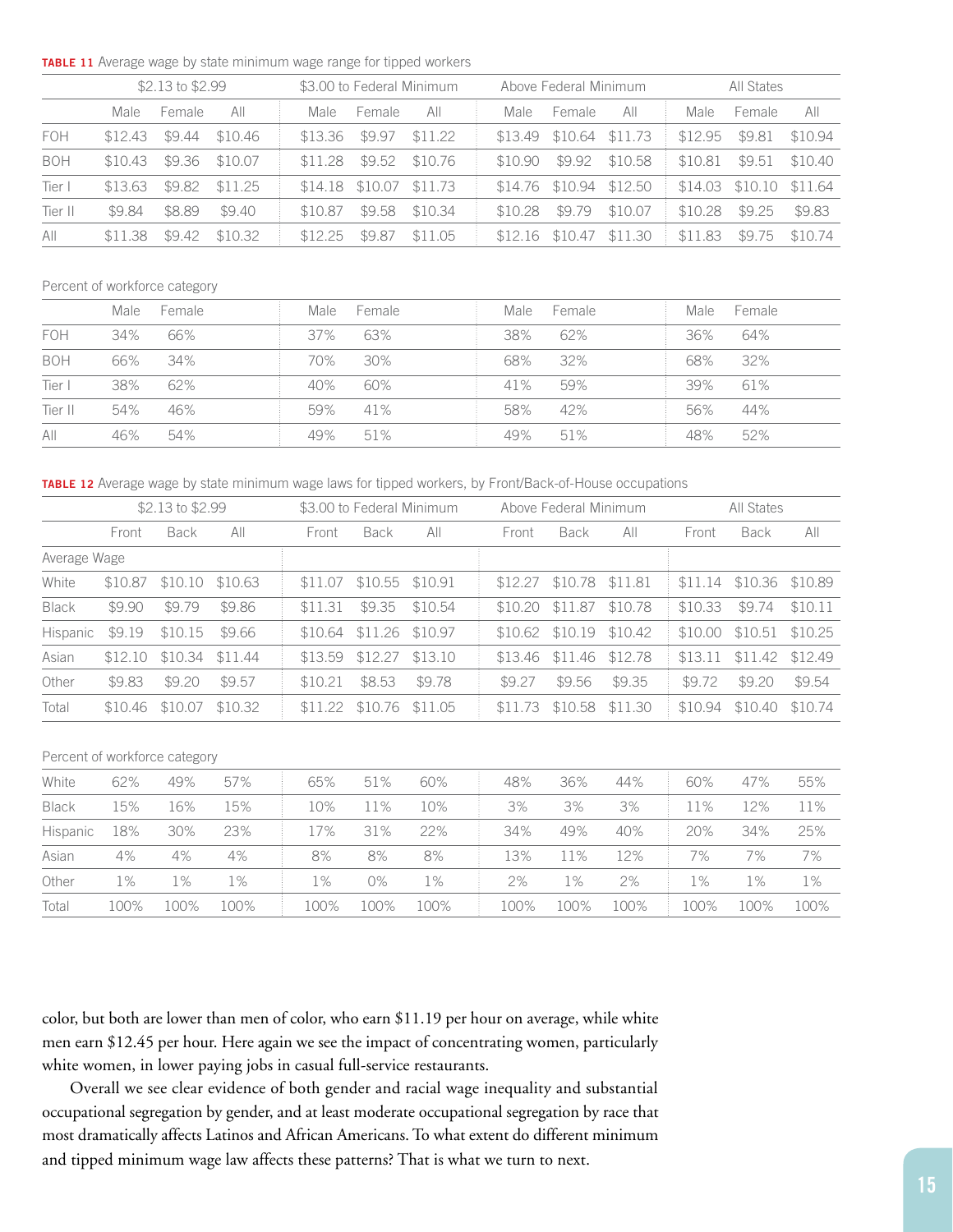## WHAT DIFFERENCES DO MINIMUM WAGE LAWS MAKE? RESTAURANT WAGES BY VARIATIONS IN SUB-MINIMUM WAGE

As a reminder, in analyzing the impact of minimum wage laws on occupational segregation and inequality patterns, we divided the states into three categories: those that have a tipped minimum for restaurant workers between \$2.13 per hour (the Federal minimum) and \$2.99 per hour; those that have a tipped minimum between \$3.00 and \$7.25 per hour (including those that don't have a separate tipped minimum); and those with a minimum wage higher than \$7.25/hour.

In looking at segregation and inequality, it is clear that gender occupational segregation is even more pronounced in the lowest wage states than other states, and that it is somewhat less prevalent (though still strong) in those states that pay above the Federal minimum. As shown in Table 11, in the lowest wage states overall, women make up 54% of all employees (compared to 52% in all states), and they made up 66% of Front-of-the-House positions (compared to 62% in the highest wage states) and 62% of Tier I positions (compared to 59% nationally). But wages for women remain below average across all states. In the lowest wage states, the average wage for women in Front-of-the-House positions was \$9.44/hour, or only 76% of the average wage for men in the same positions, while women in Tier I positions made \$9.82, only 72% of the male Tier I average wage of \$13.63. In the highest wage states, there was only slightly better wage parity, with women in Front-of-the-House positions earning 79% of their male counter parts (\$10.64 versus \$13.49), and women in Tier I occupations earning 74% of their male counter parts (\$10.94 versus \$14.76). Average wages overall in the highest wage states are nearly 10% higher than in the lowest wage states, but even though the minimum wage isn't designed to address gender inequality at all, there is also evidence that those states with higher minimum wage levels also have somewhat less gender segregation and gender wage inequality.

In terms of racial inequality and occupational segregation, it is less clear whether higher minimum wage laws make any difference (see Tables 12 and 13). For example, in the lowest wage states, Latinos make up 23% of the total workforce, 30% of Back-of-the-House occupations, and 28% of Tier II occupations, while in the highest wage states, Latinos make up 40% of the total workforce, 49% of the Back-of-the-House occupations, and 51% of Tier II occupations, which is a slightly more disproportionately segregated workforce in those higher minimum wage states. Similarly, in low-wage states, African Americans made up 15% of the total restaurant

|                 | \$2.13 to \$2.99 |         |         | \$3.00 to Federal Minimum |         |         |         | Above Federal Minimum |         | All States |         |         |
|-----------------|------------------|---------|---------|---------------------------|---------|---------|---------|-----------------------|---------|------------|---------|---------|
|                 | Tier 1           | Tier 2  | AII     | Tier 1                    | Tier 2  | All     | Tier 1  | Tier 2                | All     | Tier 1     | Tier 2  | All     |
| White           | \$11.63          | \$9.30  | \$10.63 | \$11.54                   | \$10.02 | \$10.91 | \$12.67 | \$10.42               | \$11.81 | \$11.75    | \$9.70  | \$10.89 |
| <b>Black</b>    | \$11.36          | \$8.93  | \$9.86  | \$12.70                   | \$9.11  | \$10.54 | \$10.51 | \$10.95 \$10.78       |         | \$11.73    | \$9.08  | \$10.11 |
| <b>Hispanic</b> | \$9.58           | \$9.70  | \$9.66  | \$10.87                   | \$11.02 | \$10.97 | \$11.61 | \$9.74                | \$10.42 | \$10.51    | \$10.10 | \$10.25 |
| Asian           | \$12.22          | \$10.57 | \$11.44 | \$13.98                   | \$12.04 | \$13.10 | \$14.54 | \$10.24               | \$12.78 | \$13.66    | \$11.05 | \$12.49 |
| Other           | \$9.22           | \$9.97  | \$9.57  | \$10.24                   | \$8.57  | \$9.78  | \$8.47  | \$10.35               | \$9.35  | \$9.24     | \$9.94  | \$9.54  |
| Total           | \$11.25          | \$9.40  | \$10.32 | \$11.73                   | \$10.34 | \$11.05 | \$12.50 | \$10.07               | \$11.30 | \$11.64    | \$9.83  | \$10.74 |

**TABLE 13** Average Wage By State Minimum Wage Laws for Tipped Workers, by Occupation Tiers

#### Percent of workforce category

| White           | 66%   | 48%   | 57%   | 68%  | 51%   | 60%   | 53%  | 34%  | 44%  | 64%   | 47%  | 55%   |
|-----------------|-------|-------|-------|------|-------|-------|------|------|------|-------|------|-------|
| <b>Black</b>    | 12%   | 19%   | 15%   | 8%   | 13%   | 10%   | 2%   | 4%   | 3%   | 9%    | l 4% | 11%   |
| <b>Hispanic</b> | 17%   | 28%   | 23%   | 15%  | 29%   | 22%   | 29%  | 51%  | 40%  | 18%   | 32%  | 25%   |
| Asian           | 5%    | 4%    | 4%    | 8%   | 7%    | 8%    | 14%  | 10%  | 12%  | 8%    | 6%   | 7%    |
| Other           | $1\%$ | $1\%$ | $1\%$ | 1%   | $0\%$ | $1\%$ | 2%   | 2%   | 2%   | $1\%$ | 1%   | $1\%$ |
| Total           | 100%  | 100%  | 100%  | 100% | 100%  | 100%  | 100% | 100% | 100% | 100%  | 100% | 100%  |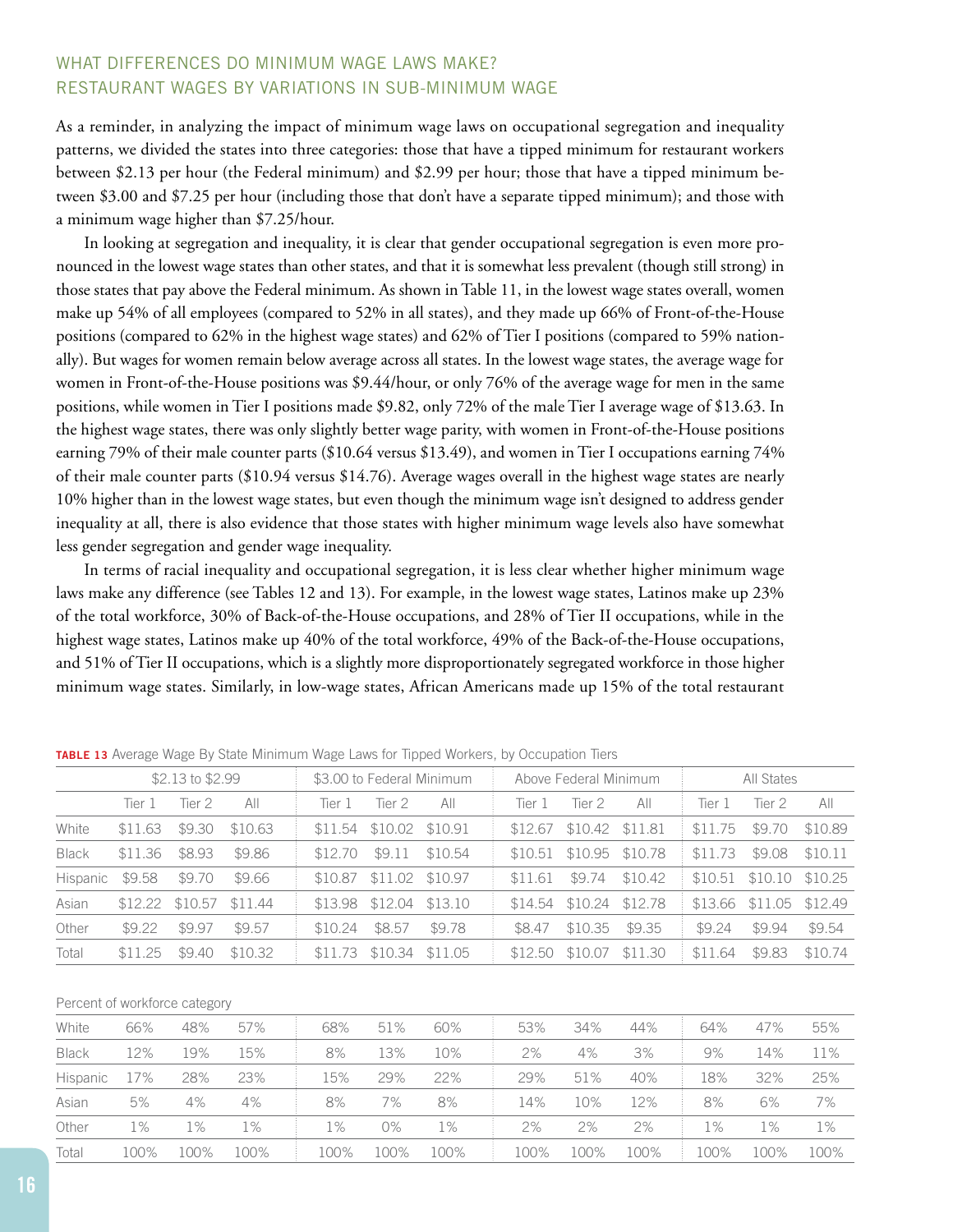workforce, 16% of the Back-of-the-House occupations, and 19% of Tier II occupa tions, while in the highest minimum wage states, African Americans made up 3% of the total restaurant workforce, 3% of Back-of-the-House occupations and 4% of Tier II occupations, again showing no better and perhaps worse patterns of occupational segregation than in the lowest minimum wage states. In terms of wages, overall in the lowest wage states, Latinos on average earned 91% (\$9.66 versus \$10.63), and African Americans earned on average 93% (\$9.86 versus \$10.63), of what whites made, and in Back-of-the-house or in Tier II occupations, there were not substantial wage differences (in Tier II occupations, Latinos actually earned on average more than whites – \$9.70 versus \$9.30). But in the Front-of-the-House and Tier I occupations, more substantial racial differences in wages are apparent. Latinos in Front-of-the-House occupations, for example, earned on average only 85% of what whites did, and Latinos in Tier I positions earned only 82% of what their white counterparts did. African Americans in Front-of-the-House positions earned 91% as much as their white counterparts, and in Tier I positions made almost the same amount (98%).

In states with higher minimum wage laws, the levels of racial wage inequality were not dramatically different, but were perhaps slightly better in terms of wages in the better-paying occupations for Latinos, and slightly worse for African Ameri cans. In these states, on average Latinos earned 88% of what whites earned overall, but in Front-of-the-House occupations, they earned 87% of the average white wage (compared to 85% in the lowest wage states), and in Tier I occupations, they earned 92% of the average white wage (compared to 82% in the lowest wage states). African Americans overall earned 91% of the average wage for white workers (\$10.78 versus \$11.81), which was slightly worse relatively than the 93% in the lowest wage states, but in Front-of-the-House and Tier I occupations they earned only 83% as much as their white counterpart (\$10.20 versus \$12.27 in Front-of-the-House occupations, \$10.51 versus \$12.67 in Tier I occupations). Across all categories of states, Asians continued to show the highest average wage levels.

We should stress here that what we are exploring is correlations. We do not know if there is any direct causation between minimum wage laws and patterns of racial or gender inequality, and it is possible to argue that there may be causative effects that go both ways (i.e. minimum wage laws may influence patterns of occupational segregation and inequality, and patterns of occupational segregation and inequality may influence the ability to pass state minimum wage legislation that differs from the Federal law). It is also important to stress that the racial demographics are quite different across these different categories of states—the states with the lowest minimum wage laws have a substantially higher proportion of African Americans in the restaurant workforce, while those with minimum wages above the Federal minimum have a substantially higher proportion of Latino and Asian workers.

Nonetheless, the different patterns of gender and racial inequality and occupa tional segregation are striking. In sum, in terms of gender segregation and inequality, the lowest wage states have substantially greater levels of occupational segregation, but inequality in wage levels are pretty consistent across all states. In terms of racial segregation and inequality, there is little difference in occupational segregation across states, but there are substantial differences in the levels of racial wage inequality. In all states, women and people of color clearly have lower wages, regardless of the occupa tional category they are in.

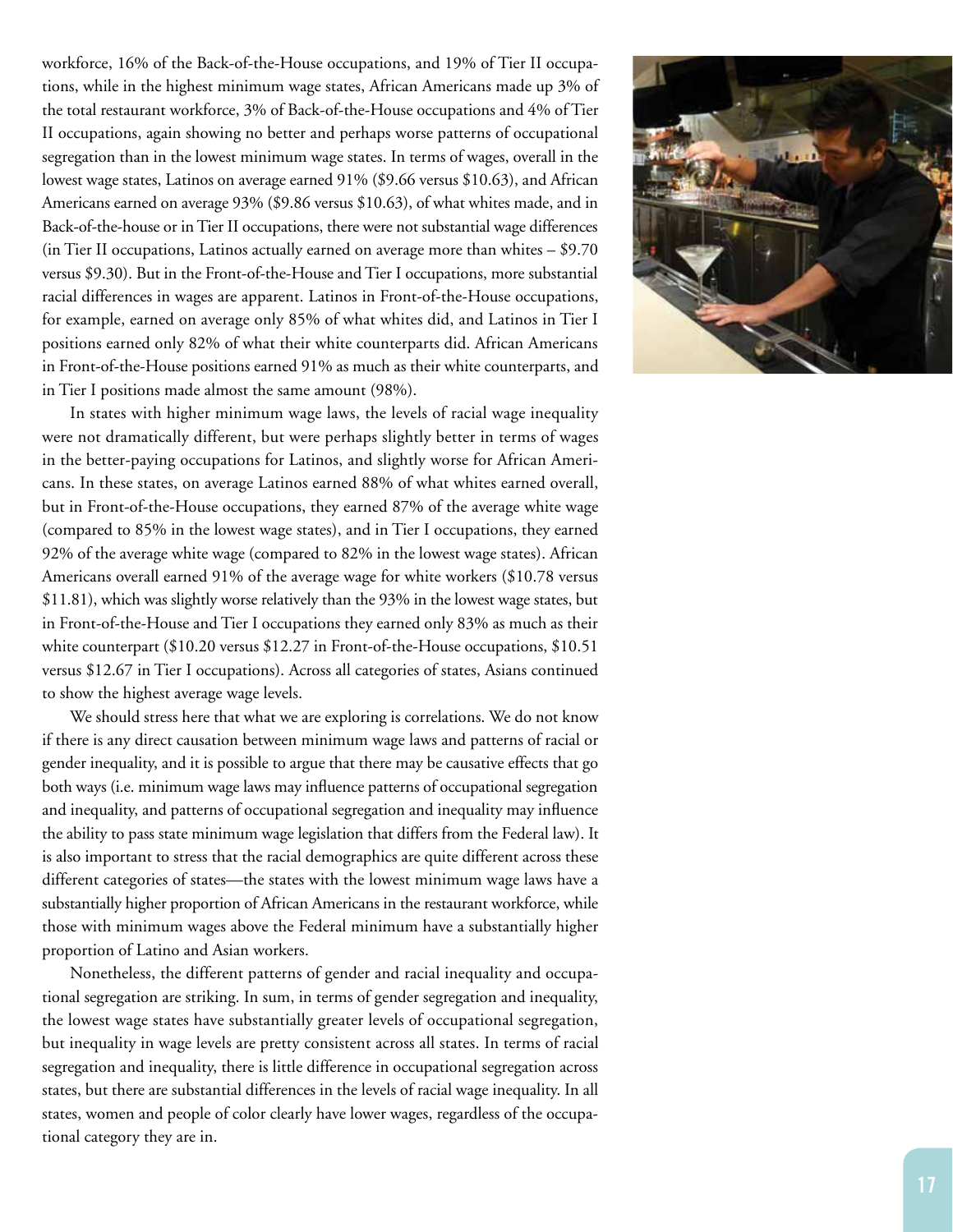#### **TABLE 14**

|     |                         | Male Female All         |  |
|-----|-------------------------|-------------------------|--|
| FOH | \$13.62 \$10.74 \$11.89 |                         |  |
| BOH |                         | \$10.93 \$9.93 \$10.62  |  |
| AII |                         | \$12.27 \$10.56 \$11.42 |  |
|     |                         |                         |  |

California: Restaurant wages by Front/Back-of-House and gender

#### Percent of Front-of-House/Back-of-House Category

| FOH        | 40% 60% 100% |  |
|------------|--------------|--|
| <b>BOH</b> | 69% 31% 100% |  |
| All        | 51% 49% 100% |  |

#### **TABLE 15**

California: Restaurant wages by tier and gender

|     |                                | Male Female All         |  |
|-----|--------------------------------|-------------------------|--|
|     | Tier   \$15.33 \$11.22 \$12.95 |                         |  |
|     | Tier II \$10.11 \$9.64 \$9.92  |                         |  |
| AII |                                | \$12.27 \$10.56 \$11.42 |  |

Percent of workforce tier

| Tier 1 | 42% 58% 100% |  |
|--------|--------------|--|
| Tier 2 | 59% 41% 100% |  |
| All    | 51% 49% 100% |  |

#### **TABLE 16**

|     | California: Restaurant wages by Front/Back-of-House and race |                                       |  |     |
|-----|--------------------------------------------------------------|---------------------------------------|--|-----|
|     |                                                              | White Black Hispanic Asian Other      |  | All |
| FOH |                                                              | \$12.85 NA \$10.58 \$14.37 NA \$11.89 |  |     |
| BOH |                                                              | \$11.28 NA \$10.16 \$11.34 NA \$10.62 |  |     |
| AII |                                                              | \$12.49 NA \$10.39 \$13.19 NA \$11.42 |  |     |
|     |                                                              |                                       |  |     |

Percent of Front-of-House/Back-of-House category

| FOH | 38% | .3%   | 45% | 13%     | $1\%$ | 100% |
|-----|-----|-------|-----|---------|-------|------|
| BOH | 19% | $2\%$ |     | 65% 14% | 0%    | 100% |
| All | 31% | 3%    | 52% | 13%     | $1\%$ | 100% |

#### **TABLE 17**

|     |                                           | White Black Hispanic Asian Other  |  | All |
|-----|-------------------------------------------|-----------------------------------|--|-----|
|     | Tier   \$13.45 NA \$11.62 \$15.56 \$8.05  |                                   |  | N A |
|     | Tier II \$10.25 NA \$9.69 \$10.14 \$12.27 |                                   |  | N A |
| AII |                                           | \$12.49 NA \$10.39 \$13.19 \$9.53 |  | ΝA  |

| Percent of Tier Category |  |  |
|--------------------------|--|--|
|--------------------------|--|--|

| Tier L  | 43% | $2\%$ | 38% | 15% | $1\%$ | 100% |
|---------|-----|-------|-----|-----|-------|------|
| Tier II | 18% | 4%    | 66% | 12% | $1\%$ | 100% |
| All     | 31% | .3%   | 52% | 13% | $1\%$ | 100% |

## CALIFORNIA EMPLOYMENT PATTERNS: RESTAURANT WAGES IN CALIFORNIA

What do patterns of gender and racial occupational segregation and inequality in California look like? In general, despite California's reputation as a progressive state, patterns of gender and racial inequality are still quite pronounced.

Women made up 49% of all restaurant workers in 2013. Like the rest of the country, women are disproportionately employed in service occupations—in California they comprise 60% of Front-of-the-House workers (see Table 14). They also comprise 58% of Tier I workers (see Table 15). Women still face high levels of inequality in wages, which is again most pronounced in Front-of-the-House or Tier I occupations, and somewhat less pronounced in Back-of-the-House or Tier II occupations. The average Front-of-the-House female restaurant worker earned \$10.74 in 2013, which was 78% of male Front-of-the-House workers, while Back-of-the-House female workers made 91% of Back-of-the-House male workers (\$9.93 versus \$10.93). Differences were even more pronounced by occupational tiers: women Tier I workers made only 73% as much as male Tier I workers (\$11.22 versus \$15.33), though female Tier II workers made on average more than 95% as much as male Tier II workers (\$9.64 versus \$10.11).

In looking at racial patterns of employment in California restaurants, there is also quite significant occupational segregation and wage inequality (see Tables 16 and 17). Latinos make up 52% of all restaurant employees, but they make up 65% of all Back-of-the-House workers and 66% of Tier II workers, and only 45% of Front-of-the-House workers and 38% of Tier I workers. Even once they advance to Tier I occupations, Latinos continue to receive significantly lower pay. In service occupations, Latinos make only 82% as much as whites in the same occupations (\$10.58 versus \$12.85), and in Tier I occupations, they make 86% as much (\$11.62 versus \$13.45). The racial differences in wages are not so dramatic in the lower wage occupations. However, African Americans make up only 3% of the total workforce in the restaurant industry even though they make up 5% of all employed workers. They are disproportionately in Tier II occupations (4% of all positions), and can primarily be found in limited service occupations (6%, see Table  $2)^{27}$ . As is the pattern across the country, Asians generally have higher than average wages and don't face substantial occupational segregation overall.

A closer examination of race and gender in California, with a more diverse workforce, again finds a more compli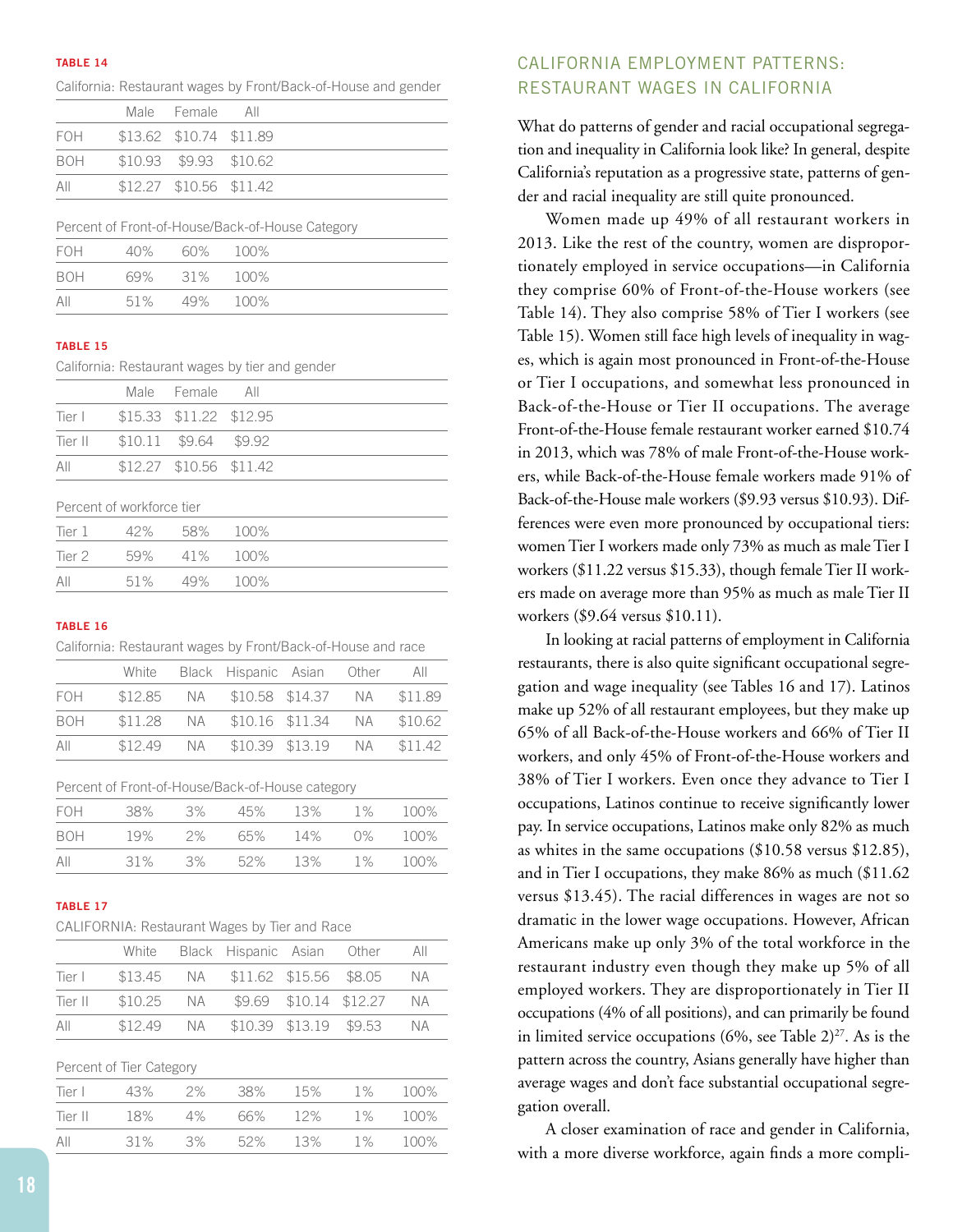cated picture, where women of color are a higher percentage of the workforce but are relegated to the lowest paying positions in both the Front and Back-of-the-House (see Table 18). Women of color make up the highest percentage of both Front-of-the-House (36%) and Back-of-the-House (23%) workers, yet earn the lowest wages in both categories (\$10.21 and \$9.92 per hour, respectively). As with white women nationally, women of color in California dominate the lowest paying segments of casual full-service, denied access to livable-wage jobs in fine-dining. We can also see that men of color are overwhelmingly relegated to kitchen positions, making up 58% of all Back-of-the-House workers even though they only represent 38% of the restaurant workforce in California.

#### **TABLE 18**

California: Restaurant wages by race, gender, and Front/Back-of-the-House

|            |                 | White   | People of Color |         |         |
|------------|-----------------|---------|-----------------|---------|---------|
|            | Female<br>Male. |         | Male.           | Female  | All     |
| <b>FOH</b> | \$15.06         | \$11.56 | \$12.85         | \$10.21 | \$11.89 |
| <b>BOH</b> | \$12.24         | \$9.96  | \$10.69         | \$9.92  | \$10.62 |
| All        | \$14.18         | \$11.30 | \$11.63         | \$10.13 | \$11.42 |
|            |                 |         |                 |         |         |

#### Percent of Front-of-House/Back-of-House

|            | White |        | People of Color |        |      |
|------------|-------|--------|-----------------|--------|------|
|            | Male  | Female | Male.           | Female | AII  |
| <b>FOH</b> | 14%   | 24%    | 26%             | 36%    | 100% |
| <b>BOH</b> | 11%   | 8%     | 58%             | 23%    | 100% |
| AII        | 13%   | 18%    | 38%             | 32%    | 100% |

## **Qualitative Research: Durable Inequality**

The real barriers and gaps revealed through the quantitative analysis of wages and occupational segregation were borne out in the general patterns and trends revealed through the qualitative interview analysis, pointing to a compelling interactivity between potential biases and discrimination. Overall, the interviews of employers, combined with interviews with experts and worker survey data analysis, pointed to internalized, implicit and deep-seated biases among all three restaurant stakeholders – workers, employers, and consumers – that combine with real barriers all three stakeholders face to perpetuate racial segregation in the industry.

#### WORKER CHALLENGES

Previous worker surveys and interviews point to real barriers workers face in applying to livable-wage fine-dining service positions, including lack of training and social networks, transportation, the high cost of childcare, interactions with the criminal justice system, and more. For example, much of the training in the industry is only offered during pre-shift meetings for Tier I Front-of-the-House staff to assist their daily interactions with guests, and excludes bussers, runners, and Back-of-the-House workers, disproportionately impacting workers of color; likewise, social networks are essential not only for hearing of job openings, but receiving informal training, perpetuating the current racial and gender dynamic.<sup>28</sup> Long commutes and lack of public transportation prevent workers from accessing higher wage jobs, for example, in Los Angeles where 81% of restaurant workers who ride the bus are people of color, and 63% of workers who forego job offers due to a lack of transportation are women.<sup>29</sup> Working mothers in the restaurant industry report spending 35% of their income on childcare, and nearly half of these mothers are women of color.<sup>30</sup> These problems are confounded for the formerly incarcerated; the food service industry is one of the few job sectors open to returning offenders who are limited by low-skill sets and education.<sup>31</sup> Moreover, many prisons offer employment training in culinary arts to facilitate a transition to restaurant industry employment on the outside, but mostly in entry-level positions with little opportunity for advancement.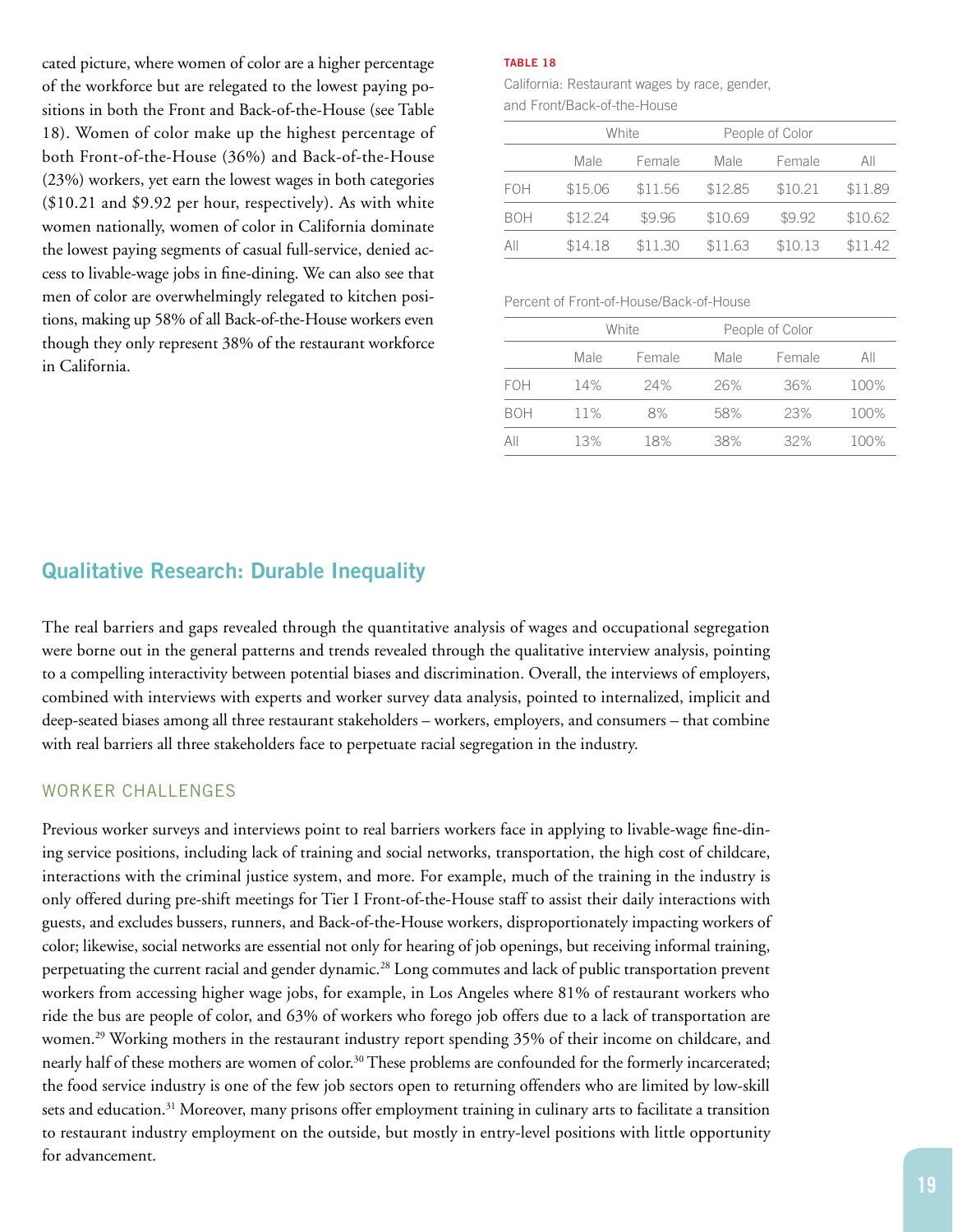In addition, a primary cause of inequality in the restaurant industry are the real structural barriers that many workers of color face, primarily in African American and Latino communities.<sup>32</sup> Poor people of color are more likely to experience higher unemployment levels, lower quality education and housing, increased probability of violence, and reduced health outcomes, directly leading to lower economic opportunities, weaker social networks, and reduced chances of economic mobility.<sup>33, 34, 35</sup> These barriers provide the foundation for the system that channels workers into particular occupations, and create self-justifying rationales for self-selection bias among workers, implicit bias among employers, and bias from customers.<sup>36</sup>

These real barriers can perhaps be seen in the experience of one fine-dining employer, who felt she made undue allowances to recruit staff of color:

*"The bottom line is, I expect them all to show up here on time everyday, and I am constantly making an allowance. Making an allowance for bad behavior, or problems out in the field as [a] reason not to show up for your job on time … it was almost reverse discrimination. And it's been painful, she was important to us for a lot of reasons … Sadly, the burden left me immediately once she left, and the change here was pretty dramatic … There is another African American boy that just didn't make the cut and I am very, its a hard thing for me to speak [about]."*

In this study, however, employers' self-reported accounts of their hiring practices add to the real challenges workers of color face due to their lack of social networks. The majority of the restaurants interviewed sought new hires through word-of-mouth and through networks of current employees. This practice tends to reproduce the existing racial dynamics present in the restaurant and excludes workers without access to strong social networks.

Our newest set of employer interviews also indicate an additional, less tangible barrier for workers. Employers reported a lack of a candidate pool of workers of color, indicating that few workers of color applied for server positions in their restaurants – in other words, a self-selection bias. Under self-selection bias, workers choose not to apply for new positions because they feel they will be unwelcome or unable to perform the required duties.

One restaurant owner at an ethnic Asian restaurant noted that people of color frequently or only apply for lower-paying positions. "Yeah, they do. I mean, someone [of color] will walk in and they will specifically ask for a position. And that's when I recognize, ok … they'll go, do you need a dishwasher, or do you need a busperson, and I'm like, oh, my goodness."

Likewise, another employer at a fine-dining restaurant noted that white applicants do not apply for the lower-paying positions: "We almost never get that typical Front-of-the-House employee [i.e. a white person] applying for a Back-of-the-House dishwashing job. It just never happens."

The mirror image of this experience can be seen in the ethnic restaurants who are able to hire staff comprised entirely of workers of color, and some of which lament the dearth of applicants of other races, white or otherwise. One General Manager at a casual full-service restaurant stated, "I inherited a kitchen full of Mexican men. And they are really good at their job and great guys to hang out with, and responsible workers. But they do not make it comfortable to work with them for people that they do not like … and part of that scenario is when they are working with a bunch of men and then there is a woman there."

Another owner of a casual full service café found a similar dynamic, while reiterating the importance of social networks:

*"I think it is classic in the restaurant industry to have Latinos in the back and whites in the front … That is what the industry is. I think a lot of times Latino workers, you can get other workers through the network that exists. Like … it is sort of easier to rely on that network than to go and try and challenge that network. There is also, quite honest, because we have experienced it, where you will bring someone in who is of another ethnicity, into the group, and … there needs to be time for adjustment . . . I will bring African American people in, and there happens to be an all Latino crew there, there is an obvious tension that exists, and there is no denying it"*

Related to self-selection bias is the concept of stereotype threat, in which the negative stereotypes of the outside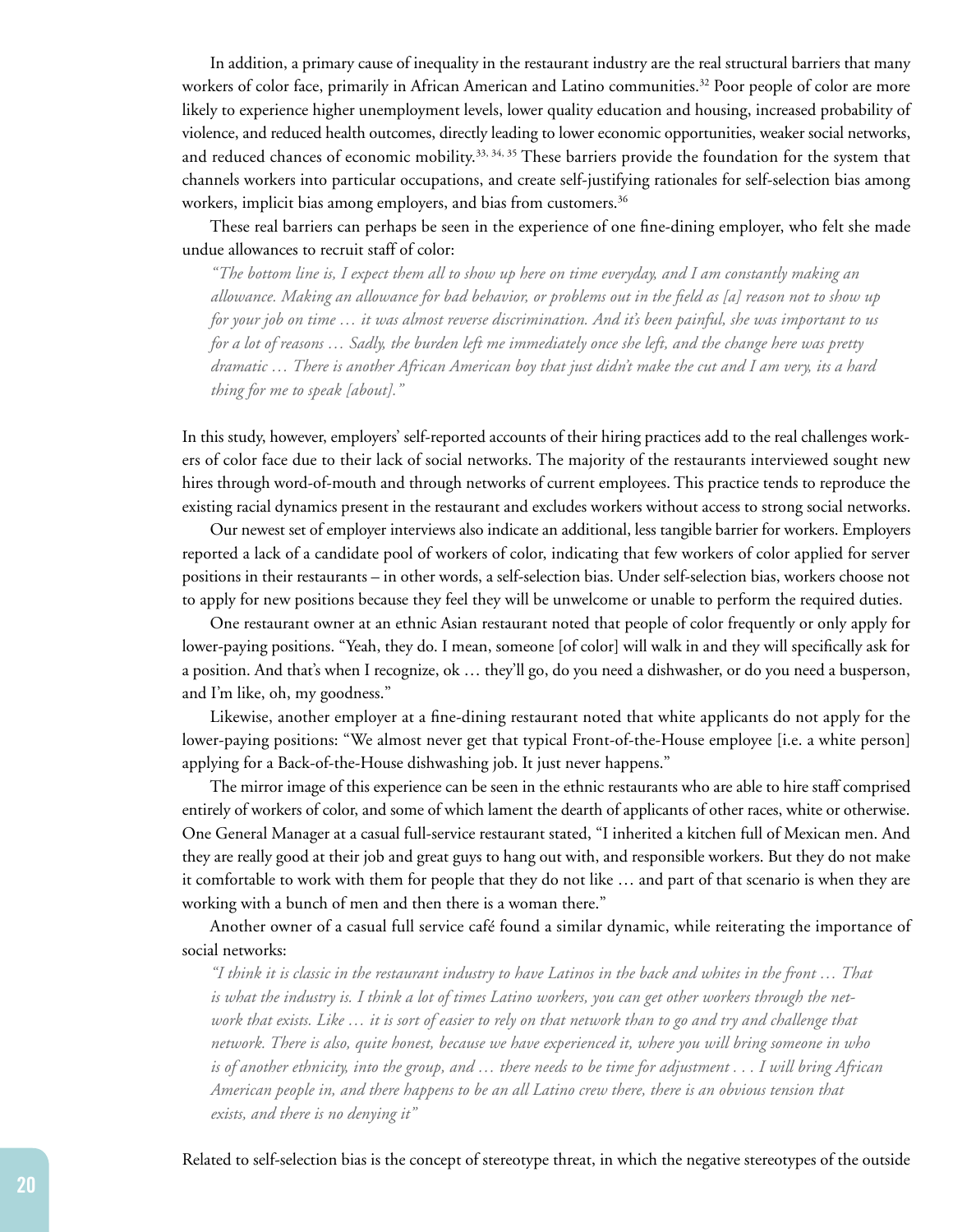world are internalized and dampen an individual's ability to perform, for example, as has been shown in students of color working on standardized tests, and women working on math tests. When a stereotype is invoked, performance declines, and when it is not, performance matches that of white students and men.<sup>37, 38</sup>

#### The experience of an owner at a fine-dining farm-to-table restaurant exemplifies this:

*"I would say people with more education tend to apply for serving positions because there is so much communication and computer work involved. But then, people who are maybe not native English speakers tend to apply more for dishwasher, where language skills aren't required."*

## The legacy of slavery was also mentioned by one of the fine-dining employers as the root cause of self-selection bias by African Americans who are largely absent from service positions in the industry:

*"Ironically, I don't know why, we do have African American employees in both restaurants, but there is a*  lower percentage of them in the industry. And I think it's just because, it's like slavery, a lot of people don't *want to serve … A lot of my African American friends – I have a sister who has an African American father – have expressed to me that they have no interest in being a server and having to get things for people, because, you know, that reminds them of slavery."*

In our interviews, a certain look and demeanor was the desired quality for service positions, and work ethic was praised as a necessary quality for kitchen positions. Interviewees indicated that that work ethic was embodied in the Latino worker in the Back-of-the-House. One of the interviewees attributed turnover in the kitchen to the "lack of a strong work ethic … Back-of-the-House has a higher turnover rate because people aren't up to the job." This restaurant had a kitchen without a Latino majority, whereas other restaurants with a Latino Backof-the-House spoke of low turnover. While language was seen by many as a strong barrier to promotion, the invisible barrier described between the Front and Back-of-the-House also serves as a disincentive for workers to apply to, in particular, Tier I service positions, since it was assumed beforehand that they would prove incapable of doing the job.

One of the owners at a mid-sized fine-dining restaurant offered her interpretation of what led to success: "People who have had really good parenting, where there's been boundaries, and encouragement, and positive feedback, do the best. And people who come from broken homes, and don't understand boundaries, who don't understand punctuality, or make bad choices, or have never really faced consequences for their choices do the worst … this is very much a performance based environment." It is possible that such blanket assumptions about groups of individuals – without real knowledge of these individuals' circumstances - become self-fulfilling prophecies. If it is believed an individual will not succeed, that individual becomes less likely to succeed.

## EMPLOYER VOICES: CHALLENGES AND EFFORTS AT DESEGREGATION

The restaurants interviewed for this project varied widely in both their hiring and promotions practices, and their attitudes towards both mobility in particular and occupational segregation in general. The majority of the restaurant owners and general managers interviewed were willing to be interviewed on the topic of occupational segregation, and a few were deeply concerned about the topic. We see three major sources of employer discrimination. First, our initial matched pair audit testing studies revealed explicit bias, in which employers knowingly discriminate or respond to customer discrimination. Second, interviews for this report revealed implicit bias, where unexamined, unconscious biases lead employers to accept or rationalize current employment patterns and thereby perpetuate segregation. Third, as described above, employers experience a genuine lack of qualified candidates, due to the actual deficits, either educational, cultural, or social deficits associated with a lack of resources in impoverished communities, that functionally might prevent workers of color from advancing to higher paying occupations. We observe that these three phenomena perpetuate one another to blur the lines between real and perceived barriers to desegregation.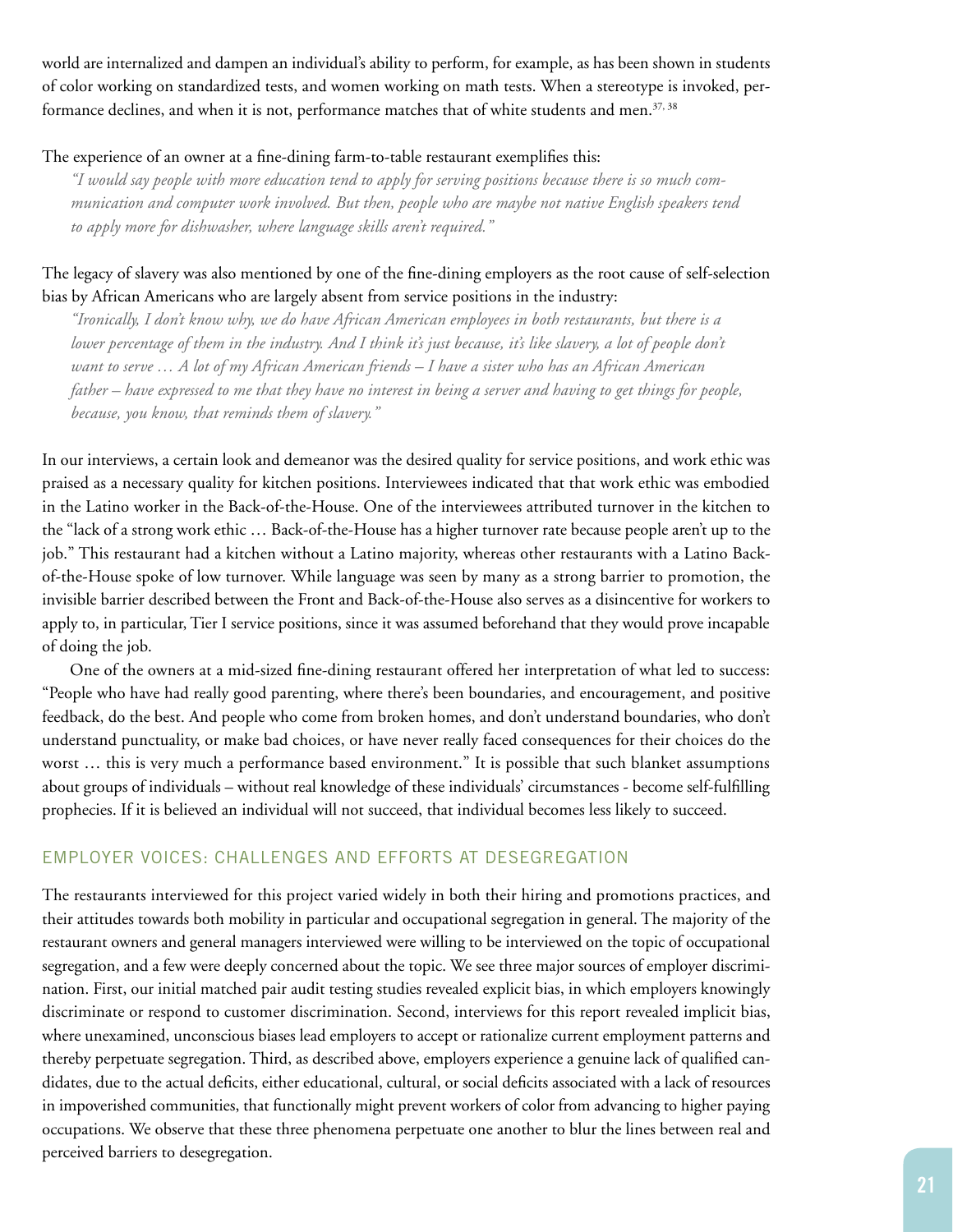#### **TABLE 19**

| Demographics of the restaurant industry in California |  |  |  |  |  |
|-------------------------------------------------------|--|--|--|--|--|
|-------------------------------------------------------|--|--|--|--|--|

|            |      | White People of Color Men Women |     |     |
|------------|------|---------------------------------|-----|-----|
| <b>FOH</b> | .38% | 62%                             | 40% | 60% |
| <b>BOH</b> | 19%  | 81%                             | 69% | 31% |

#### **1** Implicit Bias

Implicit bias, or the subconscious attitudes and stereotypes that impact our behavior and decisions, arises as a strong candidate choice for understanding racial segregation in the restaurant industry. Implicit bias affects behaviors and intentions, such that even though employers state they are not racist or aim to have a diverse staff, it can ultimately lead to inhibition of fair hiring, promotion, and working processes.<sup>39</sup> Implicit bias on the side of owners seems to be at play both in the practice and discourse of the individuals interviewed, both in the actual demographics of the restaurants and the expressed and unexpressed attitudes towards the demographics of the restaurants, hiring practices, and opportunities for mobility within the restaurant.

Implicit bias can be discerned in the attitudes towards the demographic composition of the restaurants. The restaurant owners interviewed generally took pride in the diversity of their restaurants, yet tended towards having more segregation between service and kitchen positions – the same trend previously observed for fine-dining restaurants in the Great Service Divide, and several of the interviewees declined to offer specifics on the ethnic breakdown of their restaurants, noting only that their Front-of-the-House staff was "diverse." Overall, the restaurants interviewed had a higher percentage of white workers in the Front-of-the-House and a lower percentage in the Back-of-the-House, with the inverse for workers of color. Front-of-the-House Asian and Latino workers, and both Front and Back-of-the-House African American workers were largely absent from the restaurants that were not specifically ethnic restaurants.

The figures in Table 19 do not include two restaurants that declined to give exact numbers for staff in the Back-of-the-House by race, and four restaurants that declined to give exact numbers for race of staff in the Frontof-the-House. All of the restaurants that declined to give exact figures claimed that they had a "very diverse" staff, noting "it's like United Colors of Benetton in here," "we have Asian, we have African American, we have Latino," and "Hispanic, African American, Caucasian." One simply stated they were "diverse," but did not elaborate. All four of these interviewees were white males. Similarly, two of these same interviewees declined to give the racial breakdown of Back-of-the-House staff, one simply noting it was "diverse," and the other noting it was "Hispanic, African American, Caucasian." The other two interviewees noted that kitchen staff was "mostly Latino," over 90% in fact.

The two restaurants that declined to give Back-of-the-House figures represented 20% of the total employees in the sample, and the four restaurants declining to give Front-of-the-House figures represented 43% of the employees in the sample. In addition, two of the restaurants that declined specifics gave other indications that service staff was primarily white. One of these owners noted that their Front-of-the-House staff was a diverse mix but "weighted towards native English speaking Caucasians."

Another owner, asked about the ethnicity of her workers, offered that she hated these types of questions and would rather not say, "But I will say that we are very diverse." This same owner, while refusing to describe her own ethnic makeup or that of the restaurant directly, made reference to the ethnic identities of its employees throughout the interview. She reported that there is one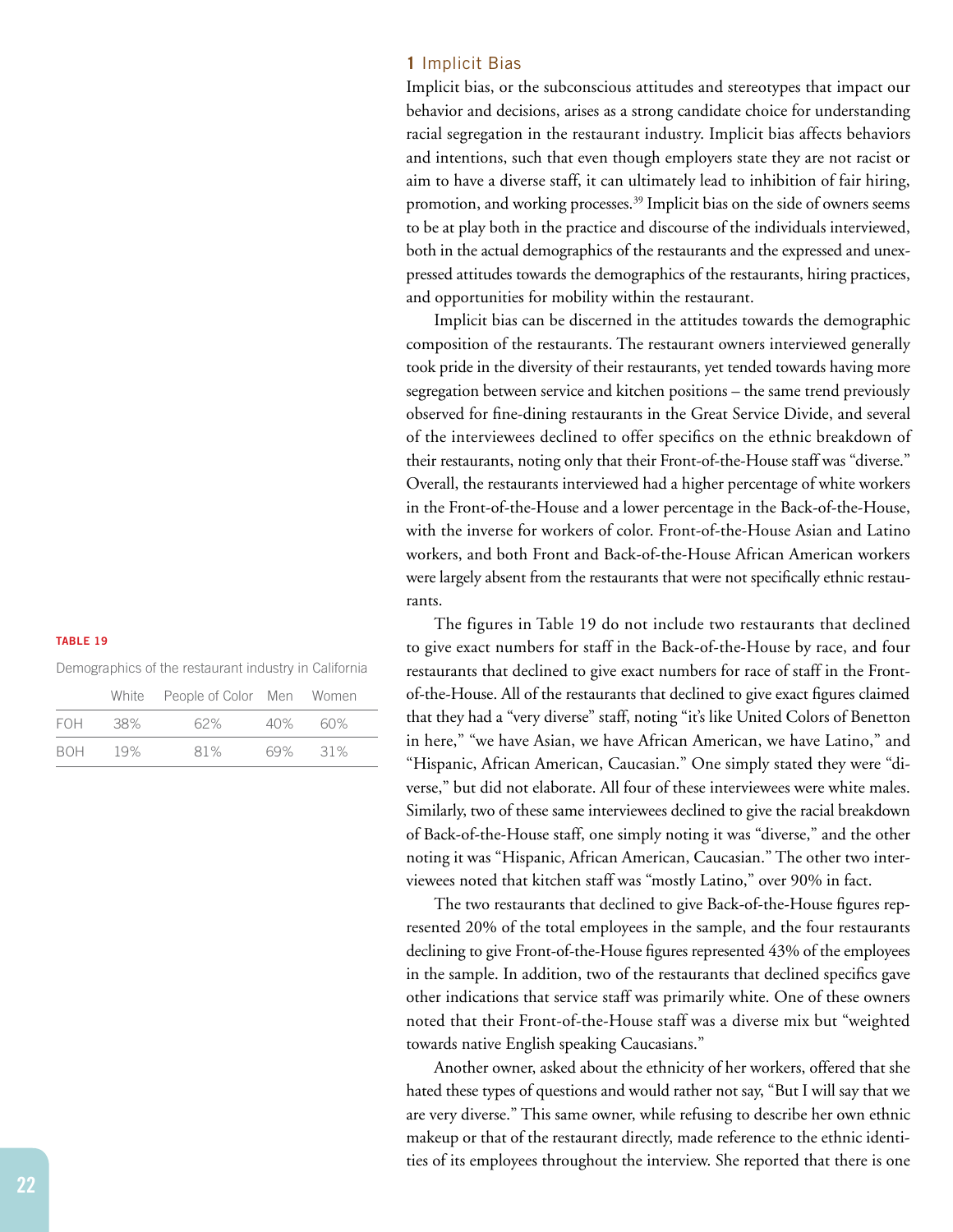server who is African American and that most Latino workers are in the Back-of-the-House. In this restaurant with nine employees, there is one African American in the Front-of-the-House and another in the Back-of-the-House, two white workers in the Front-of-the-House, two Latinos in the Front-of-the-House, and three in the Back-of-the-House. This restaurant employer also had an African American business partner, and yet she also felt she had difficulty retaining workers of color, perhaps due to the interactions with customers: "We do get a lot of business people and then we get a lot of entitled people. There is a way in which they talk to the staff which is very inappropriate or is not respectful."

It is possible that the temperament and ethnic makeup of the clientele is what allows two of the Soul Food-themed restaurants, one fine-dining, one casual full service, to maintain an entirely African American Front-of-the-House staff: "because more people of color are familiar with the food and feel more welcome to come in off the street and ask for a job." This does not necessarily explain why the kitchen staff in these two restaurants is also overwhelmingly African American.

Ethnicity and language play an important role in maintaining a people of color, but primarily mono-ethnic staff at the Asian and one of the Latin American themed restaurants. At the Latin American themed restaurant, the majority of clientele was both of Latin American descent and spoke Spanish, and they only had one employee who was white. The manager there, lamenting that other ethnicities did not apply, noted, "We would love to be like the Culture Club here … it would be awesome to have all the races here… No vienen. No one applies for a new job… We are open to everyone… we just want a hard worker…". However, she also complained about how slow their sole white employee was. "This particular person… was so slow, so slow. He has been in training for three months and he hasn't got it yet. But he has las ganas… the will to work and learn through experience." Of note, this manager found it offensive that the majority of Back-of-the-House workers throughout the industry were Latino. "I don't know if it's a racial thing or not, but I don't like it at some point. . . Why do they want to have us like that, in that one spot? For me, that is a particular spot. And if I go to [a restaurant], there is only one Latino attending, and all the other ones are Caucasian."

At the Asian themed restaurant, the family that ran it was entirely Asian except for the white owner. She noted, "people come in and they see me and they walk right out. The only explanation I can come up with is, because I am not [Asian], they won't think the food here is original and they will make a huge assumption and leave. Those that know me… I've been complimented." This contrasted with the white male owner of a fine-dining Latin American themed restaurant, who felt "weird" discussing the ethnic makeup of the restaurant, but expressed awareness that the big divide in ethnic make-up is between the Front and Back-of-the-House. This restaurant, one of the largest in the sample, had the highest earning potential for both service and kitchen staff due to its revenue-sharing structure, yet it was also the most clearly segregated establishment with a majority white Front-of-the-House (85%) and overwhelmingly Latino Back-of-the-House (90%).

It is of note that race was a difficult subject for most if not all respondents to discuss. Even though they all agreed to participate in an interview about occupational segregation and answer questions about their efforts "in creating a diverse workforce that is not segregated by position," employers still had difficulty addressing this issue directly and several refused to discuss race in detail at all. Even employers who acknowledged the problem of segregation in the industry and demonstrated an interest in addressing this issue in their own establishments felt uncomfortable answering questions about their efforts to promote a diverse workplace.

#### **2** Hiring Process and Code Words

Some of the language used to describe both the qualities desired for new hires, as well as the individual characteristics leading to turnover, could be construed as racialized code words: "good attitude," "work ethic," "lack of initiative," "drive," "clean cut," "presentable," or even words such as "warmth," "aura," and "personality." These and other words have become tropes to describe the group characteristics of racial categories without acknowledging race, and it is possible that these might be an example of implicit bias when consistently used by individuals who clearly are opposed to discrimination. While these qualities seem desirable qualities for any candidate, given the context of patterns of employment and other patterns of discourse, point to the usage of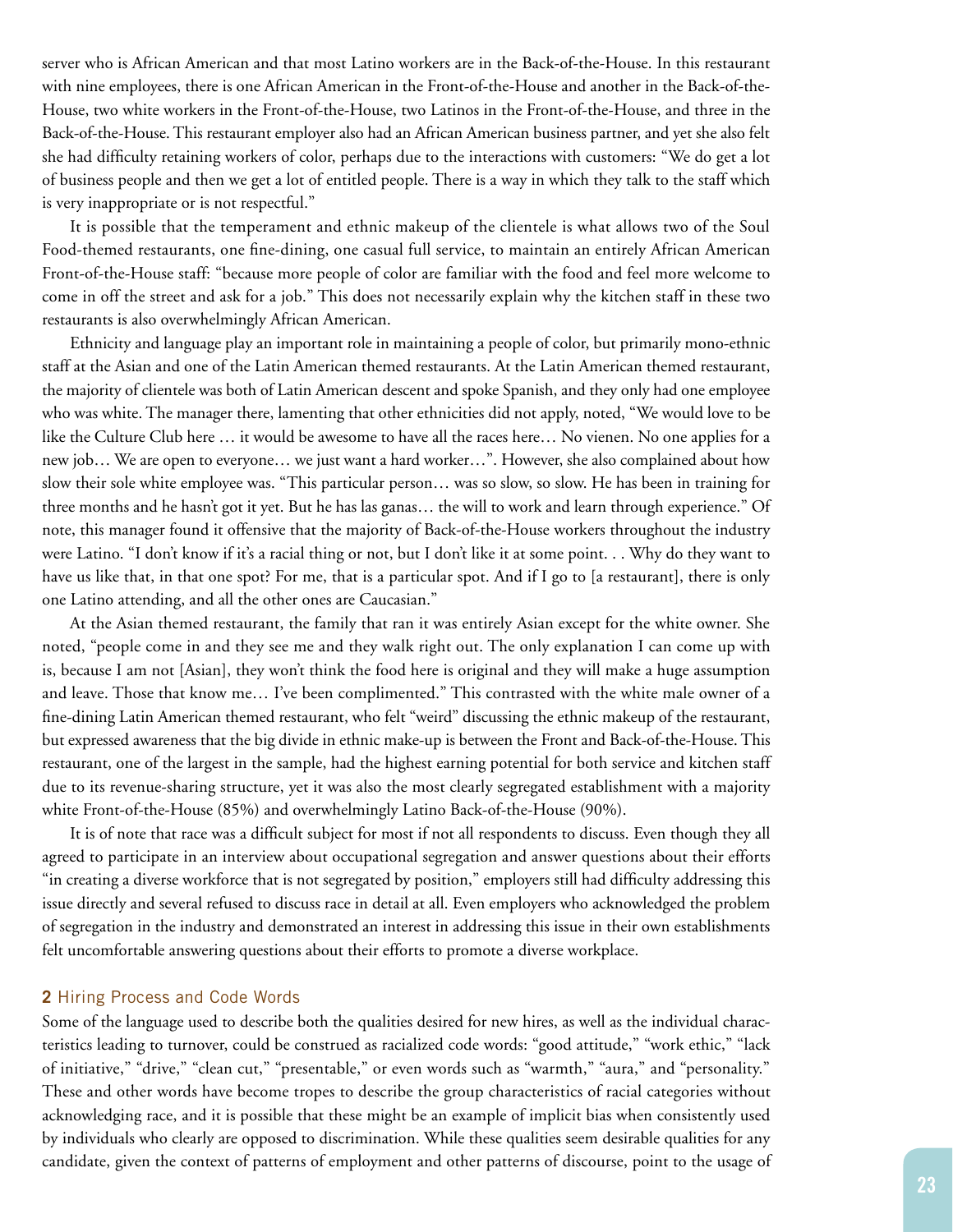

these terms as code words. However, these are preliminary initial findings that warrant further research.

All of the respondents interviewed spoke highly of diversity and showed pride in their diverse workforce, even while having trouble discussing it specifically. When asked about what barriers their employees faced, most felt there were no barriers, but four individuals noted that individuals simply needed to "show initiative," and one noted that self-esteem was at times a barrier. One owner did recognize that implicit bias might play a role in hiring, "Yes, you hire who you are familiar with."

When asked if they sought a particular look when hiring, interview responses fell into two general categories, "No," and "clean-cut." Six restaurants responded with some variation of "no," four answered with some variation of "clean-cut," and one declined to answer. The

two ethnic restaurants with a primarily African American staff were the most explicit, stating that they looked for "potential employees that are professional looking, meaning they are well groomed, have good hygiene, present themselves well," and a "maintained, clean appearance." One of these also noted that they evaluated new hires on how they spoke, dressed, and how they carried themselves. The other restaurants specifically looked for someone who was "cleancut" and with "good hygiene," and one explicitly stated: "ethnicity doesn't matter as long as they make a good presentation." Of the restaurants that stated they didn't have a look in mind when they hired, one specified that they looked for people who were "interesting, confident, and colorful," and another that they looked for the ability to "smile and be warm; not a look so much as an energy." Another employer looked for individuals in the Front-of-the-House that had a "warm and generous feeling about them, but also the ability to multitask," and for the Back-of-the-House wanted individuals, "with pep to their step … able to come out and be warm and generous to people even if they don't understand [English]."

Seven of the restaurants noted that they tried to hire from within the restaurant: "Ideally we are always promoting from within and only hiring entry level positions." This restaurant only hired externally after they had tried to promote internally. However, this practice occurred primarily in the kitchen where dishwashers were promoted to positions within the Back-of-the-House, and rarely from the Back to the Front-of-the-House. Several of the restaurants relied on the connections of current employees when hiring new staff, preferring to get recommendations from current employees or other connections instead of receiving random applicants, a practice that can make it more difficult for individuals without connections or in different social networks or ethnic groups to enter higher tier positions. Others preferred to post ads on Craigslist and other on-line resources, such as Lively, although one specifically preferred in-print resources such as newspaper ads. This restaurant also preferred to receive resumes in person "to see … and get a feel for [the applicants]." A few restaurants discussed desirable attributes of an employee that they could only evaluate after meeting in person, including one who noted that he liked to see an applicant's "aura, their energy and general disposition on life," looking in particular for a general warmth and sense of hospitality.

One restaurant required two years experience, including wine knowledge in the Front-ofthe-House, and "a passion for food" in the Back-of-the-House, and noted applicants should be particularly interested in the particular restaurant's cuisine. Only one restaurant, the longest operating one, had a very clearly articulated hiring practice, in which the assistant manager would interview six applicants and choose two candidates from whom the General Manager and Owner would make the final hire. This restaurant also had the strictest hiring and promo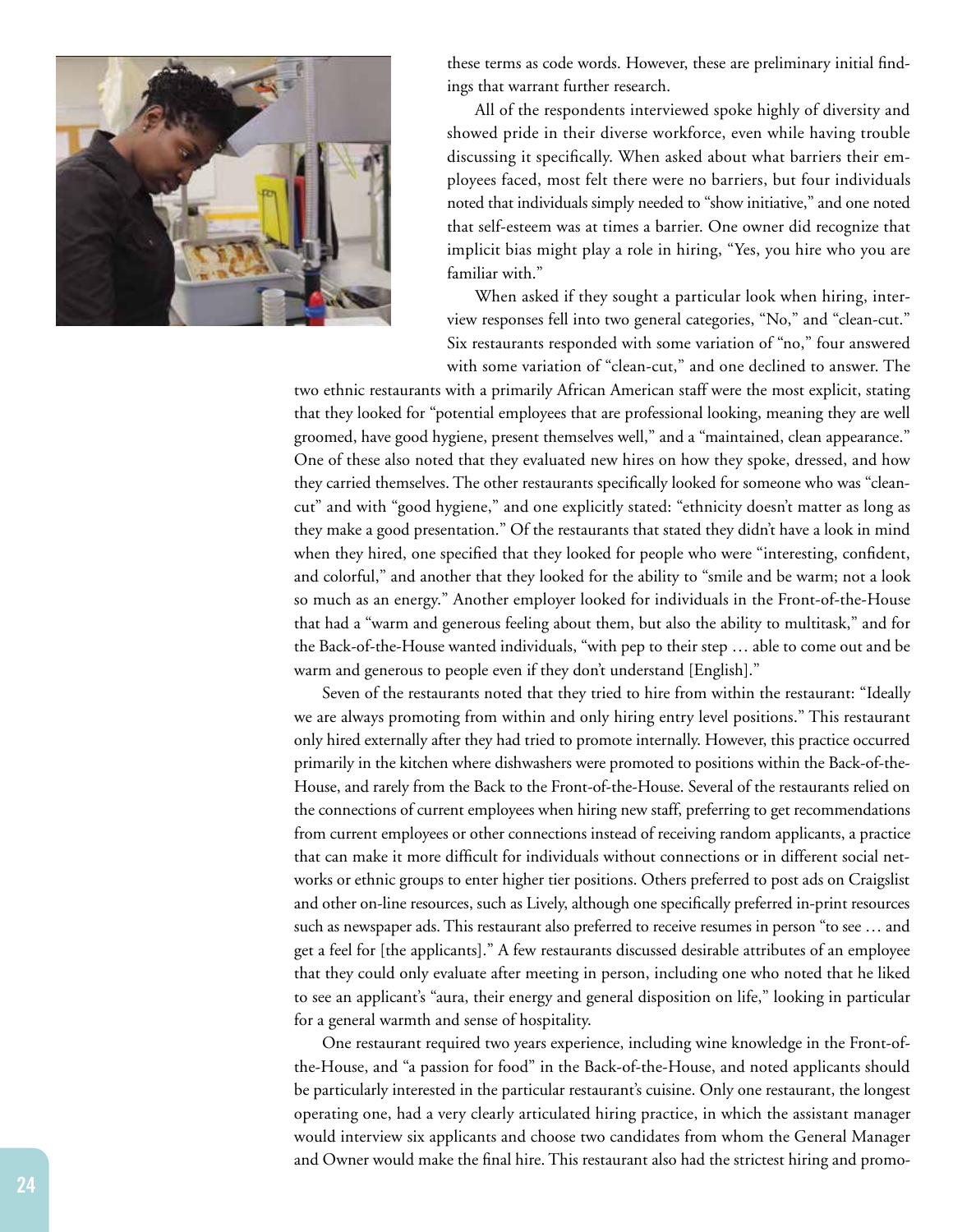tions practice, hiring only for entry-level positions and promoting only from within, as described below, but also largely constrained within either the Back or Front-of-the-House.

#### **3** Training, Promotions, and Mobility

Training and internal promotions are often the key pathways by which workers of color can or cannot advance to higher paying positions. Our previous research has shown that the vast majority of workers in the restaurant industry do not have access to training or an internal promotions pathway, and that this lack of mobility contributes to segregation by race and gender. Workers have reported that employers tend to hire from outside of the restaurant for the highest-paying server and bartending positions rather than promoting workers of color from lower-paying positions, even when those workers have the experience and ability to serve.<sup>40</sup>

In this study, several of the restaurant employers reported having training and promotion processes, but the quality and extent of training and promotions varied greatly. Some employers reported testing a worker for a higher paying position prior to providing a formal training process, in order to observe their work ethic and interactions with customers. For the majority of restaurants the training process provided was simply hands-on learning, within a two to three week formal training window. Workers are expected to shadow co-workers, or train prior to shifts. One of the restaurants expected two to three days training in each position, augmented by formal coffee and wine trainings, except for dishwashers who received only one hour of training.

Most of the restaurants did not seem to have a rigorous training system, exemplified by a lack of training materials. Four of the restaurants trained employees formally with an employee manual, and two used a training manual (one of these also used an employee manual.) Three other restaurants used ad-hoc materials, such as articles from restaurant service magazines, or emailed word documents with announcements. One of the California restaurants relied on a "large cookbook," and the Italian restaurant on a "wine bible" for on-going training. Most trainings were conducted by management or senior staff. One of the restaurants required everyone to seek SafeServ certification, including management, and saw higher productivity tied to the blanket requirement.

One of the owners saw it as her mission to in part, offer an educational component or training opportunity, since previous experience was not as important as personality and a desire to learn. This was a very different attitude than expressed by other interviewees, who wanted everyone to have experience, even though at least one did not see internal growth as a real possibility.

The majority (64%) of the interviewees said they tried to promote internally before hiring outside but in practice this translated to different outcomes in promotion practices. However, many of the restaurants did not have a set promotions policy or process. Four had an explicitly informal process, four explicitly stated that promotions were based on a performance evaluation, one noted that "management approaches workers," and another that promotions were addressed "verbally in meetings."

Two of the smaller restaurants had an identified mission to educate, train and promote workers, and these showed the greatest mobility from the Back to the Front-of-the-House. The owner of one of these restaurants tells all new dishwasher hires, "I tell everyone that comes to the door the goal is not to keep you there it is to move you forward." This owner has kitchen employees come out and clear dishes in order to get them out front and interacting with customers, and familiar and comfortable with the activity in the Front-of-the-House. While initiative plays a large role, the restaurant pushes employees to challenge themselves and move into new positions. As a result, "people are moving around all the time", and dishwashers have moved to the front counter in short amounts of time. This restaurant does not have a formal employee handbook or promotions practice.

In the second restaurant, one of the ethnic cuisine restaurants, management discusses promotions in the worker handbook, and workers move back and forth between the Front and Back-of-the-House. If necessary the owners or managers provide trainings to help employees advance.

In the Latin American themed restaurant with a primarily Latino staff, everyone is expected to perform in both sides of the house. "We always pick someone from here, and we put them in another position." However, staff generally stayed in one section. The manager at this restaurant also took pride in promotions by noting, "That blond chick was a server, and now she is a supervisor."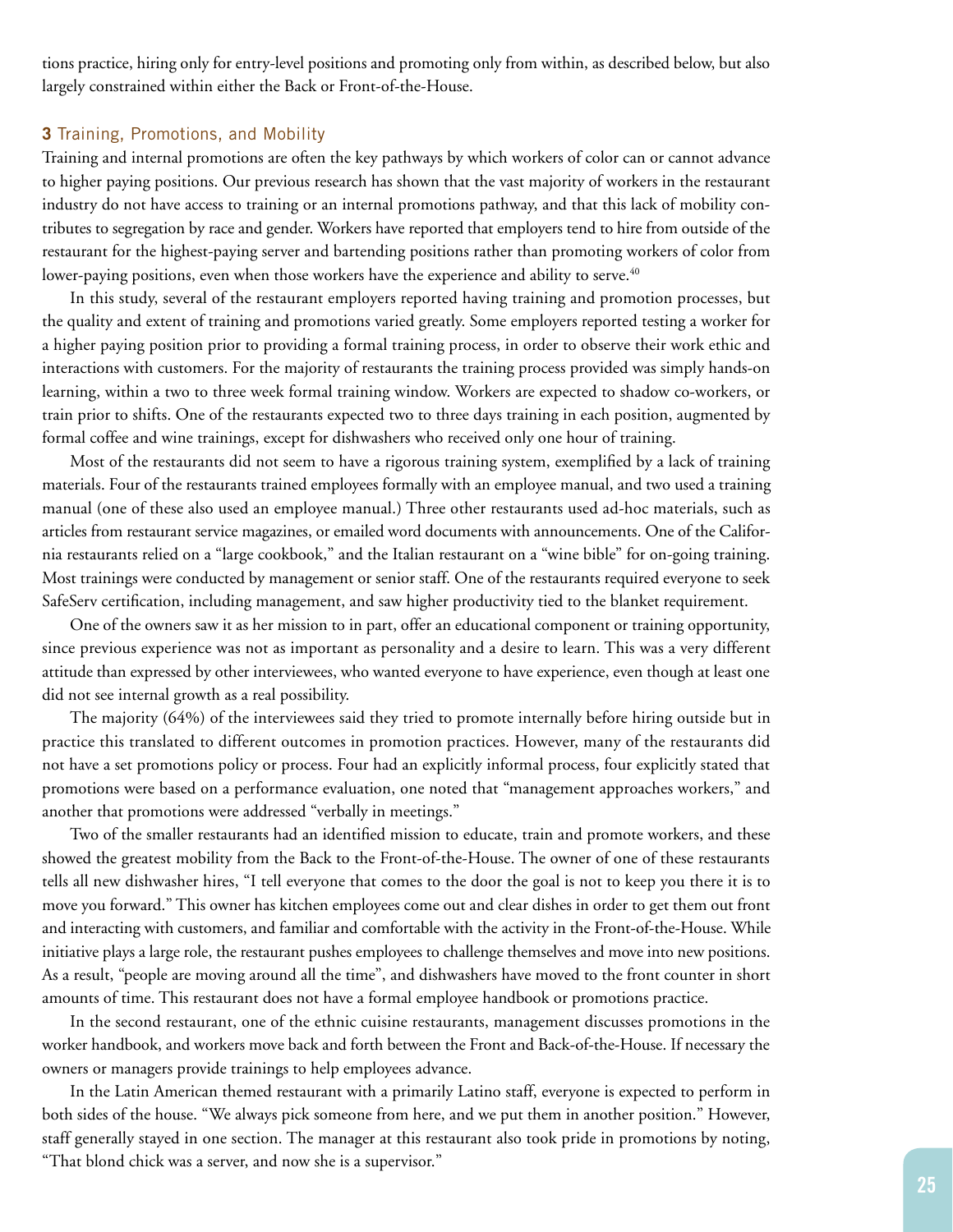The restaurant with the highest wages emphasized internal promotions efforts, in particular in order to retain staff, but these efforts largely occurred within the either the Back or Front-of-the House. "We have one cook right now who is about to make the transition to a barback … but, no, I don't think it has happened at all, maybe one time … I haven't experienced a lot of that." This employer thought language was a barrier to mobility, noted that Back-of-the-House employees took English classes to improve fluency, often had to work multiple jobs, and was critical of the wage disparity between the Front and Back-of-the-House, yet did not acknowledge a need to try and move more of those workers to the Front-of-the-House. This restaurant did conduct yearly reviews to raise wages: "Every person at the restaurant is on an upward track some at faster paces and some at slower paces but no one has reached the peak of their compensations…We feel it is an open ended thing."

The longest serving restaurant had a clear policy of only hiring entry level staff and then promoting from within, but largely saw promotions taking place within the Back or Front-of-the-House. Moreover, promotions from the Back to the Front-of-the-House were, "less common than it should be." This practice of promoting



within either the Back or Front-of-the-House was common to six out of the eleven restaurants interviewed.

Two restaurants explicitly stated there was no promotions pathway, did not see many promotion opportunities, and did not have a promotions policy. One owner noted, "Well there is not really anything to promote to." She didn't think there were any barriers to employees taking initiative and generally didn't see restaurant workers as having a lot of initiative. That same owner felt that employees in the Back-of-the-House of were there due to choice and ability, "Usually Back-of-the-House people are back there because that's where they want to be, because they don't want to deal with customers, and that is where their skills set is." This owner also expected workers to arrive with experience and had no plan to offer raises.

#### CONSUMER BARRIERS: IMPLICIT AND EXPLICIT BIAS

Restaurant patron preferences and attitudes also play a role in racial segregation in the industry, but most owners declined to discuss customer bias extensively. One noted that bias was not an issue, since customers "just want good service," while another simply stated, "sure, sure, customers prefer [to be served by workers of their own race.]"

Past academic research has found race to be an important factor in the interactions between customers and restaurant staff. Restaurant customers have been found to rate workers of color as less attentive, even though they do not rate them differently on friendliness or appearance, and to tip them less than white workers.<sup>41, 42</sup> The ambiguity of the tipping system, where the outcome is believed to be dependent on the social encounter between server and customer, has been found to promote discrimination based on social stereotypes from both parties.<sup>43</sup> Customers have been found to discriminate based on race and gender, leaving greater tips for women who have blond hair or that are rated as physically attractive.<sup>44</sup> Also, the tipping system itself, in particular when tips are the primary source of an individual's income, appears to promote sexual harassment not only in interactions between customers and tipped workers, but in social interactions throughout the restaurant.<sup>45, 46</sup>

Two of the interviewees were willing to discuss the issue in greater detail. One owner made particular note of how customers treat employees, and in particular employees of color, "we do get a sector of the population, we do get a lot of business people, and then we get a lot of entitled people. There is a way in which they talk to the staff which is very inappropriate or is not respectful." Overbearing customers can create an unwelcoming atmosphere for workers of color, and this can be driven by their biases. This same owner was shocked at how her African American business partner was treated at times: "I have witnessed it. Because, I would be, 'that's not possible, that's not happening.' No, vendors come in and introduce themselves; they go right to me. They just avoid him. It's been really shocking to be part of that experience…" The other owner felt that customer bias was, "covered under layers of political correctness," and added: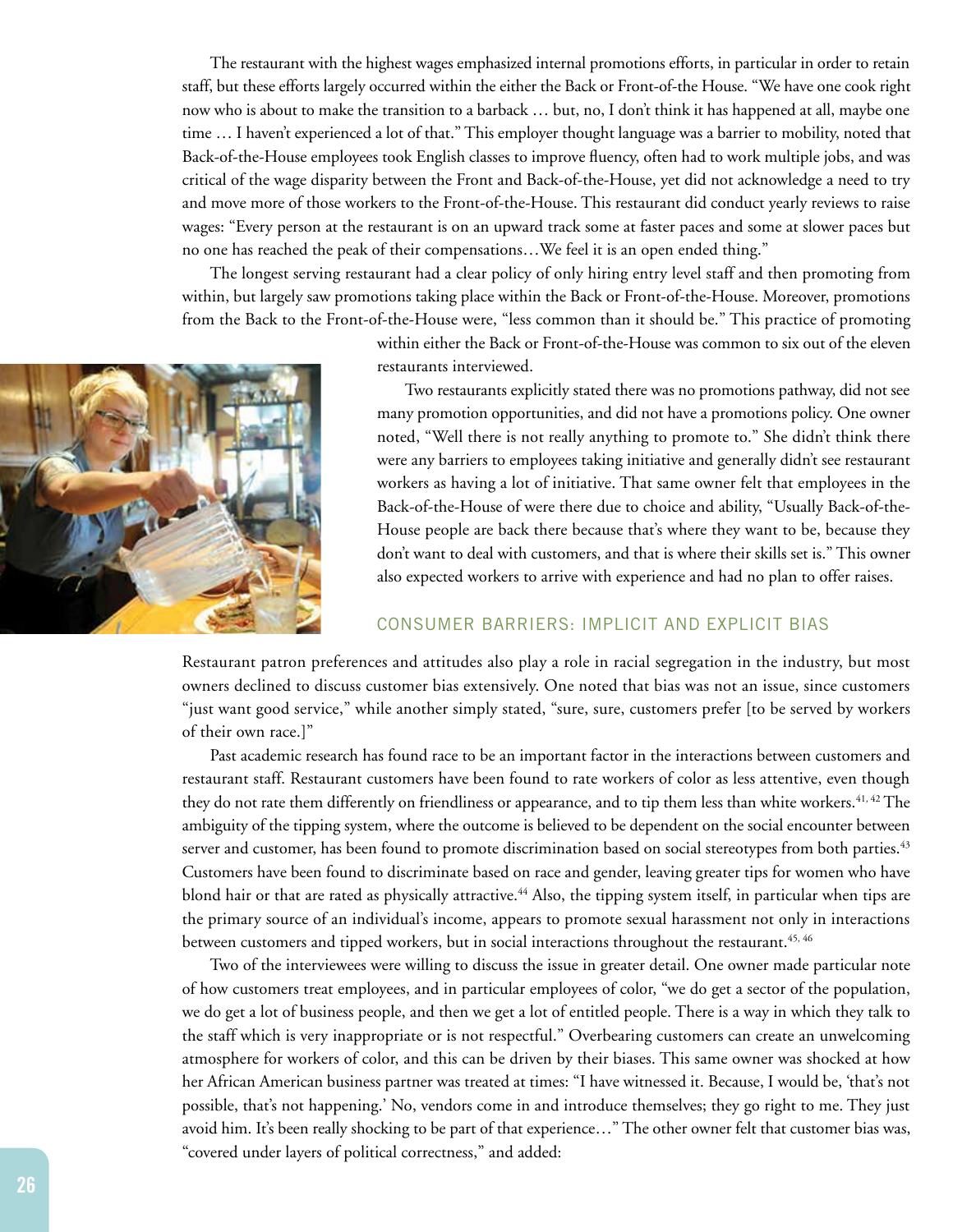*"I mean, here is the sad commentary, I guarantee you, if I put all whites in uniforms in chef hats in the front, this café would be taken much more seriously as a food place than what I have right now, and I could have the exact same food. It's a [foodieism], its like, … oh, these are people who are devoted to their craft. I guarantee you that would be the case. I have thought about that too, not doing it, but just like, we work hard to make the food really good and we source locally and there are all these expenses I have because of my philosophy, that don't fully get manifested … because of their perception of us."*

This same owner experienced complaints from customers when he tried to promote workers of color, "I promoted a bus boy to bartender …, I promoted a Back-of-the-House cook to server, and these were Latinos, and they had heavy accents, and I got push back from guests, saying 'I can't understand' — in front of the guy — 'I can't understand this guy. I am paying this for my meal and I can't understand what he is saying.'"

Of course, there is also evidence that restaurant staff act out their prejudices on customers,<sup>47</sup> which perhaps also helps explain why ethnic restaurants were the only restaurants that successfully recruited workers of color into Front-of-the-House Tier I positions. According to one of the employers of a casual full service restaurant, "Being an [ethnic] restaurant, it attracts more ethnic workers than other restaurants, because more people of color are familiar with the food, and feel more welcome to come in off the street and ask for a job."

However, one of the owners of a fine-dining vegetarian restaurant found that this preference for staff of color only applied to ethnic restaurants: "If it's a restaurant that has a particular ethnic bent to it then — I think most Mexican restaurants like to have Hispanic workers. I think Japanese restaurants like to have Japanese workers. But with a restaurant with no particular ethnic bent, I don't think [there is a preference]. I would say no."

Implicit bias describes the subconscious discriminatory attitudes that many or most individuals hold or engage in, and this is a likely candidate for understanding customer behavior. Racial resentment or anxiety also must be taken into account: even though individuals express a desire for greater racial diversity, recent research from the Center for Social Inclusion has found that racial anxiety can actually increase when individuals are faced with racially diverse messengers.<sup>48</sup> Greater research is needed in these areas to fully understand customer behavior and how it impacts racial and gender segregation in the industry.

## **Conclusions**

Although California represents a brighter picture than most of the nation due to its more diverse workforce and higher wages, both California and the rest of the country demonstrate substantial wage inequality and significant occupation segregation by both race and gender in the restaurant industry.

Most of the restaurant owners and General Managers interviewed did not seem to think that segregation was an issue at their establishment, however most lacked diversity in both kitchen and service positions. A qualitative analysis of their discourse seemed to show that they were consciously or subconsciously avoiding the issue of race. The restaurants that were the most diverse also spent more time training and focusing on flexible promotion pathways. The majority of the restaurants answered positively to being successful at promoting diversity, and for many this was defined as diversity when combining both the Back and Front-of-the-House, or due to other types of diversity, such as within Asian or Latino groups, or due to sexual orientation of staff.

Overall, the interviews pointed to real and perceived barriers among all three stakeholders – workers, employers, and consumers – as the primary barriers to desegregation. For workers, structural barriers and self-selection bias presented challenges; for employers, implicit bias and a real lack of applicants were barriers; and for consumers, implicit bias appears to be at play but needs more inquiry. The general patterns and trends revealed through the analysis of demographics and wages were borne out in the real barriers and gaps revealed through the analysis of interviews. All of these trends merit extensive further research with much higher sample sizes to investigate and understand these findings, both with employers, consumers, and workers, and to develop effective interventions to increase economic opportunity, reduce inequality, and promote racial justice in the restaurant industry.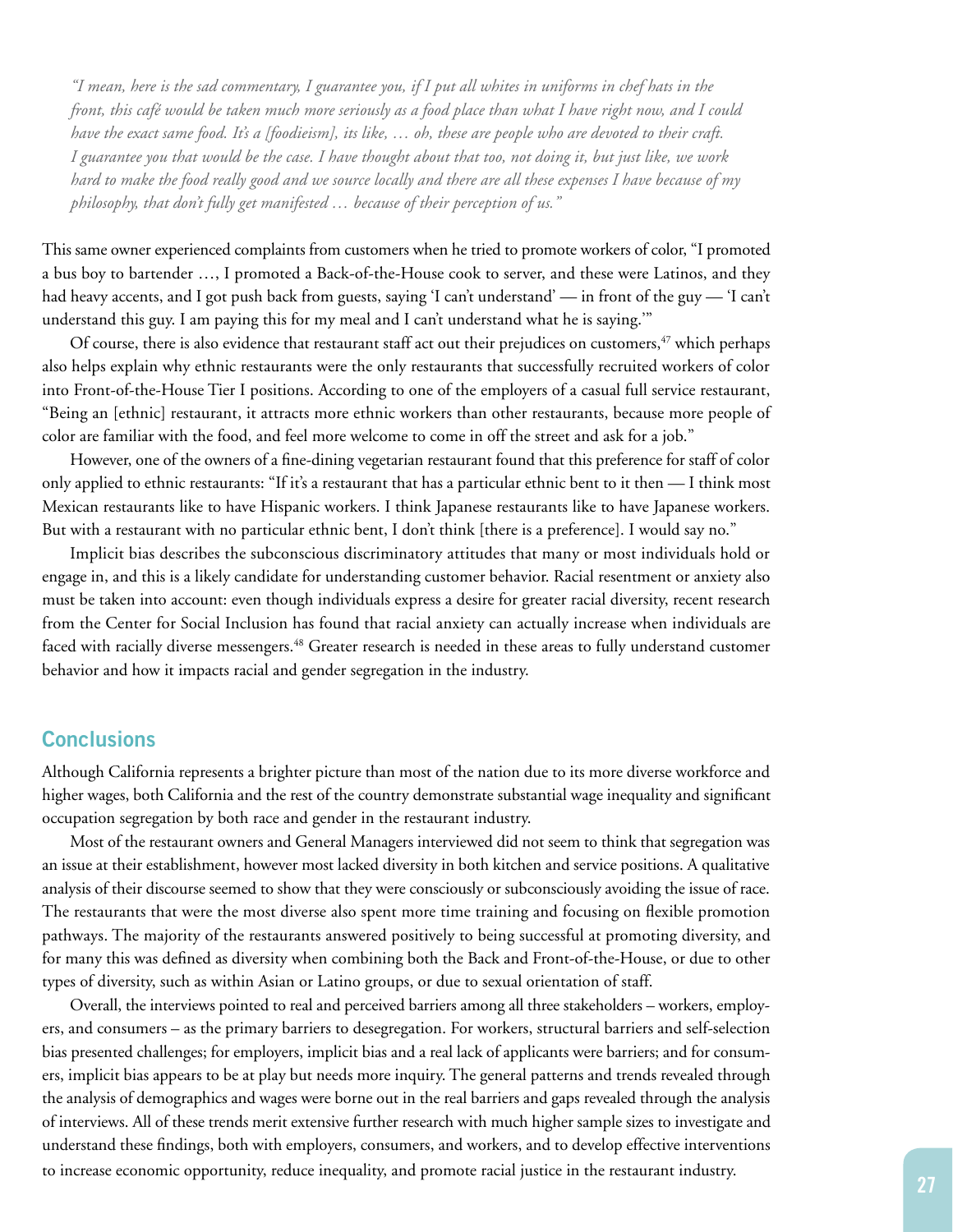## **Policy Recommendations**

This study found occupational segregation leading to real world negative outcomes in wages for workers of color in the restaurant industry, and found that in a select sample of well-intentioned, primarily fine-dining establishments, structural barriers to occupational segregation remain a clear obstacle to establishing racially equitable career ladders within the industry. Extensive additional and original research is needed to uncover the extent of these structural barriers as well as strategies to overcome these barriers among employers, workers, and consumers. However, this initial study does point to some policies that should be immediately explored.

- 1. For employers, this study points to the need for incentives, mandates, and prohibitions to combat bias, as well as specific implicit bias trainings as have been adopted by a few police forces and other sectors to ward against the perpetuation of inequity. Local policymakers should explore proposals to incentivize race and gender desegregation and internal promotion, such as creating incentives for employers who provide transparent internal promotion pathways. Policymakers should also consider initiatives that prohibit racialized filters such as a criminal record information request of applicants (i.e. 'ban the box' initiatives).
- 2. For workers, this study points to the need for greater hard and soft skills training and other supports to build confidence and assist in job placement. Policymakers should support workforce development programs such as ROC's COLORS Hospitality for Workers (CHOW) program that provide free or low cost, quality Front-of-the-House hard and soft skills training for all workers, but primarily targeted at workers of color and women, to advance within the industry. Workers of color, in particular African American workers, face an unemployment crisis that can be positively impacted through targeted workforce development initiatives. Policymakers should also consider mandated training for all workers in a locality, thus creating equal opportunity pathways for all workers.
- 3. For consumers, this study points to the need for culture change, education, and engagement to enlist the support of like-minded consumers in creating a climate where racial equity is lauded and rewarded. Advertising campaigns should be enacted to raise awareness of racial inequity in the restaurant industry, and policymakers should publicize and support model employer practices to help educate consumers, and also to provide much-needed guidance to other employers in the industry.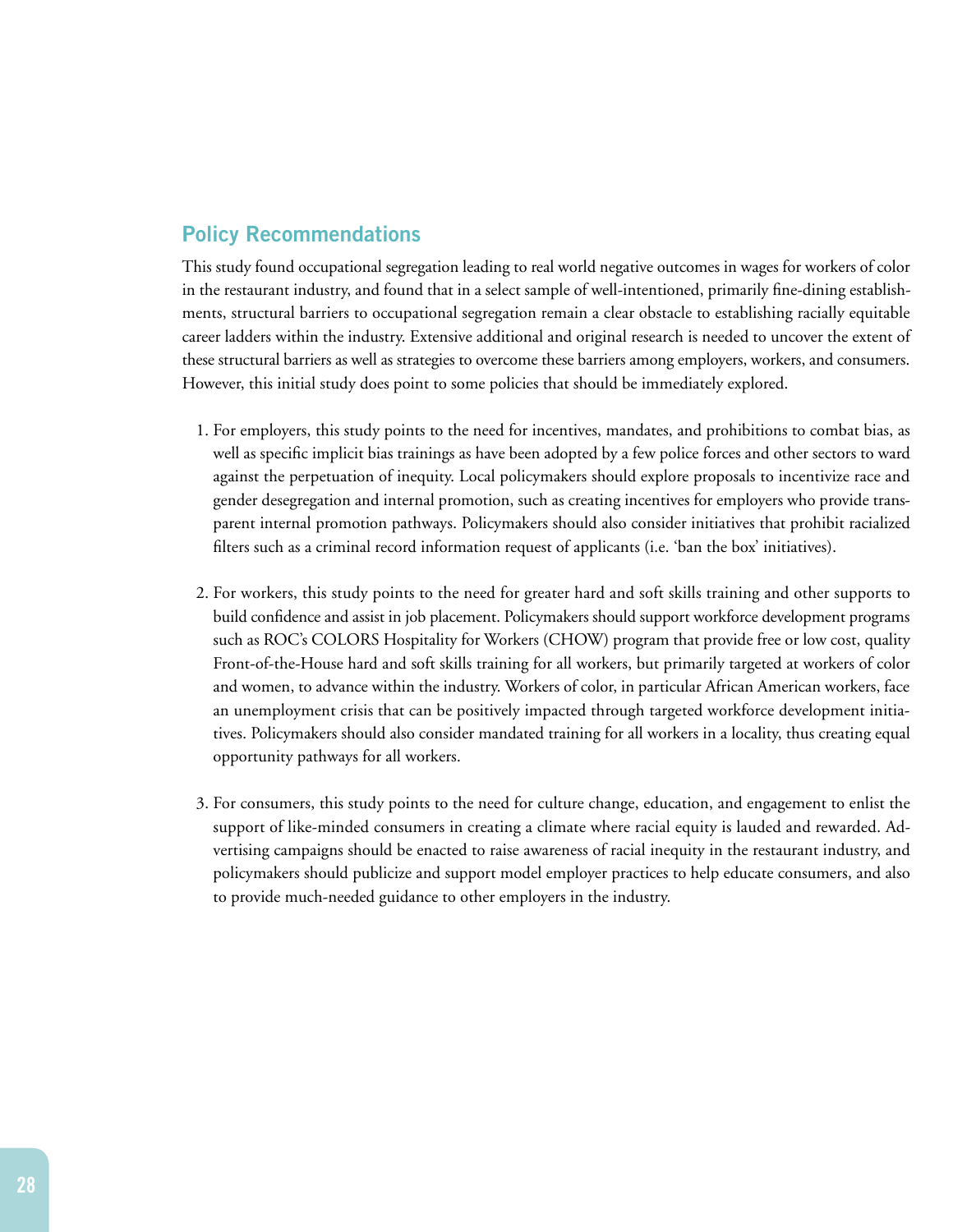Six of the establishments were fine-dining restaurants, three were casual full service establishments, and three could be considered 'fast-casual' full service or cafés (see Table 20). Three of the restaurants had been open three years or less, four had been open between four and ten years, three had been open between 15 and 18 years, and one had been open over 45 years. In total, the restaurants had 127 years of operation, averaging 11, ranging from 1 to 45 years (excluding the outlier of 45, the restaurants had been open a collective 82 years, max of 18, averaging 7.5 years experience).

Eight of the individuals were individual owners or partners, and four were general managers. Of these, seven were men, five were women, seven were white, three were African American, one was Latino, and one refused to disclose race or ethnicity (although they disclosed that they had an African American business partner.) The restaurant owners and general managers interviewed had a collective 177 years of experience, averaging 15, ranging from 1 to 49 (excluding the outlier of 49, the collective had 128 years experience, max of 21, averaging 12 years experience).

The race and gender composition of the restaurants interviewed varied from the race and gender composition of California as a whole, with tremendous variation within individual establishments. Overall, women appeared to be underrepresented in the Front-of-the-House, 52% of the employees in our small sample, compared to 60% state-wide. For Back-of-the-House, 43% of the workforce in the sample was women, compared to 31% throughout the state. The Back-of-the-House gender breakdown varied between the different restaurants, from 0% to 100% women. Five of the restaurants had 50% or more female staff in Back-of-the-House. The restaurants interviewed ranged from 30% to 80% female in Front-of-the-House, with the three largest ranging from 45% to 55% women in Front-of-the-House.

|    | Gender | Race                  | Ownership                          | Segment                  | Role            | Opening | Concept    |
|----|--------|-----------------------|------------------------------------|--------------------------|-----------------|---------|------------|
|    | Female | Refused (AA co-owner) | Two partners                       | Fine dining              | Owner           | 2014    | California |
| 2  | Male   | White                 | Two partners & financial investors | Fine dining              | Owner           | 2012    | Latin      |
| 3  | Male   | White                 | Individually owned                 | Fine dining              | General manager | 2008    | Italian    |
| 4  | Female | White                 | Two partners                       | Fine dining              | Owner           | 2009    | Vegetarian |
| 5  | Male   | African American      | Individually owned                 | Fine dining              | General manager | 2011    | Soul Food  |
| 6  | Male   | African American      | Three partners                     | Fast casual full service | Owner           | 2014    | California |
|    | Male   | African American      | Individual owner                   | Casual full service      | Owner           | 2012    | Soul Food  |
| 8  | Female | White                 | Individual owner - family          | Casual full service      | Owner           | 2000    | Asian      |
| 9  | Female | Latino                | Individual owner - family          | Fast casual full service | General manager | 2006    | Latin      |
| 10 | Male   | White                 | Two partners - family              | Casual full service      | General manager | 1969    | Latin      |
|    | Female | White                 | Two partners                       | Fine dining              | Owner           | 2000    | California |
| 12 | Male   | White                 | Individual owner                   | Fast casual full service | Owner           | 1997    | California |

#### **TABLE 20** Characteristics of restaurants interviewed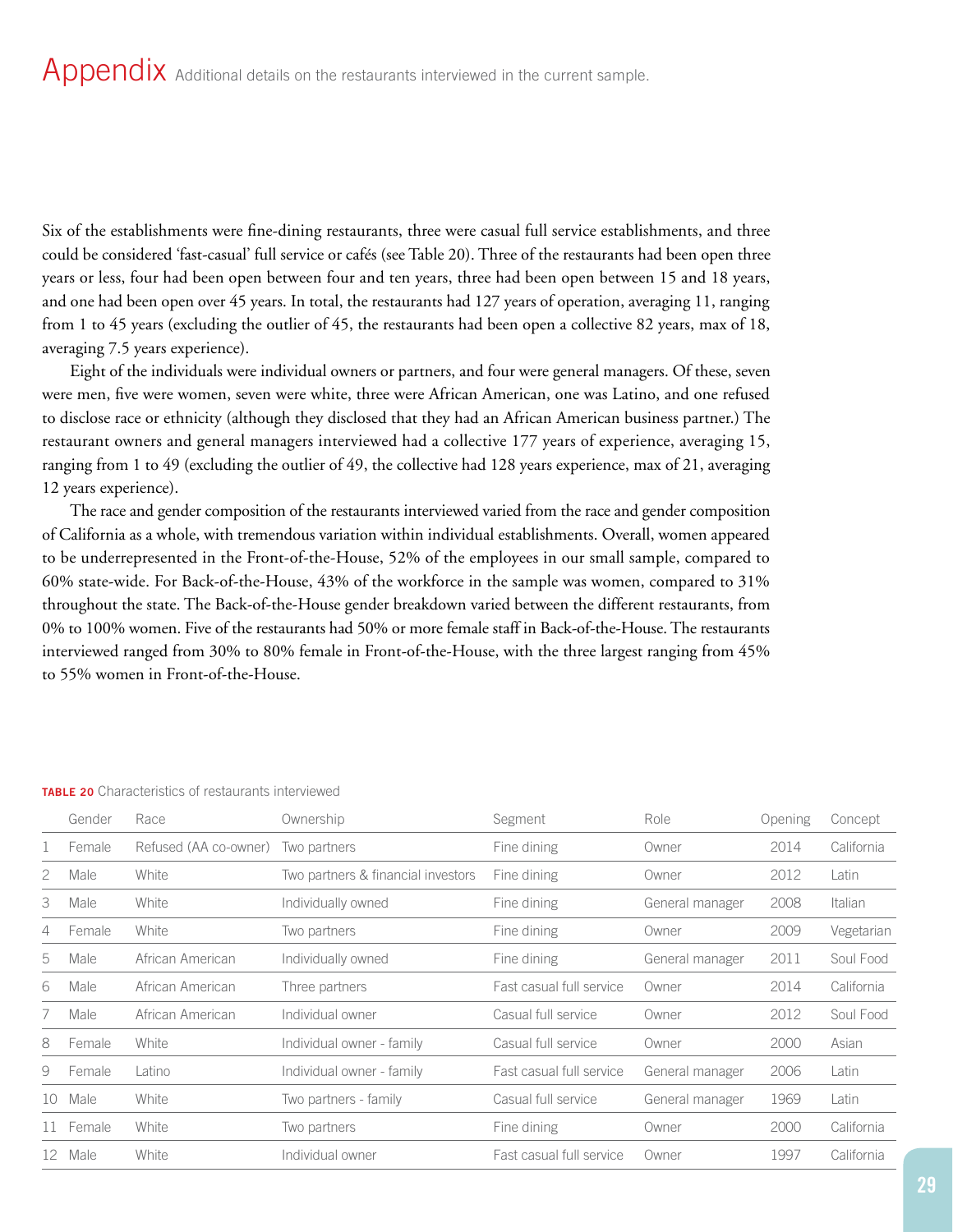At first glance, the racial composition of the restaurants interviewed broadly mirrored that of California, with 46% white workers in the Front-of-the-House and 73% Latino workers in the Back-of-the-House. The percentage of African American workers in the restaurants interviewed, 32% in the Front and 18% in the Back-of-the-House, was much greater than that seen in the rest of California. However, nearly 90% of the African American workers in the restaurants interviewed worked in two Soul Food restaurants where 100% of Front-of-the-House staff was African American, and 90% of Back-of-the-House staff was African American. Without the inclusion of those restaurants, African American workers would represent 1% of Back-of-the-House, and 7% of Front-of-the-House staff. Similarly, 38% of the Asian workers in the restaurant sample worked at one Asian themed restaurant that had an entirely Asian kitchen staff, and 100% of the Latino Front-of-the-House staff were employed at only two restaurants, one of which had a primarily Latin American immigrant clientele (however, this does not include figures for restaurants that declined to provide a breakdown by race). Back-of-the-House staff in most of the restaurants was overwhelmingly Latino: four of the kitchens had over 90% Latino staff, one had 75% Latino staff, and one had 50% Latino staff, and the one restaurant with no differentiation between Back-of-the-House and Front-of-the-House staff was 80% Latino and 20% African American.

#### WAGES AND BENEFITS

While there were differences in the wages and benefits of these restaurants, one commonality among all but two of the restaurants was that they paid their servers minimum wage, yet at the same time the servers had the greatest earning potential due to tips. In one of the two other restaurants, all workers had the same earning potential because there were no differences between Front-of-the-House and Back-of-the-House – all staff were engaged in joint food preparation and serving. The restaurant with the highest wages shared a portion of daily revenues with servers and bartenders. Here, Front-of-the-House Tier I (servers and bartenders) earned a wage that was higher than minimum wage, but lower than other staff, yet still had a higher earning potential due to revenue sharing. Overall, dishwashers had the lowest earning potential. Wages at the restaurants interviewed ranged from \$10.50 to \$22 in the Back-of-the-House, and from \$12.25 to \$35 in the Front-of-the-House, when excluding the fast-casual restaurant with no differentiation between Back-of-the-House and Front-of-the-House. There, employees earned \$9.75 per hour. On average, cooks earned \$14.76, while servers earned \$21.64. In all cases, the absolutely highest wages were reported at the one fine-dining restaurant that had adopted a revenue sharing model.

Most of the restaurants did not provide benefits other than for management unless mandated by the state, although one did provide health insurance for all full time employees, and another "based on [Affordable Care Act] requirements". Many restaurants expressed a desire to provide it in the future, but said that it was not currently an option due to cost. The majority of restaurants noted that they provided paid sick days due to a new state law mandating three paid sick days per year.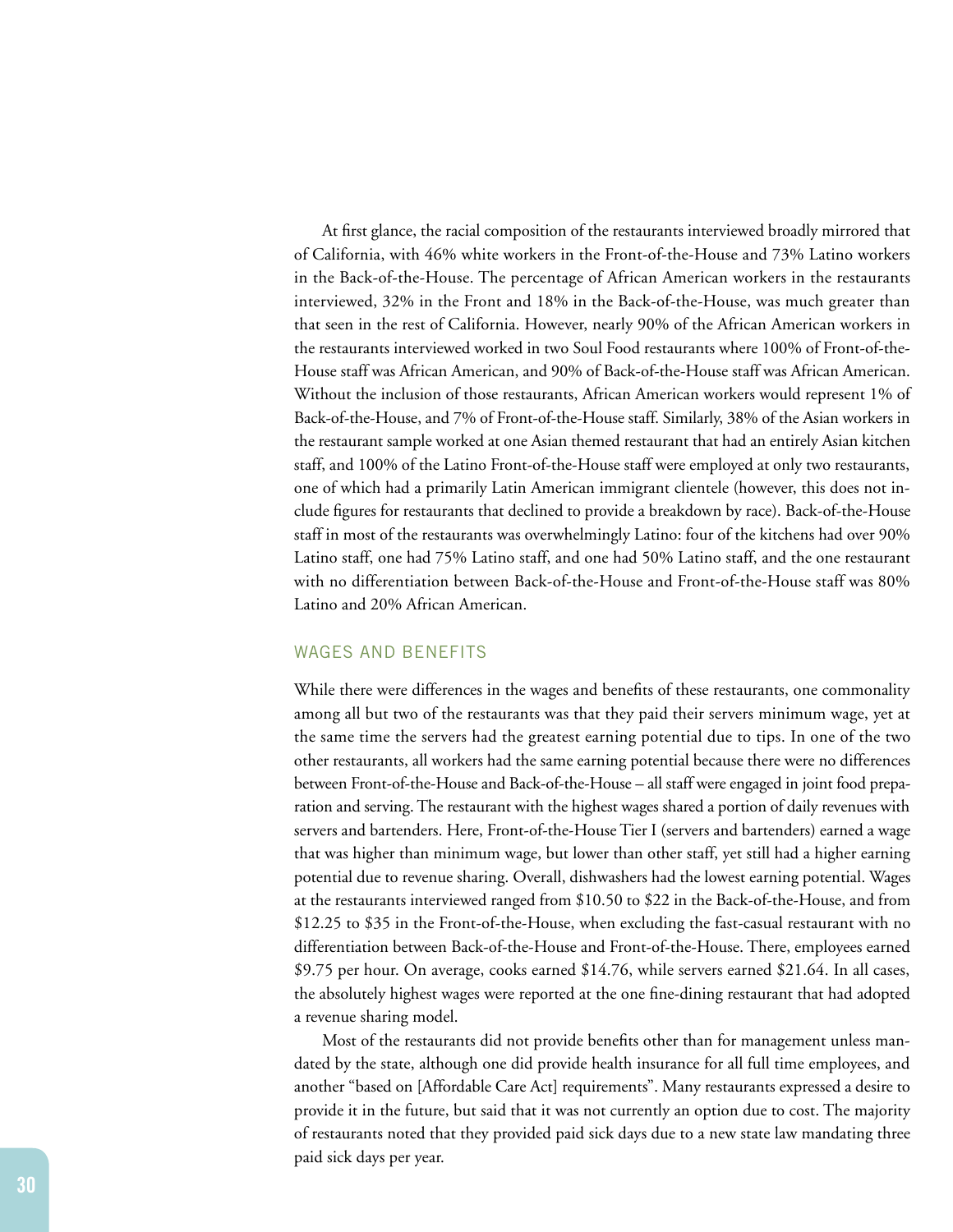## Notes

- 1 "Jim Crow Laws," Martin Luther King Jr National Historic Site, Georgia, National Park Service. [http://www.nps.gov/malu/learn/education/jim\_crow\_laws.htm]
- 2 Restaurant Opportunities Centers United, *The Great Service Divide: Occupational Segregation & Inequality in the US Restaurant Industry* (New York, NY: ROC United, 2014).
- 3 Restaurant Opportunities Centers United, *Behind the Kitchen Door: The Hidden Reality of Philadelphia's Thriving Restaurant Industry*, 43 (New York, NY: ROC United, 2012).
- 4 Restaurant Opportunities Centers United, *Behind the Kitchen Door: The Hidden Costs of Taking the Low Road in Chicagoland's Thriving Restaurant Industry*, 39 (New York, NY: ROC United, 2010).
- 5 Bureau of Labor Statistics, U.S. Department of Labor, *Employment, Hours, and Earnings from Current Employment Statistics*, August 2015. [www.bls.gov/ces/]
- 6 Bureau of Labor Statistics, U.S. Department of Labor, "Employment and wages for the highest and lowest paying occupations", *Occupational Employment Statistics*, May 2014. [http://www.bls.gov/oes/2014/may/high\_low\_paying.htm]
- 7 Heidi Shierholz, *Low Wages and Few Benefits Mean Many Restaurant Workers Can't Make Ends Meet* (Washington DC: Economic Policy Institute, 2014).
- 8 Restaurant Opportunities Centers United, *Behind the Kitchen Door: A Multi-Site Study of the Restaurant Industry* (New York, NY: ROC United, 2011).
- 9 Ibid.
- 10 Restaurant Opportunities Centers United, *The Great Service Divide: Occupational Segregation & Inequality in the US Restaurant Industry*, 2 (New York, NY: ROC United, 2014).
- 11 John M. Nunley, Adam Pugh, Nicholas Romero, and R. Alan Seals, "Racial Discrimination in the Labor Market for Recent College Graduates: Evidence from a Field Experiment." *The B.E. Journal of Economic Analysis & Policy*, 15 (3) (2015).
- 12 Restaurant Opportunities Centers United, *The Great Service Divide: Occupational Segregation & Inequality in the US Restaurant Industry*, 12 (New York, NY: ROC United, 2014).
- 13 Restaurant Opportunities Centers United, *Behind the Kitchen Door: A Multi-Site Study of the Restaurant Industry* (New York, NY: ROC United, 2011).
- 14 Restaurant Opportunities Centers United, *The Great Service Divide: Occupational Segregation & Inequality in the US Restaurant Industry*, 13 (New York, NY: ROC United, 2014).
- 15 Cheryl Staats, Kelly Capatosto, Robin A. Wright, and Danya Contractor, *Implicit Bias Review 2015* (Columbus, OH: Kirwan Institute, Ohio State University, 2015).
- 16 Jessica Kang, *Let's talk about race: How racially explicit messaging can advance equity* (New York, NY: Center for Social Inclusion, 2015).
- 17 Bureau of Labor Statistics, U.S. Department of Labor, *Employment, Hours, and Earnings from Current Employment Statistics*, August, 2015 [www.bls.gov/ces/]
- 18 Bureau of Labor Statistics, U.S. Department of Labor, "Employment and wages for the highest and lowest paying occupations" *Occupational Employment Statistics* (OES), 2014. [http://www.bls.gov/oes/2014/may/high\_low\_paying.htm]
- 19 Heidi Shierholz, *Low Wages and Few Benefits Mean Many Restaurant Workers Can't Make Ends Meet* (Washington DC: Economic Policy Institute, 2014).
- 20 Restaurant Opportunities Centers United, *The Great Service Divide: Occupational Segregation & Inequality in the US Restaurant Industry*, 2 (New York, NY: ROC United, 2014).
- 21 Ibid, 13.
- 22 U.S. Census Bureau, *County Business Patterns* (CBP), 2013 [http://www.census. gov/econ/cbp/]. NAICS 722 Food Services and Drinking Places, 1,229,161 paid employees in California in 2013.
- 23 U.S Census Bureau, *American Community Survey* (2013). Calculations by ROC United based on Ruggles et al., *Integrated Public Use Microdata Series: Version 5.0* [Machine-readable database] (Minneapolis: Minnesota Population Center, 2010).
- 24 The CEPR provides consistent, user-friendly versions of the CPS (and other data courses) as a service to interested policy researchers and academics, and we are grateful for this service. [http://ceprdata.org/]
- 25 US Department of Labor, *Wage and Hour Division* (WHD), "Minimum Wages for Tipped Employees," January 2013. [http://www.dol.gov/whd/state/tipped2013.htm]
- 26 Restaurant Opportunities Centers United, *The Great Service Divide: Occupational Segregation & Inequality in the US Restaurant Industry*, 12 (New York, NY: ROC United, 2014).
- 27 Note that the sample sizes are too small for the African American population for the findings to be statistically meaningful. Because of this, we used the American Community Survey to examine representation by race in limited service occupations (see footnote 7, supra).
- 28 Restaurant Opportunities Centers United, *The Great Service Divide: Occupational Segregation & Inequality in the US Restaurant Industry*, 23 (New York, NY: ROC United, 2014).
- 29 Restaurant Opportunities Centers United, *Behind the Kitchen Door: Inequality and Opportunity in Los Angeles, the Nation's Largest Restaurant Industry*, 57 (New York, NY: ROC United, 2011).
- 30 Restaurant Opportunities Centers United, et al., *The Third Shift: Child Care Needs And Access For Working Mothers In Restaurants*, 7 (New York, NY: ROC United, 2013).
- 31 C. Visher, N. LaVigne, & J. Travis, *Returning home: Understanding the challenges of prisoner reentry* (Washington, DC: Urban Institute Justice Policy Center, 2004).
- 32 Michael B. Katz, Mark J. Stern, and Jamie J. Fader, "The New African American Inequality." *Journal of American History*, 92 (1) (2005): 75.
- 33 Charles Tilly, *Durable Inequality*. (Berkeley: University of California Press, 1999)
- 34 S. Thomas-Breitfeld, L. Burnham, S. Pitts, M. Baynard, A. Austin, #BlackWorkersMatter (Discount Foundation & National Funders Group, 2015).
- 35 V. Lorant, and R. S. Bhopal, "Ethnicity, Socio-Economic Status and Health Research: Insights from and Implications of Charles Tilly's Theory of Durable Inequality." *Journal of Epidemiology & Community Health*, 65 (8) (2011): 671–675.
- 36 D. Tomaskovic-Devey, "The Relational Generation of Workplace Inequalities." *Social Currents*, 1 (1) (2014): 51–73.
- 37 J. Aronson and M. Inzlicht, "The ups and downs of attributional ambiguity: Stereotype vulnerability and the academic self-knowledge of African American students". *Psychological Science*, 15 (2004): 829-836.
- 38 S.J. Spencer, C.M. Steele, & D.M. Quinn, "Stereotype threat and women's math performance". *Journal of Experimental Social Psychology*, 35 (1999): 4-28.
- 39 Cheryl Staats, Kelly Capatosto, Robin A. Wright, and Danya Contractor, *Implicit Bias Review 2015* (Columbus, OH: Kirwan Institute, Ohio State University, 2015).
- 40 See *Great Service Divide*, and *Behind the Kitchen Door* city reports, for example. [http://rocunited.org/research-resources/our-reports/]
- 41 Michael Lynn, Michael Sturman, Christie Ganley, Elizabeth Adams, Mathew Douglas, and Jessica McNeal, "Consumer Racial Discrimination in Tipping: A Replication and Extension." *Journal of Applied Social Psychology*, 38(4), (2008): 1045-1060.
- 42 Michael Lynn and Michael Sturman, "Is the Customer Always Right? The Potential for Racial Bias in Customer Evaluations of Employee Performance." *Journal of Applied Social Psychology*, 41(9) (2011): 2312-2324.
- 43 Lu-in Wang, "At the Tipping Point: Race and Gender Discrimination in a Common Economic Transaction." *SSRN Electronic Journal* (2013).
- 44 Michael Lynn, "Determinants and Consequences of Female Attractiveness and Sexiness: Realistic Tests with Restaurant Waitresses." Archives of Sexual Behavior 38 (5) (2009): 737–45.
- 45 Restaurant Opportunities Centers United & Forward Together, *The Glass Floor: Sexual Harassment in the Restaurant Industry* (New York, NY: ROC United, 2014).
- 46 Chia-Jeng Lu and Brian H. Kleiner, "Discrimination and Harassment in the Restaurant Industry." *International Journal of Sociology and Social Policy*, 21 (2001): 192–205.
- 47 C. Mallinson, "'Blacks and Bubbas': Stereotypes, Ideology, and Categorization Processes in Restaurant Servers' Discourse." *Discourse & Society*, 16 (6) (2005): 787–807.
- 48 Jessica Kang, *Let's talk about race: How racially explicit messaging can advance equity* (New York: Center for Social Inclusion, 2015).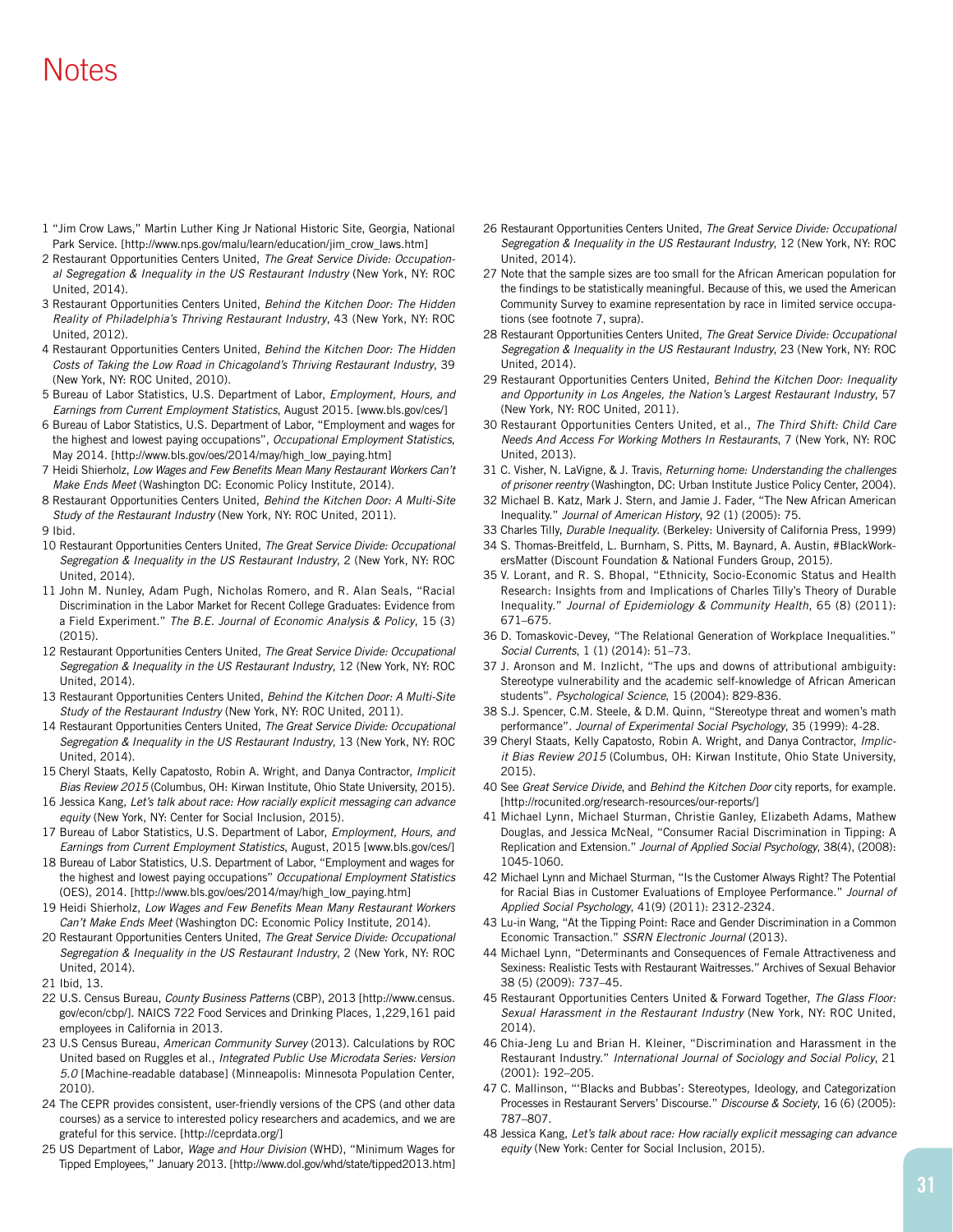## Acknowledgments

We gratefully acknowledge the funding support provided by the University of California Santa Cruz Center for Collaborative Research for an Equitable California.

#### THIS REPORT WAS RESEARCHED AND WRITTEN BY:

Teófilo Reyes, Research Director, Restaurant Opportunities Centers United; Chris Benner, Director, Everett Program—Digital Tools for Social Innovation, University of California, Santa Cruz, and Professor of Environmental Studies and Sociology; and Saru Jayaraman, Director, Food Labor Research Center, University of California, Berkeley, and Co-Founder and Co-Director, Restaurant Opportunities Centers United.

This report would not be possible without the support of many organizations and individuals. We want to first acknowledge the restaurant owners and managers who agreed to participate in interviews for this project. Their experience and candor was instrumental to understand the problems facing workers of color in the restaurant industry. We also want to acknowledge Morgan Prentice, for assistance in conducting, coding, and analyzing the interviews, Michelle Nnaji, Taylor Ferguson, Kathy Hoang, Manuel Villanueva, Ariel Hamburger, and Jill Esbenshade (Dept. of Sociology, San Diego State University) for conducting interviews, Saqib Keval for assisting with interview collection, and Ariel Jacobson, Jessica Kang, and Mike Rodriguez for editing and commenting on previous drafts. We want to give special thanks to the Center for Social Inclusion and Race Forward for their valuable input into this project.

THIS REPORT SHOULD BE CITED AS:

Restaurant Opportunities Centers United, Ending Jim Crow in America's Restaurants: Racial and Gender Occupational Segregation in the Restaurant Industry (New York, NY: ROC United, 2015).

COVER PHOTO of Advanced CHOW Trainees Sheena Redmond and David Hardiman, serving The Ford Foundation Trustee Dinner held at Colors Detroit. Photo courtesy of Daphne Doerr Photography.

Design by Quanci Design | quancidesign.com © 2015 Restaurant Opportunities Centers United